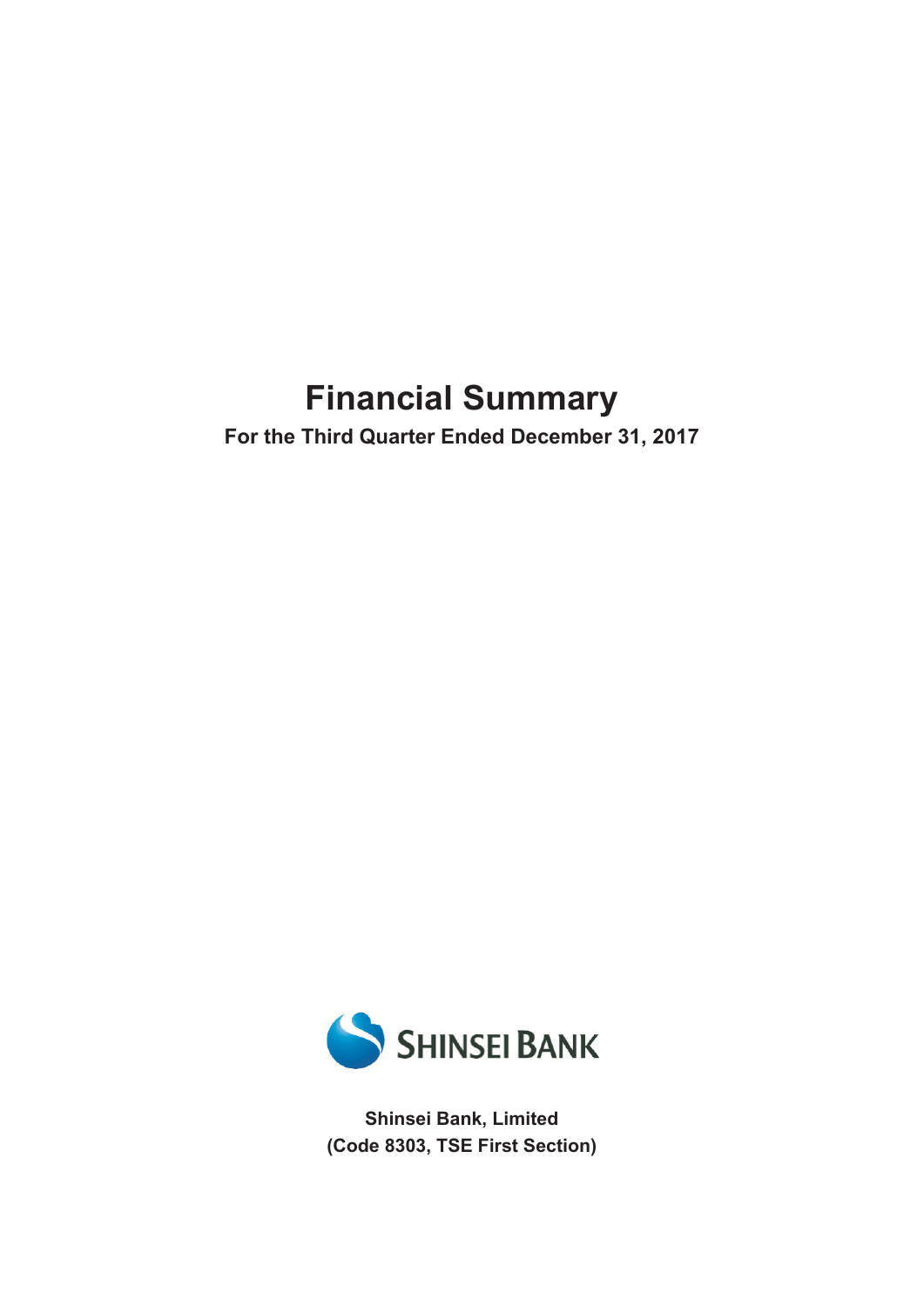#### **Contents Page**

| <b>1. Financial Highlights</b>                                          |                |
|-------------------------------------------------------------------------|----------------|
| <b>Financial Highlights</b>                                             | 1              |
| <b>2. Consolidated Information</b>                                      |                |
| Results of Operations (Consolidated)                                    | 3              |
| Interest-Earning Assets and Interest-Bearing Liabilities (Consolidated) | 4              |
| Noninterest Income (Consolidated)                                       | 5              |
| General and Administrative Expenses (Consolidated)                      | 6              |
| Net Credit Costs (Consolidated)                                         | 6              |
| Other Gains (Consolidated)                                              | 6              |
| <b>Business Line Results (Consolidated)</b>                             | $\overline{7}$ |
| Segment Information                                                     | 8              |
| Institutional Business (Consolidated)                                   | 9              |
| Global Markets Business (Consolidated)                                  | 10             |
| Individual Business (Consolidated)                                      | 11             |
| Corporate/Other (Consolidated)                                          | 12             |
| Loans by Borrower Industry (Consolidated)                               | 13             |
| Securities Being Held to Maturity (Consolidated)                        | 13             |
| Securities Available for Sale (Consolidated)                            | 14             |
| Unrealized Gain(Loss)on Available-for-Sale Securities (Consolidated)    | 14             |
| Deposits (Consolidated)                                                 | 15             |
| Financial Ratios (Consolidated)                                         | 16             |
| Capital Adequacy Related Information (Consolidated)                     | 16             |
| Per Share Data (Consolidated)                                           | 16             |
| Consolidated Balance Sheets (Unaudited)                                 | 17             |
| Consolidated Statements of Income (Unaudited)                           | 18             |
| Composition of Capital Disclosure (Consolidated)                        | 19             |
| (Reference) Results of Operations (Consolidated)                        | 20             |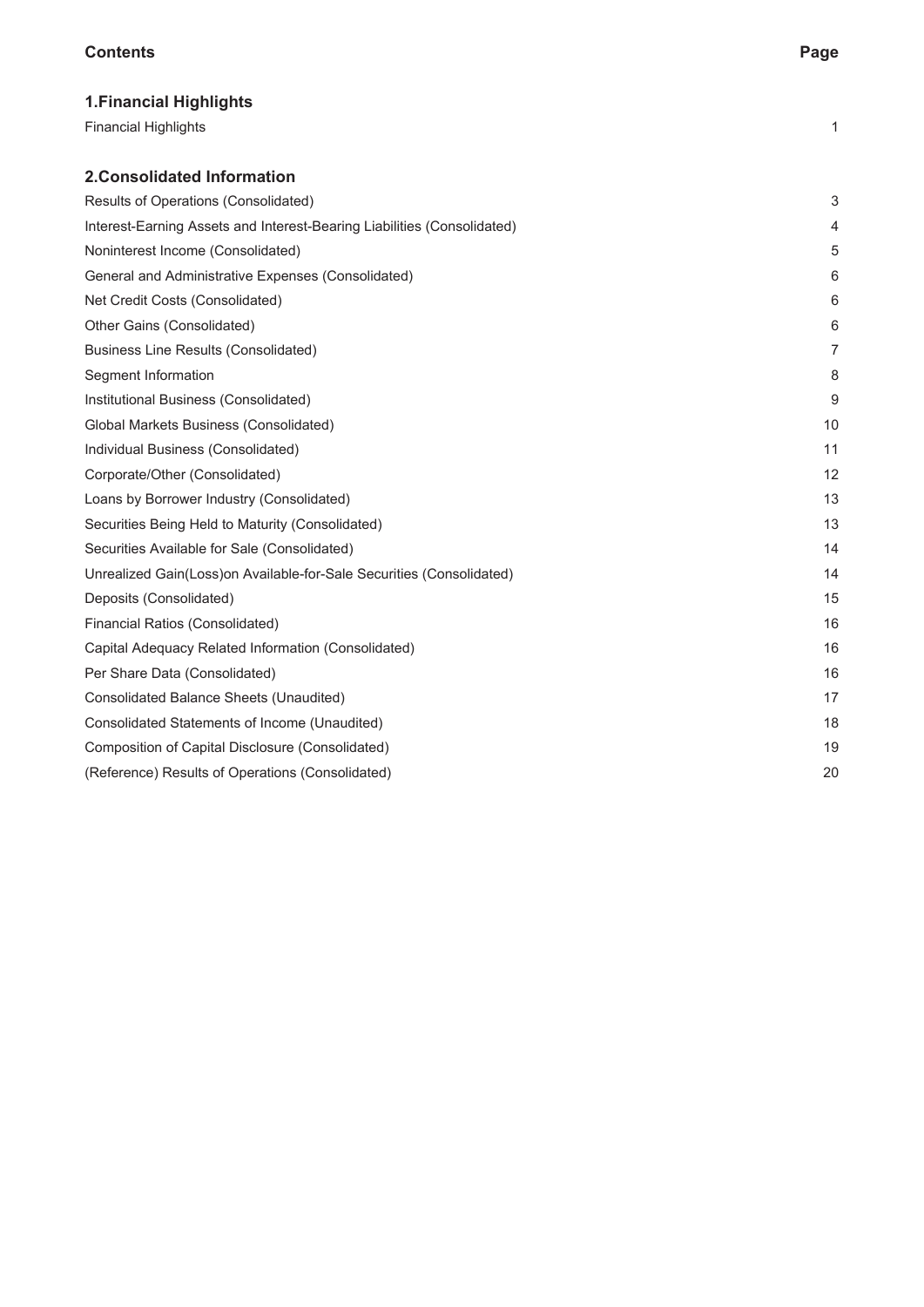#### **Contents Page**

| 3. Nonconsolidated Information                                                            |    |
|-------------------------------------------------------------------------------------------|----|
| Results of Operations (Nonconsolidated)                                                   | 21 |
| Interest-Earning Assets and Interest-Bearing Liabilities (Nonconsolidated)                | 22 |
| Margins (All, Domestic) (Nonconsolidated)                                                 | 23 |
| Gains (Losses) on Securities (Nonconsolidated)                                            | 23 |
| Net Credit Costs (Nonconsolidated)                                                        | 24 |
| Loans by Borrower Industry (Nonconsolidated)                                              | 24 |
| Claims Classified under the Financial Revitalization Law (Nonconsolidated)                | 25 |
| Coverage Ratios for Nonperforming Claims Disclosed under the Financial Revitalization Law | 25 |
| (Nonconsolidated)                                                                         |    |
| Securities Being Held to Maturity (Nonconsolidated)                                       | 26 |
| Securities Available for Sale (Nonconsolidated)                                           | 27 |
| Unrealized Gain (Loss) on Available-for-Sale Securities (Nonconsolidated)                 | 27 |
| Capital Adequacy Related Information (Nonconsolidated)                                    | 28 |
| Nonconsolidated Balance Sheets (Unaudited)                                                | 29 |
| Nonconsolidated Statements of Income (Unaudited)                                          | 30 |
| Composition of Capital Disclosure (Nonconsolidated)                                       | 31 |
| (Reference) Results of Operations (Nonconsolidated)                                       | 32 |
| (Reference) Interest-Earning Assets and Interest-Bearing Liabilities (Nonconsolidated)    | 33 |

#### **4.Earnings Forecast**

Earnings Forecast 34

●The following document should be read in conjunction with the consolidated and nonconsolidated financial statements prepared in accordance with generally accepted accounting principles in Japan for banks. Except as otherwise indicated, the financial information in the following discussion is based on the consolidated financial statements. Financial and operational figures that are stated in multiples of ¥0.1 billion have been truncated. All percentages unless otherwise noted have been rounded to the nearest 0.1%.

●Quarterly information is available in the Quarterly Data Book.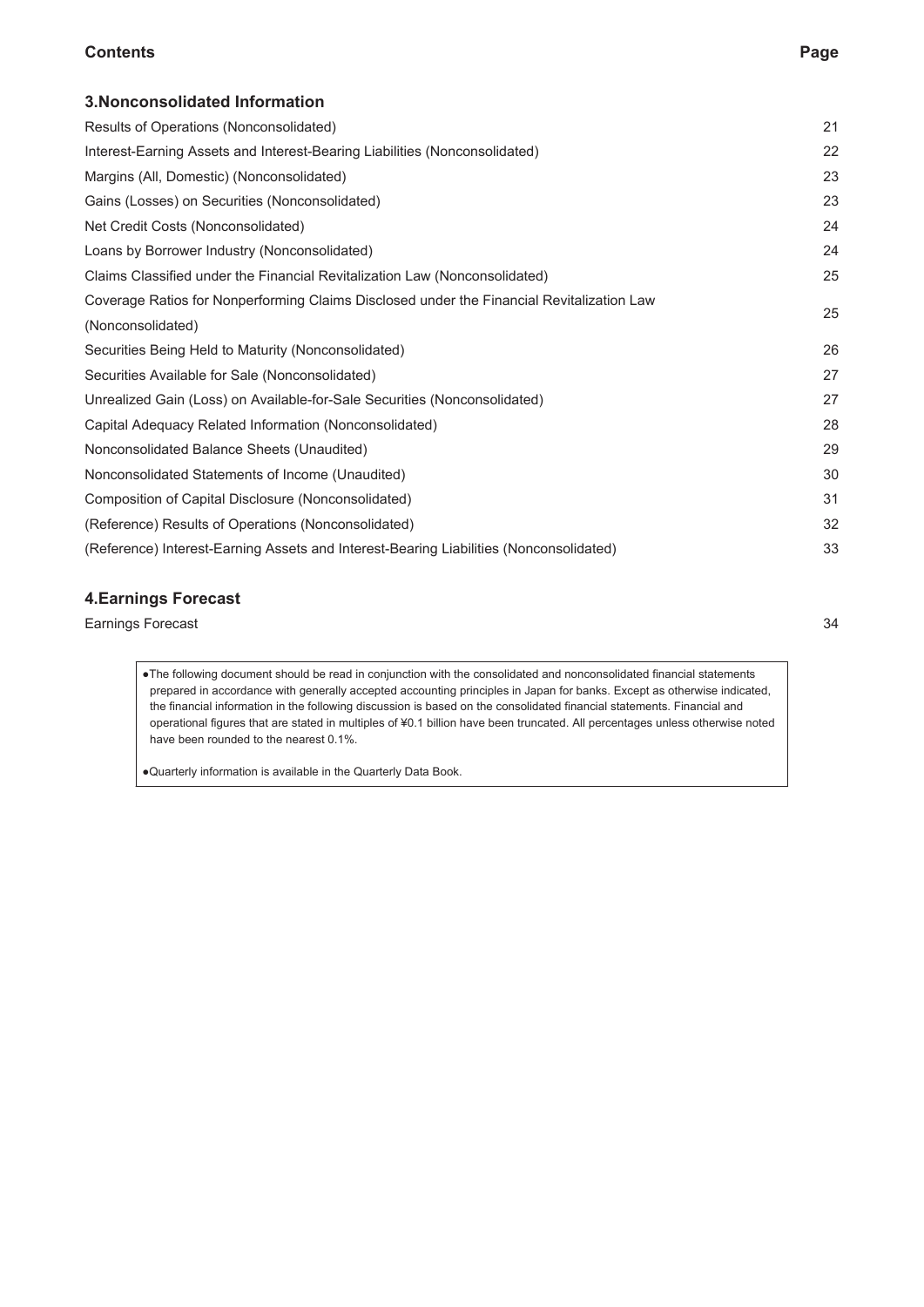# Financial Highlights<sup>1</sup>

*(Billions of yen, except percentages)*

| Results of operations<br>(Consolidated) [Page 3] | Q3 FY2017<br>(9 months) | Q3 FY2016<br>(9 months) | Change<br>(Amount) | FY2016<br>$(12$ months) |
|--------------------------------------------------|-------------------------|-------------------------|--------------------|-------------------------|
| Net interest income                              | 96.7                    | 92.1                    | 4.6                | 122.2                   |
| Noninterest income                               | 78.1                    | 79.8                    | $-1.7$             | 106.2                   |
| Total revenue                                    | 174.9                   | 172.0                   | 2.8                | 228.5                   |
| General and administrative expenses              | $-107.1$                | $-107.4$                | 0.2                | $-142.4$                |
| Net credit costs                                 | $-29.9$                 | $-22.9$                 | $-6.9$             | $-31.8$                 |
| Income before income taxes                       | 39.5                    | 45.2                    | $-5.7$             | 51.7                    |
| Profit attributable to owners of the parent      | 35.6                    | 43.3                    | $-77$              | 50.7                    |

*(Billions of yen)*

| <b>Balance sheets</b><br>(Consolidated) [Page 17] | <b>Dec 31</b><br>2017 | Mar 31<br>2017 | Change<br>(Amount) |
|---------------------------------------------------|-----------------------|----------------|--------------------|
| Cash and due from banks                           | 1,444.8               | 1,398.6        | 46.1               |
| <b>Securities</b>                                 | 1,156.3               | 1,014.6        | 141.6              |
| Loans and bills discounted                        | 4,944.1               | 4,833.4        | 110.6              |
| Total assets                                      | 9,495.8               | 9,258.3        | 237.4              |
| Deposits and negotiable certificates of deposit   | 6,104.2               | 5,862.9        | 241.2              |
| <b>Total liabilities</b>                          | 8,641.8               | 8,437.5        | 204.3              |
| Total equity                                      | 853.9                 | 820.7          | 33.1               |

| Financial ratios (Consolidated)<br>[Page 4,16, 25] | Q3 FY2017<br>$(9$ months) | Q3 FY2016<br>$(9$ months) | FY2016<br>$(12$ months) |
|----------------------------------------------------|---------------------------|---------------------------|-------------------------|
| Net interest margin                                | 2.41%                     | 2.41%                     | 2.41%                   |
| Expense-to-revenue ratio                           | 61.2%                     | 62.4%                     | 62.3%                   |

|                                                                      | <b>Dec 31</b><br>2017 | Mar 31<br>2017 |  |
|----------------------------------------------------------------------|-----------------------|----------------|--|
| Capital adequacy ratio<br>(Basel III, domestic standard)             | 12.90%                | 13.06%         |  |
| NPL ratio based on Financial<br>Revitalization Law (nonconsolidated) | 0.18%                 | $0.22\%$       |  |

|                                                      |                         |                           |                    | (Billions of yen)     |
|------------------------------------------------------|-------------------------|---------------------------|--------------------|-----------------------|
| Results of operations<br>(Nonconsolidated) [Page 21] | Q3 FY2017<br>(9 months) | Q3 FY2016<br>$(9$ months) | Change<br>(Amount) | FY2016<br>(12 months) |
| Net interest income                                  | 74.7                    | 69.8                      | 4.9                | 90.9                  |
| Noninterest income                                   | 4.0                     | 14.9                      | $-10.9$            | 20.1                  |
| Total revenue                                        | 78.8                    | 84.8                      | $-6.0$             | 111.1                 |
| General and administrative expenses                  | $-59.4$                 | $-58.6$                   | $-0.8$             | $-77.6$               |
| Net credit costs                                     | $-1.2$                  | $-3.4$                    | 2.2                | $-3.9$                |
| Net income                                           | 28.2                    | 321                       | $-3.9$             | 43.4                  |

1.Represents results based on management accounting basis.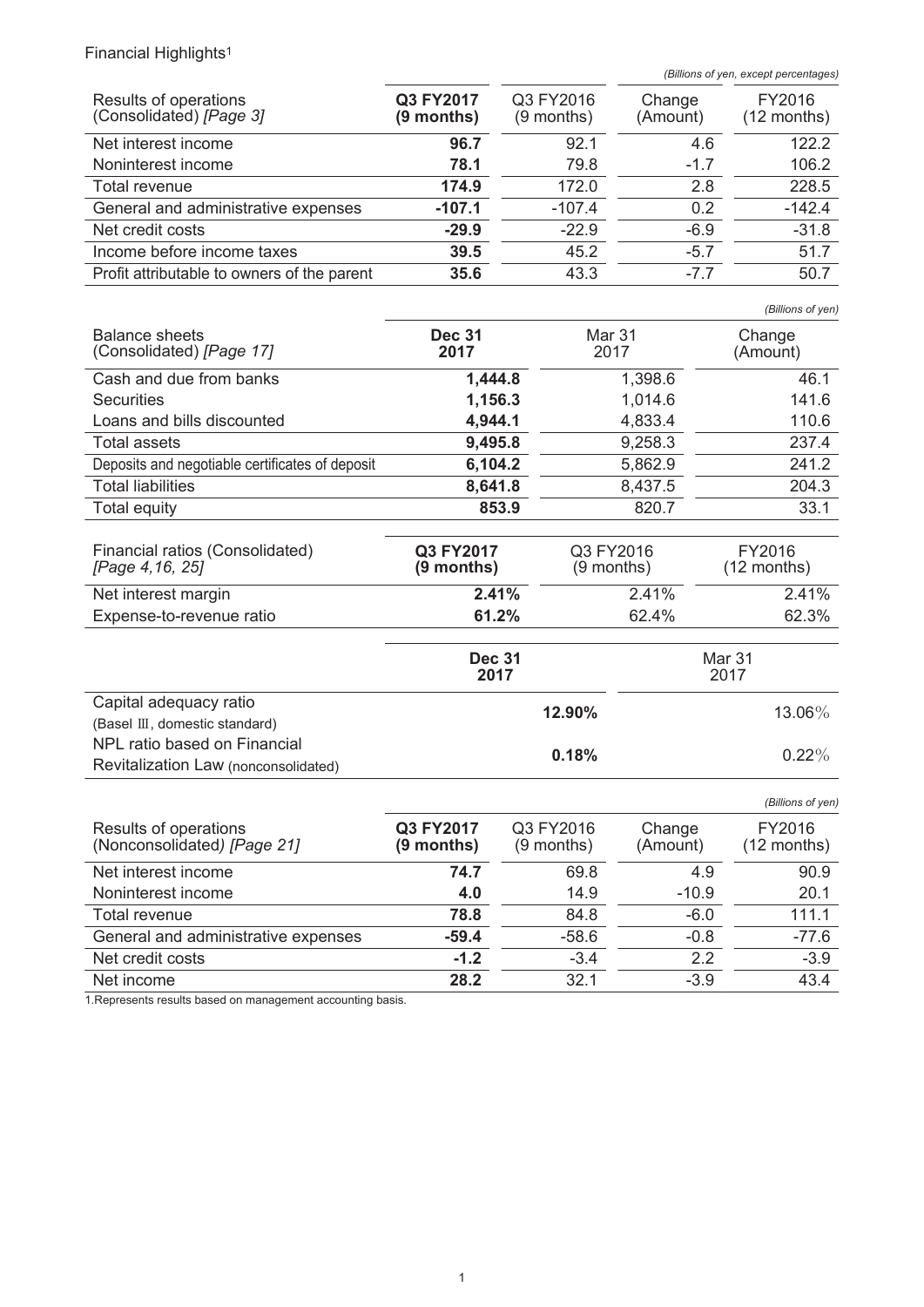The Shinsei Bank Group recorded a consolidated net income of ¥35.6 billion in the first three quarters of fiscal year 2017 (from April 1, 2017 to December 31, 2017), decreased ¥7.7 billion compared to the first three quarters of fiscal year 2016. Total revenue increased due to the strong growth in our major growth business areas including the unsecured loan, stable performance of the Structured Finance Business and increase of revenue from Principal Transactions Business while the Bank experienced a decline in gains on the sale of bonds and income from the sale of asset management products. On the other hand, net credit cost increased due to the provisioning of general reserves for loan losses as a result of the steady loan growth of the Consumer Finance Business and specific reserves for loan losses in the Institutional Business, as well as an absence of extraordinary income recorded in the first three quarters of fiscal year 2016. As a result, total consolidated net income decreased compared to the same period of the fiscal year 2016.

#### **Results of operations**

- Total revenue was ¥174.9 billion, increased ¥2.8 billion compared to the first three quarters of fiscal year 2016.
	- ➢ Net interest income totaled ¥96.7 billion, increased ¥4.6 billion from ¥92.1 billion recorded in the first three quarters of fiscal year 2016 due to the steady increase in the lending operations of the Consumer Finance Business.
	- ➢ Noninterest income totaled ¥78.1 billion, decreased ¥1.7 billion from ¥79.8 billion recorded in the first three quarters of fiscal year 2016. The decrease reflected factors such as a reduction in gains on sales of bonds in ALM operations and revenues associated with the sale of asset management products in the Retail Banking Business despite gains on sales of equities in the Corporate and Principal Transactions Businesses and the increase in fee income from the Corporate Business.
- General and administrative expenses totaled ¥107.1 billion, decreased ¥0.2 billion from the first three quarters of fiscal year 2016, due mainly to expense decreases in taxes and personnel expenses despite the increase in advertisement expenses and premises related expenses as well as expenses for IT systems for bolstering the business franchise. The Bank's expense-to-revenue ratio was 61.2%.
- Net credit costs of ¥29.9 billion (expense) were recorded, increased ¥6.9 billion from the first three quarters of fiscal year 2016. This was due largely to the provisioning of general reserves for loan losses corresponding to the steady growth of the loan balance of the Consumer Finance Business and specific reserves for loan losses in the Institutional Business.
- Nonconsolidated net income totaled ¥28.2 billion, decreased ¥3.9 billion compared to the first three quarters of fiscal year 2016. This was due primarily to the decrease in total revenue due to the decrease in the noninterest income and the increase in expenses because of the establishment of the Group Headquarters in Shinsei Bank.

#### **Balance sheets**

- Total assets increased ¥237.4 billion from March 31, 2017, to ¥9,495.8 billion at December 31, 2017, due to the increase in cash and due from banks, securities, and loans and bills discounted.
- Loans and bills discounted increased ¥110.6 billion from March 31, 2017, to ¥4,944.1 billion at December 31, 2017. The loan balance in the Structured Finance Business and the Consumer Finance Business increased, while the loan balance in the Corporate Business and housing loan decreased.
- Deposits and negotiable certificates of deposit increased ¥241.2 billion from March 31, 2017, to ¥6,104.2 billion.

#### **Financial ratios**

- Net interest margin was 2.41%, the same as that recorded in the first three quarters of fiscal year 2016. The yield on interest-earning assets increased due to the increase of unsecured loan balance in the Consumer Finance Business and the improvement in the yield on securities while the yield on interest-bearing liabilities increased due to the increase in interest payment of the swap transactions.
- Basel III domestic standard (grandfathering basis) consolidated core capital adequacy ratio was 12.90% as of December 31, 2017, remained almost flat 13.06% as of March 31, 2017. While retained earnings increased, risk assets increased due to the increase in loans. Basel III international standard (fully loaded basis) common equity Tier 1 capital ratio was 12.2% as of December 31, 2017, from 12.3% as of March 31, 2017. Capital ratios continue to be maintained at ample levels.
- Claims classified under the Financial Revitalization Law (nonconsolidated) decreased ¥1.5 billion from March 31, 2017, to ¥8.8 billion. Nonperforming loan ratio was 0.18% as of December 31, 2017, improved from 0.22% as of March 31, 2017, and remains at a low level.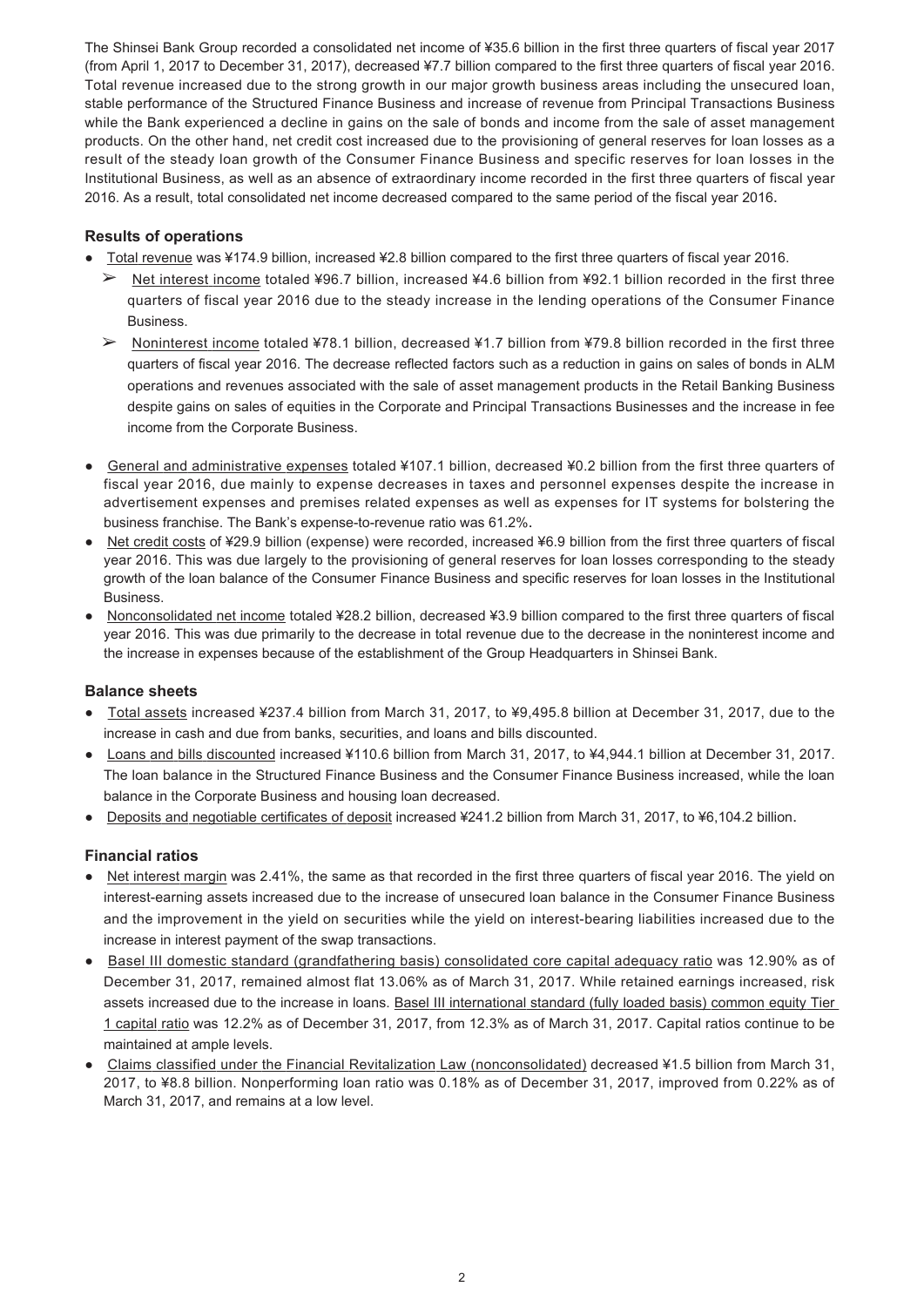|  | Results of Operations (Consolidated) <sup>1</sup> |  |
|--|---------------------------------------------------|--|
|  |                                                   |  |

|                                                                   |                         |                         |                    | (Billions of yen)       |
|-------------------------------------------------------------------|-------------------------|-------------------------|--------------------|-------------------------|
|                                                                   | Q3 FY2017<br>(9 months) | Q3 FY2016<br>(9 months) | Change<br>(Amount) | FY2016<br>$(12$ months) |
| Net interest income                                               | 96.7                    | 92.1                    | 4.6                | 122.2                   |
| Noninterest income                                                | 78.1                    | 79.8                    | $-1.7$             | 106.2                   |
| Net fees and commissions                                          | 18.8                    | 19.1                    | $-0.3$             | 25.5                    |
| Net trading income                                                | 5.7                     | 4.4                     | 1.3                | 7.3                     |
| Net other business income                                         | 53.5                    | 56.3                    | $-2.7$             | 73.3                    |
| Income on lease transactions and installment<br>receivables       | 27.9                    | 29.0                    | $-1.1$             | 38.6                    |
| Total revenue                                                     | 174.9                   | 172.0                   | 2.8                | 228.5                   |
| General and administrative expenses                               | $-107.1$                | $-107.4$                | 0.2                | $-142.4$                |
| Ordinary business profit                                          | 67.7                    | 64.6                    | 3.1                | 86.0                    |
| Net credit costs                                                  | $-29.9$                 | $-22.9$                 | $-6.9$             | $-31.8$                 |
| Ordinary business profit after net credit costs                   | 37.8                    | 41.6                    | $-3.8$             | 54.1                    |
| Amortization of goodwill and other intangible assets <sup>2</sup> | $-3.1$                  | $-4.1$                  | 0.9                | $-5.2$                  |
| Other gains                                                       | 4.8                     | 7.6                     | $-2.8$             | 2.8                     |
| Income before income taxes                                        | 39.5                    | 45.2                    | $-5.7$             | 51.7                    |
| Current income tax                                                | $-3.1$                  | $-2.5$                  | $-0.6$             | $-2.1$                  |
| Deferred income tax                                               | $-0.6$                  | 0.5                     | $-1.1$             | 0.9                     |
| Profit attributable to noncontrolling interests                   | $-0.1$                  | 0.1                     | $-0.3$             | 0.2                     |
| Profit attributable to owners of the parent                       | 35.6                    | 43.3                    | $-7.7$             | 50.7                    |

1.Represents results based on management accounting basis.

2.In our consolidated financial statements, amortization of goodwill and other intangible assets is recorded in general and administrative expenses.

Noninterest income in the table above is comprised of net fees and commissions, net trading income and net other business income.

Net fees and commissions is primarily comprised of domestic real estate nonrecourse finance fee income, fee income such as servicing fees associated with specialty finance and principal transactions, fee income associated with the guarantee and other business in consumer finance and fee income from the sale of products such as mutual funds and insurance.

Net trading income is comprised of derivative related income from transactions with customers, as well as income from proprietary trading undertaken by the Bank.

Net other business income is comprised of income on lease transactions and installment receivables, gains and losses on monetary trusts primarily associated with credit trading of the Principal Transactions business and gains and losses on the sale of securities in Treasury operations.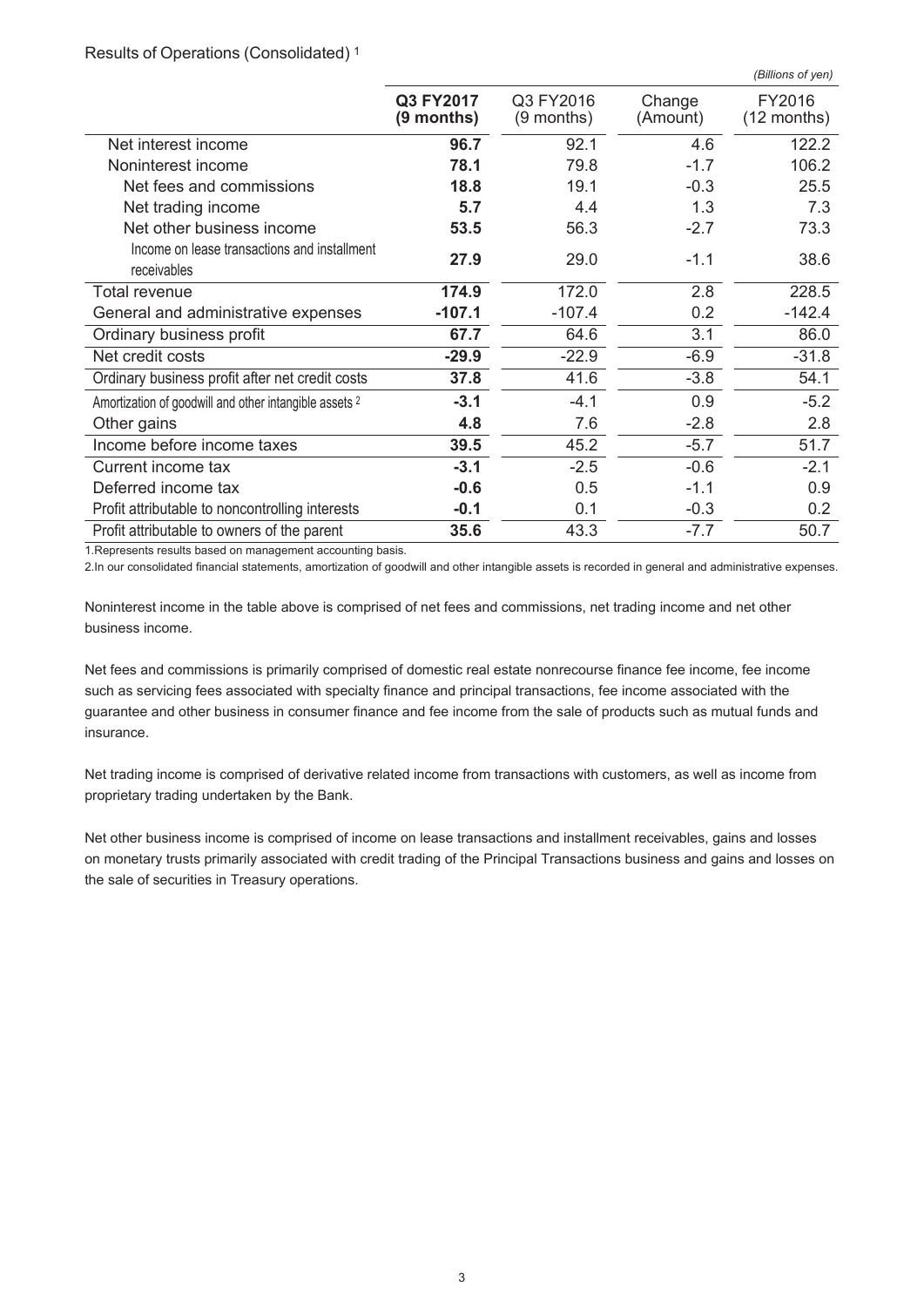#### Interest-Earning Assets and Interest-Bearing Liabilities (Consolidated)

*(Billions of yen, except percentages)*

|                                                              |                           | Q3 FY2017<br>$(9$ months) |                                | Q3 FY2016<br>$(9$ months) |          |                                    | FY2016<br>$(12$ months) |          |                                    |
|--------------------------------------------------------------|---------------------------|---------------------------|--------------------------------|---------------------------|----------|------------------------------------|-------------------------|----------|------------------------------------|
|                                                              | Average<br><b>Balance</b> | Interest                  | Yield/rate <sup>1</sup><br>(%) | Average<br><b>Balance</b> | Interest | Yield/rate <sup>1</sup><br>$(\% )$ | Average<br>Balance      | Interest | Yield/rate <sup>1</sup><br>$(\% )$ |
| Interest-earning assets <sup>4</sup> :                       |                           |                           |                                |                           |          |                                    |                         |          |                                    |
| Loans and bills discounted                                   | 4,910.5                   | 101.0                     | 2.73                           | 4,644.8                   | 95.3     | 2.72                               | 4,679.1                 | 127.4    | 2.72                               |
| Lease receivables and leased investment                      |                           |                           |                                |                           |          |                                    |                         |          |                                    |
| assets / installment receivables <sup>4</sup>                | 746.0                     | 27.9                      | 4.97                           | 734.9                     | 29.0     | 5.24                               | 737.6                   | 38.6     | 5.24                               |
| Securities                                                   | 1,111.6                   | 9.1                       | 1.09                           | 1,138.5                   | 7.1      | 0.83                               | 1,116.3                 | 8.9      | 0.81                               |
| Other interest-earning assets 2, 3                           | 169.1                     | 1.4                       | $***$                          | 196.7                     | 1.5      | $***$                              | 185.9                   | 2.0      | ***                                |
| Interest-earning assets totals (A) <sup>4</sup>              | 6,937.4                   | 139.4                     | 2.67                           | 6,715.1                   | 133.0    | 2.63                               | 6,719.0                 | 177.1    | 2.64                               |
| Interest-bearing liabilities:                                |                           |                           |                                |                           |          |                                    |                         |          |                                    |
| Deposits, including negotiable certificates of deposit       | 5,962.4                   | 6.7                       | 0.15                           | 5,843.8                   | 5.6      | 0.13                               | 5,846.4                 | 7.8      | 0.13                               |
| Borrowed money                                               | 731.0                     | 2.6                       | 0.48                           | 736.2                     | 2.6      | 0.47                               | 735.8                   | 3.4      | 0.46                               |
| Subordinated debt                                            | 12.4                      | 0.2                       | 2.37                           | 22.0                      | 0.4      | 2.71                               | 19.6                    | 0.5      | 2.65                               |
| Other borrowed money                                         | 718.6                     | 2.4                       | 0.44                           | 714.1                     | 2.1      | 0.40                               | 716.1                   | 2.8      | 0.40                               |
| Corporate bonds                                              | 102.0                     | 0.7                       | 0.99                           | 107.2                     | 0.8      | 1.06                               | 109.3                   | 1.1      | 1.03                               |
| Subordinated bonds                                           | 29.8                      | 0.5                       | 2.49                           | 31.5                      | 0.5      | 2.52                               | 31.5                    | 0.7      | 2.51                               |
| Other corporate bonds                                        | 72.1                      | 0.2                       | 0.37                           | 75.6                      | 0.2      | 0.45                               | 77.7                    | 0.3      | 0.43                               |
| Other interest-bearing liabilities 2                         | 742.4                     | 4.6                       | $***$                          | 575.5                     | 2.7      | $***$                              | 591.8                   | 3.8      | $***$                              |
| Interest-bearing liabilities totals (B)                      | 7,537.9                   | 14.7                      | 0.26                           | 7,262.8                   | 11.8     | 0.22                               | 7,283.4                 | 16.2     | 0.22                               |
| Net interest margin (A)-(B) 4                                | L.                        | 124.7                     | 2.41                           | $\overline{\phantom{a}}$  | 121.1    | 2.41                               |                         | 160.9    | 2.41                               |
| Noninterest-bearing sources of funds:                        |                           |                           |                                |                           |          |                                    |                         |          |                                    |
| Noninterest-bearing (assets) liabilities, net                | $-1,436.2$                |                           |                                | $-1,344.6$                |          |                                    | $-1,365.1$              |          |                                    |
| Total equity excluding noncontrolling interests in           | 835.7                     |                           |                                | 796.8                     |          |                                    | 800.6                   |          |                                    |
| subsidiaries 5                                               |                           |                           |                                |                           |          |                                    |                         |          |                                    |
| Total noninterest-bearing sources of funds (C)               | $-600.5$                  | L.                        | $\sim$                         | $-547.7$                  |          |                                    | $-564.4$                |          |                                    |
| Sum of total expense on interest-bearing liabilities         | 6,937.4                   | 14.7                      | 0.28                           | 6,715.1                   | 11.8     | 0.23                               | 6,719.0                 | 16.2     | 0.24                               |
| and noninterest-bearing sources of funds $(D)= (B)+(C)$      |                           |                           |                                |                           |          |                                    |                         |          |                                    |
| Interest income / yield on interest earning assets (A)-(D) 4 |                           | 124.7                     | 2.39                           |                           | 121.1    | 2.39                               |                         | 160.9    | 2.40                               |
| Reconciliation of total revenue on interest-earning          |                           |                           |                                |                           |          |                                    |                         |          |                                    |
| Total revenue on interest-earning assets                     | 6,937.4                   | 139.4                     | 2.67                           | 6,715.1                   | 133.0    | 2.63                               | 6,719.0                 | 177.1    | 2.64                               |
| Less: Income on lease transactions and                       | 746.0                     | 27.9                      | 4.97                           | 734.9                     | 29.0     | 5.24                               | 737.6                   | 38.6     | 5.24                               |
| installment receivables                                      |                           |                           |                                |                           |          |                                    |                         |          |                                    |
| Total interest income                                        | 6,191.3                   | 111.5                     | 2.39                           | 5,980.1                   | 104.0    | 2.31                               | 5,981.4                 | 138.4    | 2.32                               |
| Total interest expense                                       |                           | 14.7                      |                                |                           | 11.8     |                                    |                         | 16.2     |                                    |
| Net interest income                                          |                           | 96.7                      |                                | L.                        | 92.1     |                                    |                         | 122.2    |                                    |

1.Percentages have been rounded from the third decimal place.

2.Other interest-earning assets and other interest-bearing liabilities include interest swaps.

3.Excludes average balance of noninterest-earning assets.

4.Includes lease transactions and installment receivables and related yields.

5.Represents a simple average of the balance at the end of the current period and the balance at the end of the previous period.

The line item"Interest income/yield on interest-earning assets" on the chart above includes revenues from net received interest, revenue earned on lease receivables and leased investment assets, and installment account receivables. However, while the Bank considers income on lease transactions and installment receivables to be a component of net interest income, Japanese GAAP does not include income on lease transactions and installment accounts receivables in net interest income (in accordance with Japanese GAAP, income on lease transactions and installment accounts receivables is reported in net other business income in our consolidated statements of operations).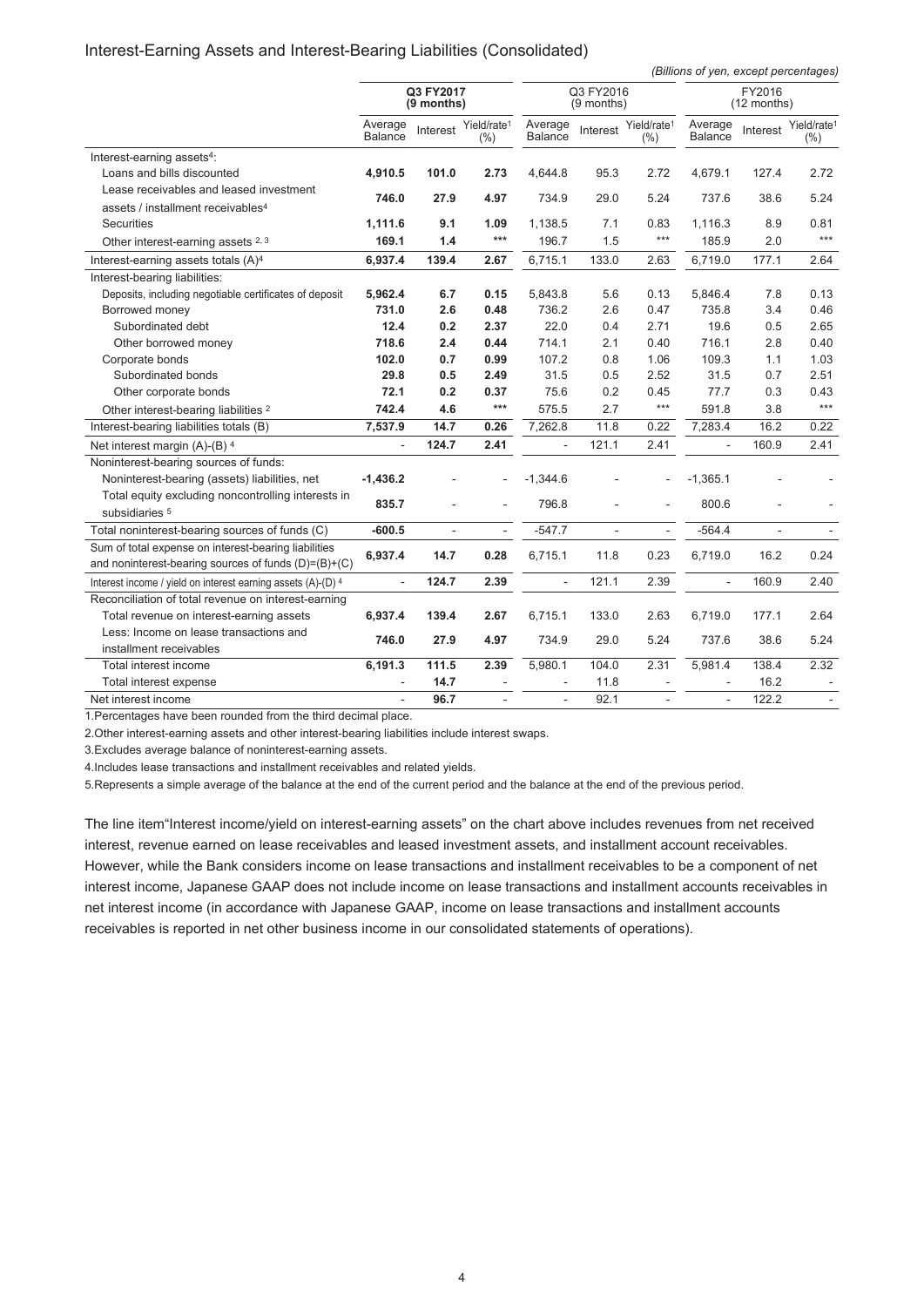#### Noninterest Income (Consolidated)

|                                                                        |                           |                         |                    | (Billions of yen)       |
|------------------------------------------------------------------------|---------------------------|-------------------------|--------------------|-------------------------|
|                                                                        | Q3 FY2017<br>$(9$ months) | Q3 FY2016<br>(9 months) | Change<br>(Amount) | FY2016<br>$(12$ months) |
| <b>Institutional Business</b>                                          | 31.3                      | 27.5                    | 3.7                | 39.7                    |
| <b>Corporate Business</b>                                              | 7.2                       | 3.9                     | 3.2                | 5.7                     |
| <b>Structured Finance</b>                                              | 5.6                       | 5.7                     | $-0.0$             | 12.4                    |
| <b>Principal Transactions</b>                                          | 7.4                       | 6.7                     | 0.7                | 7.0                     |
| Showa Leasing                                                          | 10.9                      | 11.1                    | $-0.1$             | 14.4                    |
| <b>Global Markets Business</b>                                         | 6.1                       | 6.6                     | $-0.4$             | 8.7                     |
| <b>Markets</b>                                                         | 4.4                       | 5.2                     | $-0.7$             | 6.4                     |
| <b>Others</b>                                                          | 1.7                       | 1.4                     | 0.2                | 2.2                     |
| <b>Individual Business</b>                                             | 35.9                      | 36.4                    | $-0.5$             | 48.5                    |
| <b>Retail Banking</b>                                                  | 0.6                       | 1.7                     | $-1.1$             | 2.5                     |
| Shinsei Financial and Shinsei Bank<br>Card Loan - Lake <sup>1, 2</sup> | $-0.1$                    | $-0.8$                  | 0.6                | $-0.9$                  |
| <b>APLUS FINANCIAL</b>                                                 | 33.9                      | 34.0                    | $-0.0$             | 45.1                    |
| <b>Others</b>                                                          | 1.4                       | 1.5                     | $-0.0$             | 1.7                     |
| Corporate/Other                                                        | 4.6                       | 9.2                     | $-4.5$             | 9.2                     |
| Noninterest income                                                     | 78.1                      | 79.8                    | $-1.7$             | 106.2                   |

1.Income of Shinsei Financial and "Shinsei Bank Card Loan - Lake" in the Lake business (started on October 1, 2011) are combined on a management accounting basis.

2.Results for Shinsei Bank Lake and "Shinsei Bank Smart Card Loan Plus" (started on November 9, 2015) are combined on a management accounting basis.

The Institutional Business recorded noninterest income totaling ¥31.3 billion in the first three quarters of fiscal year 2017, a ¥3.7 billion increased from ¥27.5 billion recorded in the first three quarters of fiscal year 2016. This was due to the increase in the gain on sales of equities in the Corporate Business and Principal Transactions, revenues from equity method investment in affiliated companies in the Principal Transactions as well as the increase of fee income from Corporate Business.

The Global Markets Business recorded noninterest income totaling ¥6.1 billion the first three quarters of fiscal year 2017, a ¥0.4 billion decreased from ¥6.6 billion recorded in the first three quarters of fiscal year 2016. While the performance of Markets was lower than first three quarters of fiscal year 2016, revenue from securities business in Others increased compared to the first three quarters of last fiscal year.

The Individual Business recorded noninterest income totaling ¥35.9 billion the first three quarters of fiscal year 2017, a ¥0.5 billion decreased from ¥36.4 billion recorded in the first three quarters of fiscal year 2016. This was due to revenues increase related to credit guarantee fee of Shinsei Financial while revenues associated with the sale of asset management product in the Retail Banking Business decreased.

Corporate/Others recorded noninterest income totaling ¥4.6 billion, a ¥4.5 billion decrease from first three quarters of fiscal year 2016 due to a decrease in gains on sales of bonds in ALM operations.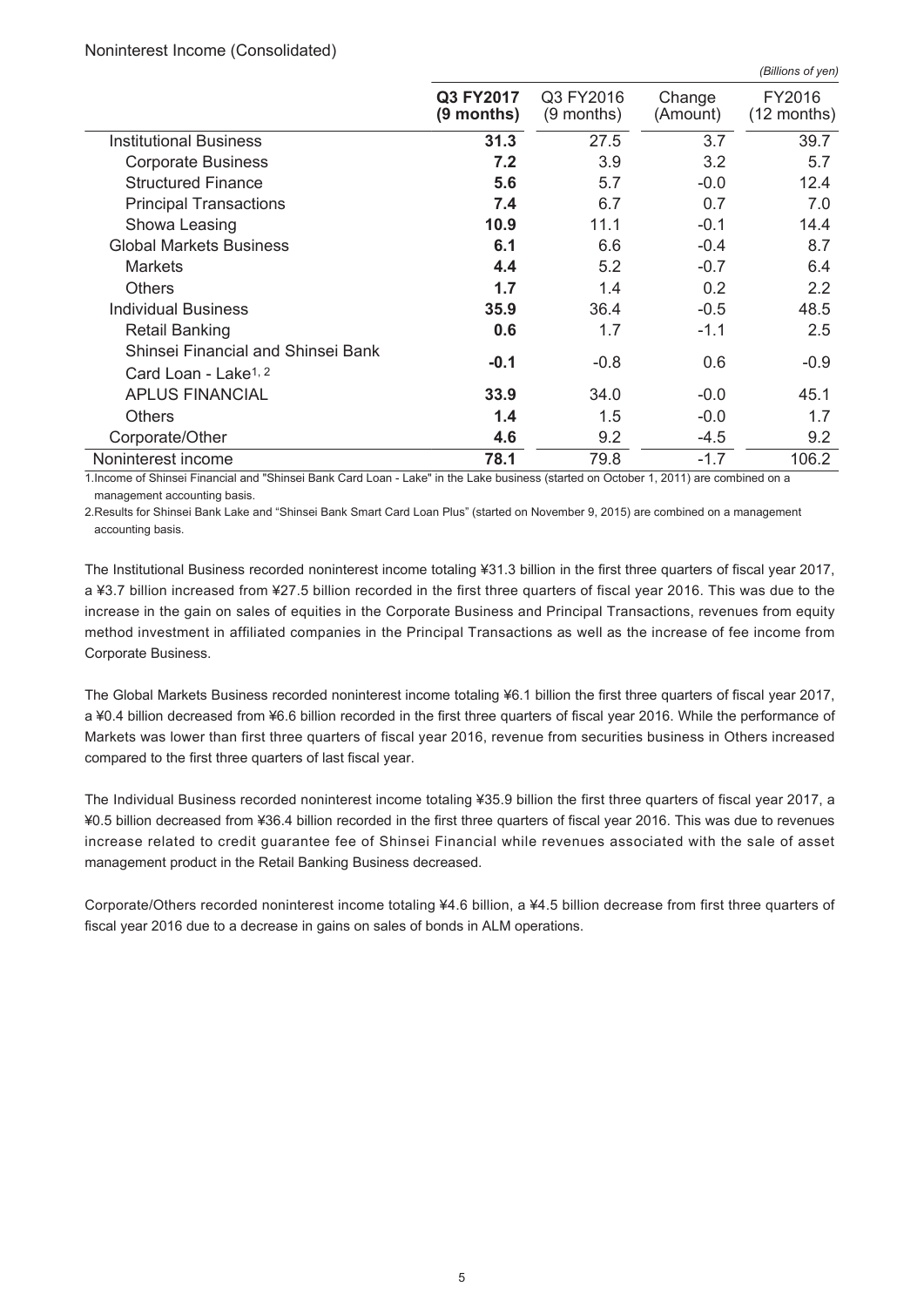#### General and Administrative Expenses (Consolidated)

|                                           |                         |                           |                    | (Billions of yen)       |
|-------------------------------------------|-------------------------|---------------------------|--------------------|-------------------------|
|                                           | Q3 FY2017<br>(9 months) | Q3 FY2016<br>$(9$ months) | Change<br>(Amount) | FY2016<br>$(12$ months) |
| Personnel expenses                        | $-42.0$                 | $-42.6$                   | 0.5                | $-56.6$                 |
| Nonpersonnel expenses                     | $-65.0$                 | $-64.7$                   | $-0.3$             | $-85.8$                 |
| Premises expenses                         | $-15.1$                 | $-14.7$                   | $-0.4$             | $-19.6$                 |
| Technology and data processing expenses   | $-15.5$                 | $-15.1$                   | $-0.4$             | $-20.1$                 |
| Advertising expenses                      | $-8.5$                  | $-7.9$                    | $-0.6$             | $-10.4$                 |
| Consumption, property taxes, etc.         | $-6.8$                  | $-7.9$                    | 1.1                | $-9.7$                  |
| Deposit insurance premium                 | $-1.3$                  | $-1.5$                    | 0.2                | $-2.0$                  |
| Other general and administrative expenses | $-17.6$                 | $-17.4$                   | $-0.1$             | $-23.7$                 |
| General and administrative expenses       | $-107.1$                | $-107.4$                  | 0.2                | $-142.4$                |

# Net Credit Costs (Consolidated) <sup>1</sup>

|                                                                        |                           |                         |                    | (Billions of yen)       |
|------------------------------------------------------------------------|---------------------------|-------------------------|--------------------|-------------------------|
|                                                                        | Q3 FY2017<br>$(9$ months) | Q3 FY2016<br>(9 months) | Change<br>(Amount) | FY2016<br>$(12$ months) |
| Losses on write-off of loans/Losses<br>on sale of loans                | $-0.5$                    | $-0.8$                  | 0.3                | $-2.4$                  |
| Net provision of reserve for loan losses:                              | $-33.7$                   | $-25.9$                 | $-7.7$             | $-34.6$                 |
| Net provision of general reserve for loan losses                       | $-21.7$                   | $-17.9$                 | $-3.7$             | $-21.8$                 |
| Net provision of specific reserve for loan losses                      | $-11.9$                   | $-7.9$                  | $-3.9$             | $-12.7$                 |
| Net provision of reserve for loan losses to<br>restructuring countries | 0.0                       | 0.0                     | $-0.0$             | 0.0                     |
| Net provision of specific reserve for other credit losses              |                           | $-0.2$                  | 0.2                | $-0.2$                  |
| Other credit costs relating to leasing business                        | $-0.8$                    | 0.0                     | $-0.8$             | 0.0                     |
| Recoveries of written-off claims                                       | 5.1                       | 4.0                     | 1.0                | 5.3                     |
| Net credit costs                                                       | $-29.9$                   | $-22.9$                 | $-6.9$             | $-31.8$                 |

1. Amounts of losses, net provision and costs are shown in minus. Amounts of recoveries and reversals are shown in plus.

# Other Gains (Consolidated)

|                                                        |                         |                           |                    | (Billions of yen)       |
|--------------------------------------------------------|-------------------------|---------------------------|--------------------|-------------------------|
|                                                        | Q3 FY2017<br>(9 months) | Q3 FY2016<br>$(9$ months) | Change<br>(Amount) | FY2016<br>$(12$ months) |
| <b>Extraordinary income</b>                            | $-0.8$                  | 4.6                       | $-5.4$             | 4.2                     |
| Net gain on disposal of premises and equipment         | $-0.0$                  | $-0.0$                    | $-0.0$             | $-0.2$                  |
| Other extraordinary income                             | $-0.7$                  | 4.6                       | $-5.4$             | 4.4                     |
| Provisions of reserve for losses on interest repayment | 3.9                     |                           | 3.9                | $-5.1$                  |
| Shinsei Financial                                      | 3.9                     |                           | 3.9                |                         |
| Shinsei Personal Loan                                  |                         |                           |                    | $-2.0$                  |
| <b>APLUS FINANCIAL</b>                                 |                         |                           |                    | $-3.1$                  |
| Other                                                  |                         |                           |                    |                         |
| Other                                                  | 1.7                     | 3.0                       | $-1.2$             | 3.8                     |
| <b>Other gains</b>                                     | 4.8                     | 7.6                       | $-2.8$             | 2.8                     |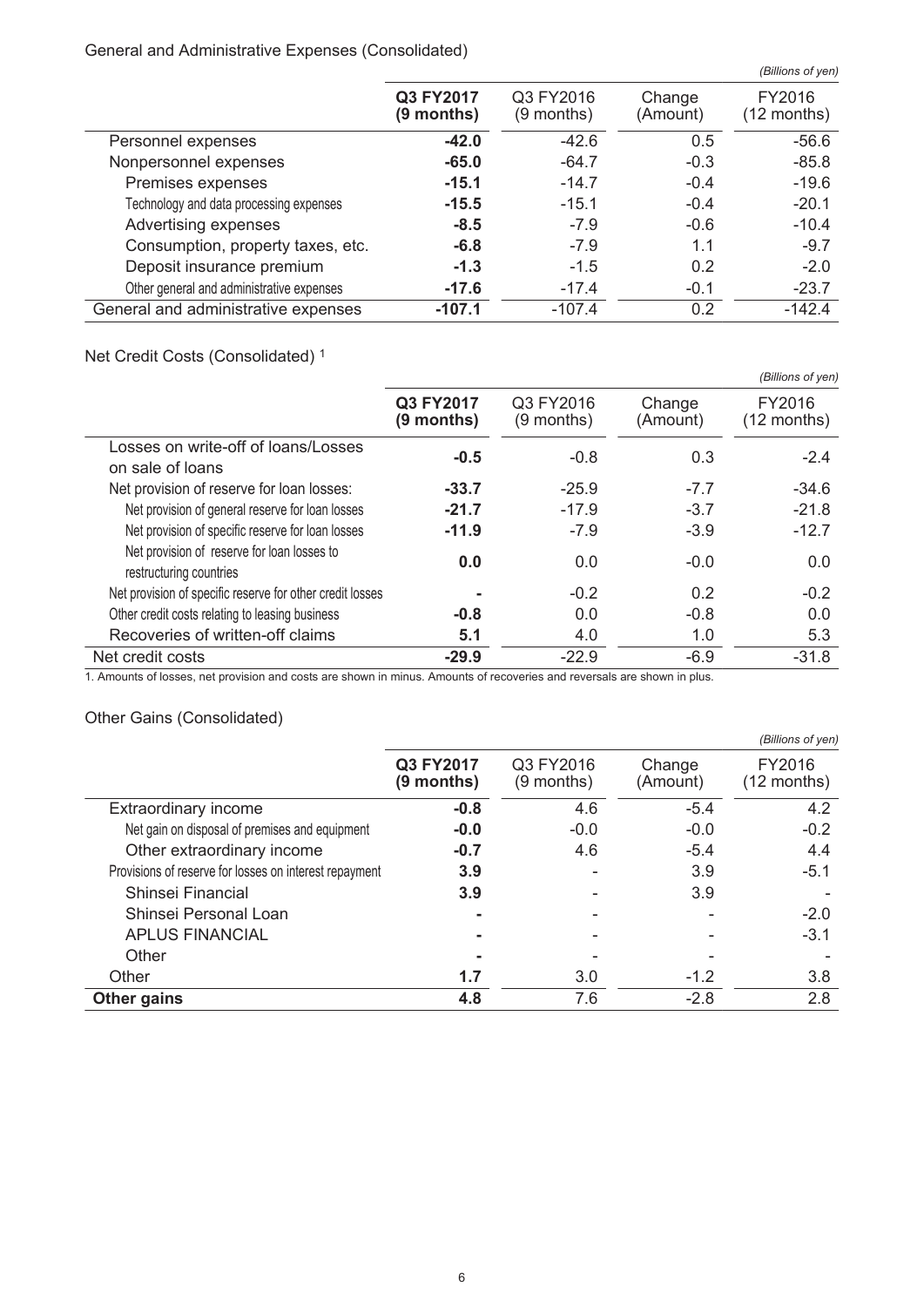Business Line Results (Consolidated)

|                                                 |                           |                           |                    | (Billions of yen)     |
|-------------------------------------------------|---------------------------|---------------------------|--------------------|-----------------------|
|                                                 | Q3 FY2017<br>$(9$ months) | Q3 FY2016<br>$(9$ months) | Change<br>(Amount) | FY2016<br>(12 months) |
| <b>Institutional Business:</b>                  |                           |                           |                    |                       |
| Net interest income                             | 18.6                      | 17.7                      | 0.9                | 23.0                  |
| Noninterest income                              | 31.3                      | 27.5                      | 3.7                | 39.7                  |
| Total revenue                                   | 49.9                      | 45.2                      | 4.6                | 62.7                  |
| General and administrative expenses             | $-24.2$                   | $-24.0$                   | $-0.1$             | $-32.3$               |
| Ordinary business profit                        | 25.7                      | 21.2                      | 4.5                | 30.4                  |
| Net credit costs                                | $-3.7$                    | $-2.2$                    | $-1.4$             | $-3.0$                |
| Ordinary business profit after net credit costs | 22.0                      | 18.9                      | 3.0                | 27.4                  |
| <b>Global Markets Business:</b>                 |                           |                           |                    |                       |
| Net interest income                             | 1.7                       | 1.7                       | $-0.0$             | $2.2\phantom{0}$      |
| Noninterest income                              | 6.1                       | 6.6                       | $-0.4$             | 8.7                   |
| Total revenue                                   | 7.9                       | 8.4                       | $-0.5$             | 11.0                  |
| General and administrative expenses             | $-5.3$                    | $-5.3$                    | $-0.0$             | $-7.0$                |
| Ordinary business profit                        | 2.5                       | 3.1                       | $-0.5$             | 3.9                   |
| Net credit costs                                | $-0.0$                    | 0.0                       | $-0.0$             | 0.0                   |
| Ordinary business profit after net credit costs | 2.5                       | 3.1                       | $-0.6$             | 3.9                   |
| <b>Individual Business:</b>                     |                           |                           |                    |                       |
| Net interest income                             | 77.4                      | 72.5                      | 4.9                | 96.9                  |
| Noninterest income                              | 35.9                      | 36.4                      | $-0.5$             | 48.5                  |
| Total revenue                                   | 113.4                     | 109.0                     | 4.3                | 145.4                 |
| General and administrative expenses             | $-75.3$                   | $-75.5$                   | 0.2                | $-100.1$              |
| Ordinary business profit                        | 38.1                      | 33.5                      | 4.6                | 45.3                  |
| Net credit costs                                | $-26.2$                   | $-20.5$                   | $-5.6$             | $-28.7$               |
| Ordinary business profit after net credit costs | 11.8                      | 12.9                      | $-1.0$             | 16.5                  |
| Corporate/Other <sup>1</sup> :                  |                           |                           |                    |                       |
| Net interest income                             | $-1.0$                    | 0.0                       | $-1.1$             | $-0.0$                |
| Noninterest income                              | 4.6                       | 9.2                       | $-4.5$             | 9.2                   |
| <b>Total revenue</b>                            | 3.6                       | 9.2                       | $-5.6$             | 9.2                   |
| General and administrative expenses             | $-2.2$                    | $-2.4$                    | 0.2                | $-2.9$                |
| Ordinary business profit                        | 1.3                       | 6.7                       | $-5.4$             | 6.3                   |
| Net credit costs                                | 0.0                       | $-0.2$                    | 0.2                | $-0.2$                |
| Ordinary business profit after net credit costs | 1.3                       | 6.5                       | $-5.1$             | 6.1                   |
| Total:                                          |                           |                           |                    |                       |
| Net interest income                             | 96.7                      | 92.1                      | 4.6                | 122.2                 |
| Noninterest income                              | 78.1                      | 79.8                      | $-1.7$             | 106.2                 |
| Total revenue                                   | 174.9                     | 172.0                     | 2.8                | 228.5                 |
| General and administrative expenses             | $-107.1$                  | $-107.4$                  | 0.2                | $-142.4$              |
| Ordinary business profit                        | 67.7                      | 64.6                      | 3.1                | 86.0                  |
| Net credit costs                                | $-29.9$                   | $-22.9$                   | $-6.9$             | $-31.8$               |
| Ordinary business profit after net credit costs | 37.8                      | 41.6                      | $-3.8$             | 54.1                  |

1."Corporate/Other" includes company-wide accounts which are not included in our reportable segments, allocation variance of indirect expense and elimination amount of inter-segment transactions.

2.Costs associated with the funding operations have been allocated to the interest earning businesses on a management accounting basis.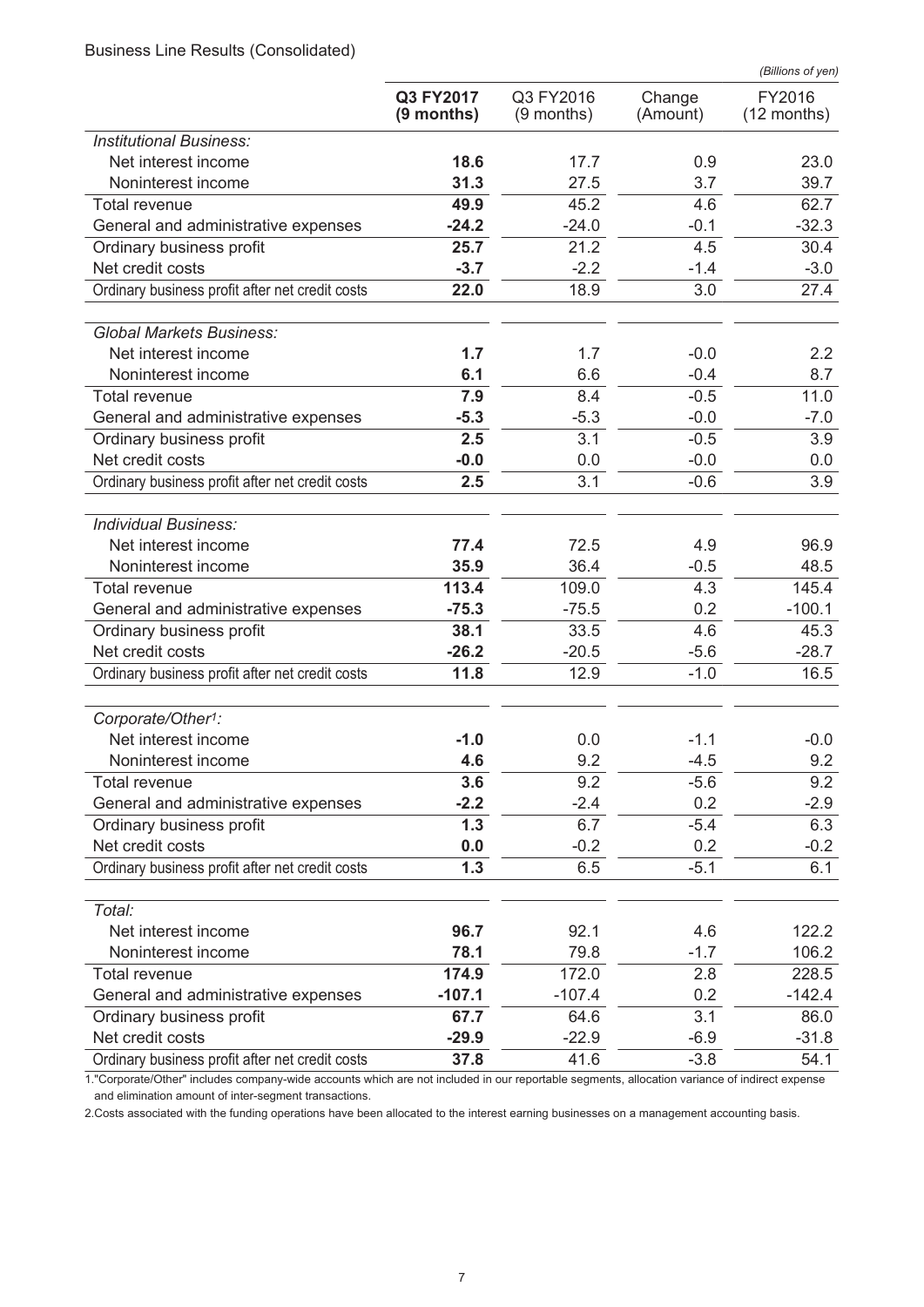#### Segment Information

On April 1, 2017, Shinsei Bank Group established the virtual "Group Headquarters" within Shinsei Bank in order to integrate and centralize the administrative functions of the Bank and the Group member companies. Through this, the Bank will be able to efficiently utilize management resources and maximize the speed with which the resulting effects can be realized. Additionally, on June 1, 2017, the Bank has integrated "Asset Management Products" within Global Markets with "Retail Products Division" within the "Individual Business". The Bank consolidated Alfa Services whose principal business is servicing small loans to individual borrowers and Shinsei Servicing & Consulting Limited (hereinafter, "SSC") whose principal business is servicing non-performing loans and commercial secured loans effective October 1, 2017. Additionally, the Bank consolidated Shinsei Investment & Finance Limited and Shinsei Property Finance Co., (hereinafter, "SPF") whose real estate secured loan business are highly compatible, and Shinsei Principal Investments Limited (hereinafter, "SPI"), which is responsible for management operations in the Shinsei PI Group. After the mergers, SPI will be renamed as Shinsei Investment & Finance Limited as of October 1, 2017. The Bank also consolidated investment businesses of the Institutional Business as of October 1, 2017. Due to the changes, reportable segments have been changed as follows:

The "New Business Promotion & Support business" which was included in "Corporate Business" and "SPF" which was included as "Others" within "Individual Business" have been transferred to "Principal Transactions".

The "Asset Management Products" which was included in "Others" within the "Global Markets Business" has been transferred to "Retail Banking" within the "Individual Business." The "Alfa Services" which was included in "APLUS FINANCIAL" and SSC which was included in "Principal Transactions" have been transferred to "Others" within "Individual Business".

| <b>Institutional Business</b>   | Focuses primarily on corporate, public and financial sector finance and<br>advisory businesses.                                                                                                                                                                                                          |
|---------------------------------|----------------------------------------------------------------------------------------------------------------------------------------------------------------------------------------------------------------------------------------------------------------------------------------------------------|
| <b>Corporate Business</b>       | "Corporate Business" provides financial products and services, advisory<br>services, health care finance and trust services to businesses and public<br>corporations and financial institutions.                                                                                                         |
| <b>Structured Finance</b>       | "Structured Finance" provides real estate related nonrecourse and corporate<br>finance, project finance, M&A related finance, and specialty finance.                                                                                                                                                     |
| <b>Principal Transactions</b>   | "Principal Transactions" is engaged in the credit trading businesses, private<br>equity, corporate revitalization support business, the provision of business<br>succession and business switching and withdrawal support services and<br>asset-backed investment.                                       |
| <b>Showa Leasing</b>            | "Showa Leasing" primarily provides leasing related financial products and<br>services.                                                                                                                                                                                                                   |
| <b>Global Markets Business:</b> | Focuses primarily on financial markets business.                                                                                                                                                                                                                                                         |
| <b>Markets</b>                  | "Markets" is engaged in foreign exchange, derivatives, equity related and<br>other capital markets transactions.                                                                                                                                                                                         |
| <b>Others</b>                   | "Others" consists of the profit and loss attributable to Shinsei Securities,<br>asset management, wealth management and other products and services of<br>the Global Markets Business.                                                                                                                   |
| <b>Individual Business:</b>     | Focuses on retail financial products and services.                                                                                                                                                                                                                                                       |
| <b>Retail Banking</b>           | "Retail Banking" provides financial transactions and services to retail<br>customers such as yen/foreign currency, structured deposits services,<br>investment trust, brokerage service (through a partner institution), life and<br>nonlife insurance (through partner institutions) and housing loans. |
| <b>Shinsei Financial</b>        | "Shinsei Financial" provides consumer finance products and services and<br>guarantee services (Shinsei Financial, Shinsei Bank Lake, NOLOAN).                                                                                                                                                            |
| <b>APLUS FINANCIAL</b>          | "APLUS FINANCIAL" provides installment sales credit, credit cards,<br>guarantees, financing and settlement services.                                                                                                                                                                                     |
| <b>Others</b>                   | The "Others" consists of profit and loss attributable to unallocated consumer<br>finance business and other subsidiaries.                                                                                                                                                                                |
| Corporate/Other:                | "Corporate/Other" includes company-wide accounts which are not included in<br>our reportable segments, allocation variance of indirect expense and<br>elimination amount of inter-segment transactions.                                                                                                  |
| <b>Treasury</b>                 | The "Treasury" undertakes ALM related operations and includes gains and<br>losses from equity and subordinated debt financing activities.                                                                                                                                                                |

The operations of the "Group Headquarter" are included within the "Corporate/Other".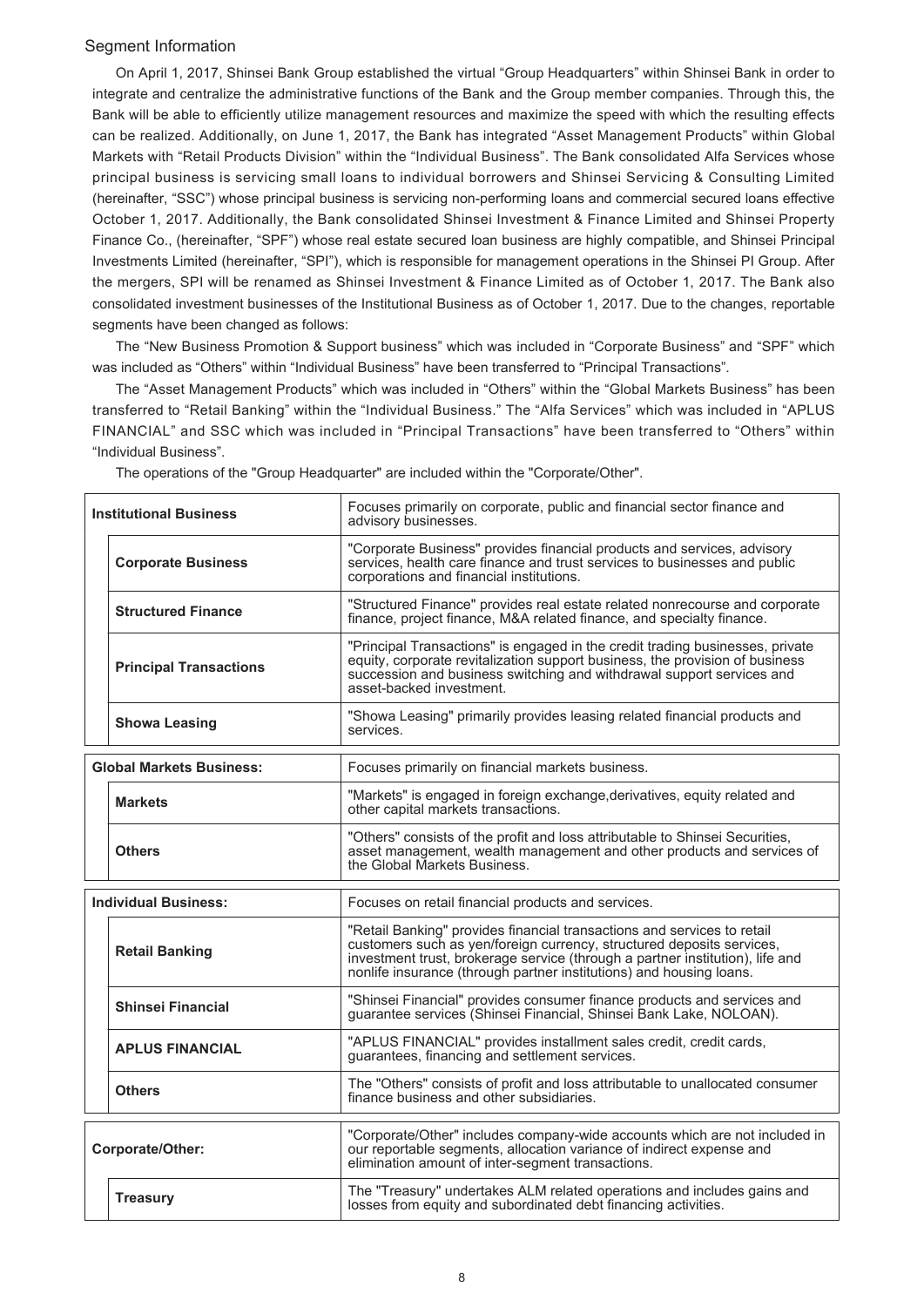Institutional Business<sup>1</sup> (Consolidated)

|                                                                 |                         |                           |                    | (Billions of yen)       |
|-----------------------------------------------------------------|-------------------------|---------------------------|--------------------|-------------------------|
|                                                                 | Q3 FY2017<br>(9 months) | Q3 FY2016<br>$(9$ months) | Change<br>(Amount) | FY2016<br>$(12$ months) |
| Corporate Business <sup>2</sup> :                               |                         |                           |                    |                         |
| Net interest income                                             | 7.5                     | 8.0                       | $-0.5$             | 10.5                    |
| Noninterest income                                              | 7.2                     | 3.9                       | 3.2                | 5.7                     |
| <b>Total revenue</b>                                            | 14.7                    | 12.0                      | 2.7                | 16.3                    |
| General and administrative expenses                             | $-9.0$                  | $-9.0$                    | 0.0                | $-11.9$                 |
| Ordinary business profit                                        | 5.7                     | 2.9                       | 2.7                | 4.4                     |
| Net credit costs                                                | 0.0                     | $-0.6$                    | 0.7                | $-0.4$                  |
| Ordinary business profit after net credit costs                 | 5.8                     | 2.3                       | 3.4                | 4.0                     |
| <b>Structured Finance:</b>                                      |                         |                           |                    |                         |
| Net interest income                                             | 7.0                     | 7.0                       | 0.0                | 9.4                     |
| Noninterest income                                              | 5.6                     | 5.7                       | $-0.0$             | 12.4                    |
| Total revenue                                                   | 12.7                    | 12.7                      | $-0.0$             | 21.8                    |
| General and administrative expenses                             | $-5.1$                  | $-4.8$                    | $-0.3$             | $-6.4$                  |
| Ordinary business profit                                        | 7.5                     | 7.9                       | $-0.3$             | 15.4                    |
| Net credit costs                                                | $-2.2$                  | $-3.2$                    | 0.9                | $-3.5$                  |
| Ordinary business profit after net credit costs                 | 5.2                     | 4.6                       | 0.6                | 11.8                    |
| Principal Transactions <sup>3</sup> :                           |                         |                           |                    |                         |
| Net interest income                                             | 4.1                     | 3.5                       | 0.5                | 4.2                     |
| Noninterest income                                              | 7.4                     | 6.7                       | 0.7                | 7.0                     |
| Total revenue                                                   | 11.5                    | 10.2<br>$-3.7$            | 1.2<br>0.1         | 11.2                    |
| General and administrative expenses<br>Ordinary business profit | $-3.6$<br>7.9           | 6.5                       | 1.4                | $-5.0$<br>6.2           |
| Net credit costs                                                | 1.2                     | 0.3                       | 0.8                | $-0.0$                  |
| Ordinary business profit after net credit costs                 | 9.1                     | 6.9                       | 2.2                | 6.1                     |
| Showa Leasing:                                                  |                         |                           |                    |                         |
| Net interest income                                             | $-0.0$                  | $-0.9$                    | 0.8                | $-1.2$                  |
| Noninterest income                                              | 10.9                    | 11.1                      | $-0.1$             | 14.4                    |
| <b>Total revenue</b>                                            | 10.8                    | 10.1                      | 0.7                | 13.2                    |
| General and administrative expenses                             | $-6.4$                  | $-6.4$                    | $-0.0$             | $-8.8$                  |
| Ordinary business profit                                        | 4.4                     | 3.7                       | 0.6                | 4.3                     |
| Net credit costs                                                | $-2.6$                  | 1.2                       | $-3.9$             | 1.0                     |
| Ordinary business profit after net credit costs                 | 1.7                     | 5.0                       | $-3.3$             | 5.3                     |
| <b>Institutional Business:</b>                                  |                         |                           |                    |                         |
| Net interest income                                             | 18.6                    | 17.7                      | 0.9                | 23.0                    |
| Noninterest income                                              | 31.3                    | 27.5                      | 3.7                | 39.7                    |
| Total revenue                                                   | 49.9                    | 45.2                      | 4.6                | 62.7                    |
| General and administrative expenses                             | $-24.2$                 | $-24.0$                   | $-0.1$             | $-32.3$                 |
| Ordinary business profit                                        | 25.7                    | 21.2                      | 4.5                | 30.4                    |
| Net credit costs                                                | $-3.7$                  | $-2.2$                    | $-1.4$             | $-3.0$                  |
| Ordinary business profit after net credit costs                 | 22.0                    | 18.9                      | 3.0                | 27.4                    |

1.Net of consolidation adjustments, if applicable.

2.Part of "Corporate Business" is now included as "Principal Transactions" due to the revision of segment classification.

3.Reclassifies "Others" included as "Individual Business" into "Principal Transactions" reflecting the organizational change as of October 1, 2017. Part of "Corporate Business" is now included as "Principal Transactions" due to the revision of segment classification.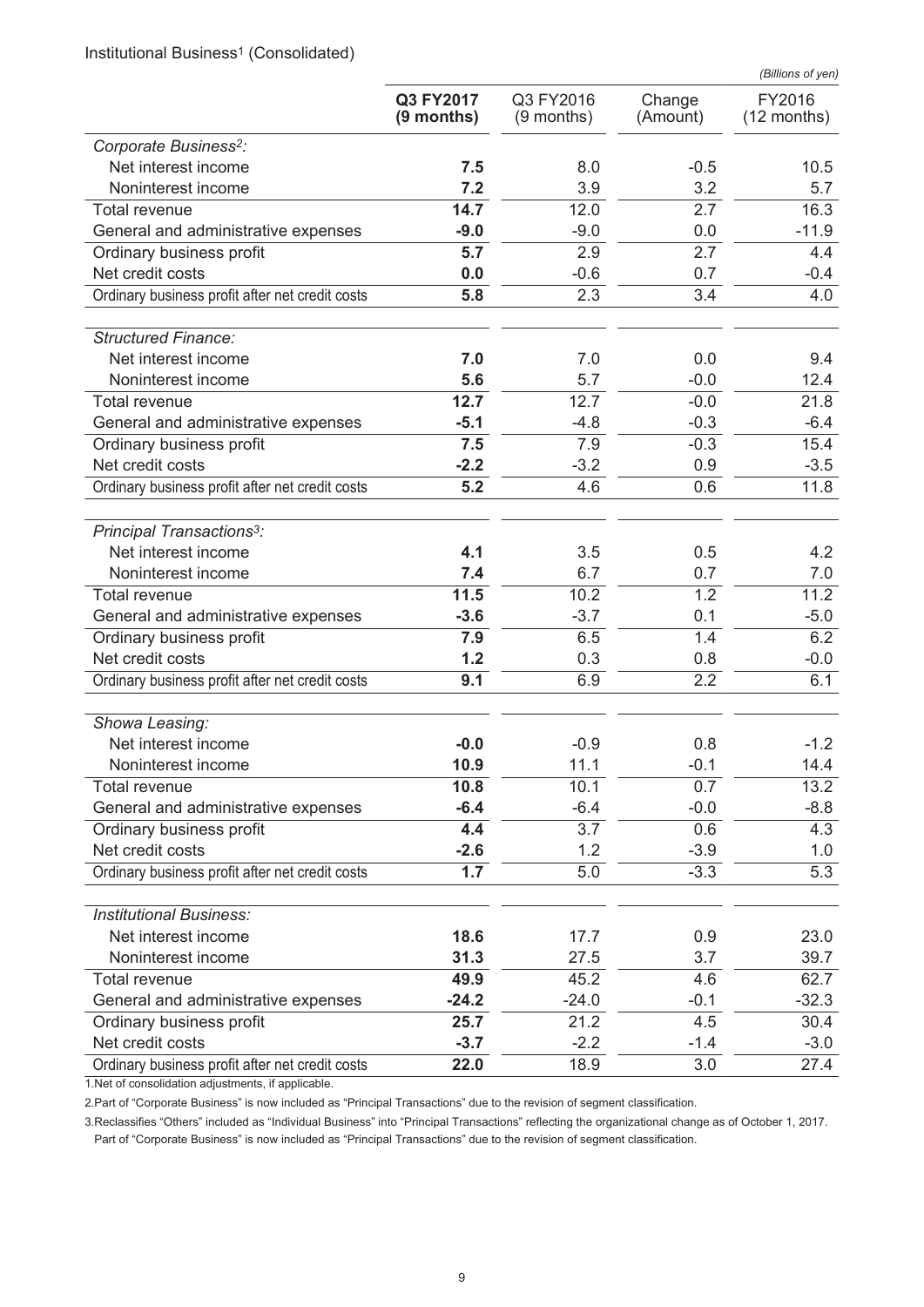Global Markets Business<sup>1</sup> (Consolidated)

|                                                 |                           |                           |                    | (Billions of yen)       |
|-------------------------------------------------|---------------------------|---------------------------|--------------------|-------------------------|
|                                                 | Q3 FY2017<br>$(9$ months) | Q3 FY2016<br>$(9$ months) | Change<br>(Amount) | FY2016<br>$(12$ months) |
| Markets:                                        |                           |                           |                    |                         |
| Net interest income                             | 1.3                       | 1.5                       | $-0.2$             | 1.9                     |
| Noninterest income                              | 4.4                       | 5.2                       | $-0.7$             | 6.4                     |
| <b>Total revenue</b>                            | 5.7                       | 6.7                       | $-0.9$             | 8.3                     |
| General and administrative expenses             | $-2.8$                    | $-2.6$                    | $-0.1$             | $-3.5$                  |
| Ordinary business profit                        | 2.9                       | 4.0                       | $-1.1$             | 4.8                     |
| Net credit costs                                | 0.0                       | 0.0                       | $-0.0$             | 0.0                     |
| Ordinary business profit after net credit costs | 2.9                       | 4.1                       | $-1.2$             | 4.9                     |
| Others <sup>2</sup> :                           |                           |                           |                    |                         |
| Net interest income                             | 0.3                       | 0.2                       | 0.1                | 0.3                     |
| Noninterest income                              | 1.7                       | 1.4                       | 0.2                | 2.2                     |
| Total revenue                                   | 2.1                       | 1.7                       | 0.4                | 2.6                     |
| General and administrative expenses             | $-2.4$                    | $-2.6$                    | 0.1                | $-3.5$                  |
| Ordinary business profit                        | $-0.3$                    | $-0.9$                    | 0.5                | $-0.9$                  |
| Net credit costs                                | $-0.0$                    | $-0.0$                    | $-0.0$             | $-0.0$                  |
| Ordinary business profit after net credit costs | $-0.4$                    | $-0.9$                    | 0.5                | $-0.9$                  |
| <b>Global Markets Business:</b>                 |                           |                           |                    |                         |
| Net interest income                             | 1.7                       | 1.7                       | $-0.0$             | $2.2\phantom{0}$        |
| Noninterest income                              | 6.1                       | 6.6                       | $-0.4$             | 8.7                     |
| Total revenue                                   | 7.9                       | 8.4                       | $-0.5$             | 11.0                    |
| General and administrative expenses             | $-5.3$                    | $-5.3$                    | $-0.0$             | $-7.0$                  |
| Ordinary business profit                        | 2.5                       | 3.1                       | $-0.5$             | 3.9                     |
| Net credit costs                                | $-0.0$                    | 0.0                       | $-0.0$             | 0.0                     |
| Ordinary business profit after net credit costs | 2.5                       | 3.1                       | $-0.6$             | 3.9                     |

1.Net of consolidation adjustments, if applicable.

2.In accordance with the organizational change on June 1, 2017, a portion of the profit and loss of "Others" in Global Markets Group was transferred to "Retail banking" on a management accounting basis.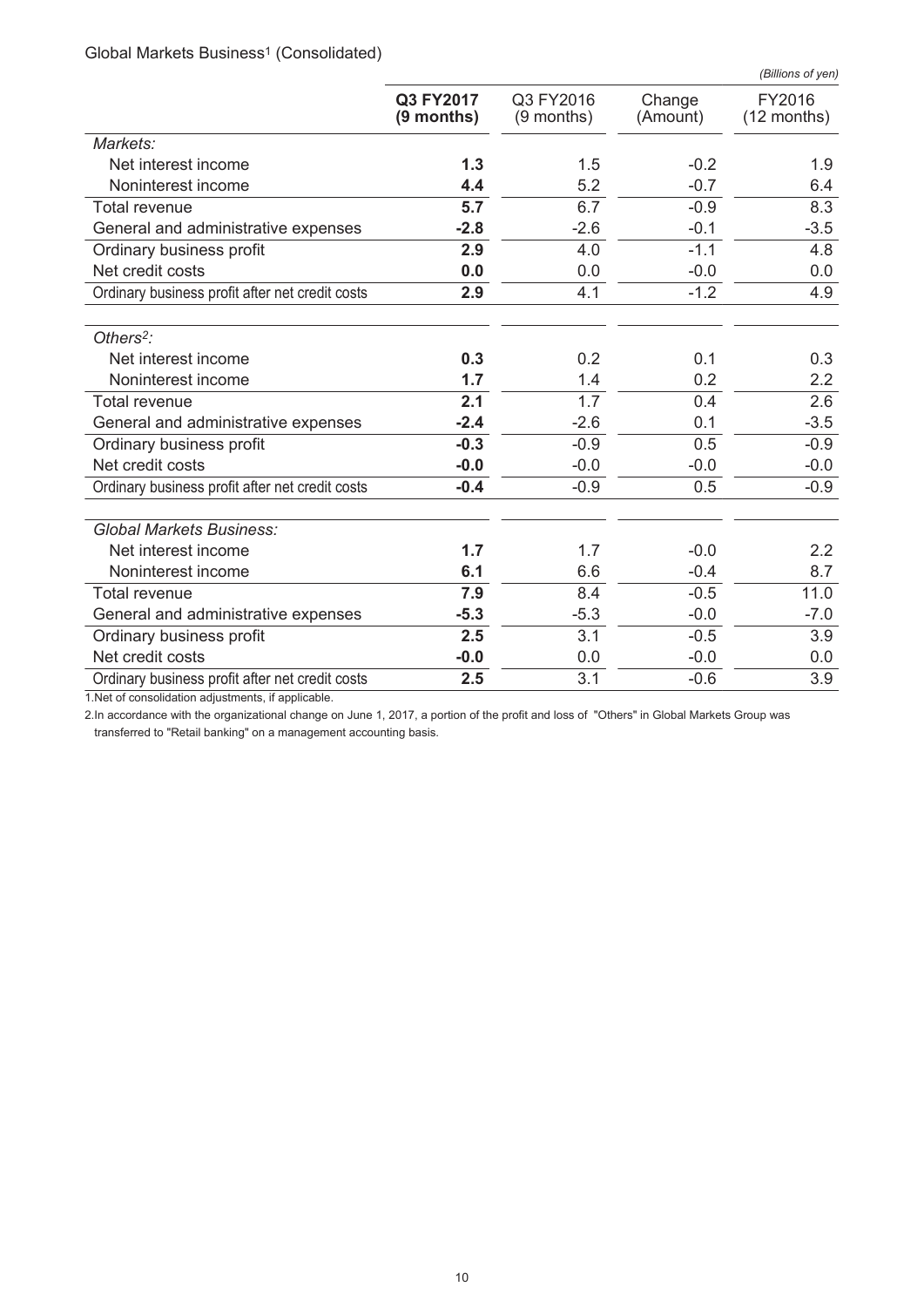Individual Business (Consolidated) <sup>1</sup>

|                                                        |                         |                           |                         | (Billions of yen)       |
|--------------------------------------------------------|-------------------------|---------------------------|-------------------------|-------------------------|
|                                                        | Q3 FY2017<br>(9 months) | Q3 FY2016<br>$(9$ months) | Change<br>(Amount)      | FY2016<br>$(12$ months) |
| Retail banking <sup>2</sup> :                          |                         |                           |                         |                         |
| Net interest income                                    | 16.7                    | 17.7                      | $-0.9$                  | 23.4                    |
| Loans                                                  | 7.9                     | 8.1                       | $-0.2$                  | 10.8                    |
| Deposits                                               | 8.8                     | 9.5                       | $-0.6$                  | 12.6                    |
| Noninterest income                                     | 0.6                     | 1.7                       | $-1.1$                  | 2.5                     |
| <b>Asset Management Products</b>                       | 4.8                     | 5.1                       | $-0.3$                  | 7.1                     |
| Other Fees (ATM, Fund Transfer, FX etc.)               | $-4.2$                  | $-3.4$                    | $-0.7$                  | $-4.6$                  |
| <b>Total revenue</b>                                   | 17.4                    | 19.4                      | $-2.0$                  | 26.0                    |
| General and administrative expenses                    | $-22.1$                 | $-21.9$                   | $-0.1$                  | $-29.4$                 |
| Ordinary business profit                               | $-4.6$                  | $-2.4$                    | $-2.2$                  | $-3.4$                  |
| Net credit costs                                       | $-0.1$                  | 0.6                       | $-0.7$                  | 0.6                     |
| Ordinary business profit after net credit costs        | $-4.8$                  | $-1.8$                    | $-3.0$                  | $-2.7$                  |
| Shinsei Financial and Shinsei Bank Lake <sup>3</sup> : |                         |                           |                         |                         |
| Net interest income                                    | 51.7                    | 48.0                      | 3.6                     | 64.2                    |
| Shinsei Bank Lake                                      | 33.3                    | 28.0                      | 5.2                     | 38.0                    |
| <b>NOLOAN</b><br>Noninterest income                    | 4.6<br>$-0.1$           | 4.9                       | $-0.3$                  | 6.5<br>$-0.9$           |
| <b>Total revenue</b>                                   | 51.6                    | $-0.8$<br>47.2            | 0.6<br>4.3              | 63.2                    |
| General and administrative expenses                    | $-24.4$                 | $-24.8$                   | 0.3                     | $-32.8$                 |
| Ordinary business profit                               | 27.1                    | 22.4                      | 4.6                     | 30.4                    |
| Net credit costs                                       | $-17.5$                 | $-14.2$                   | $-3.2$                  | $-20.5$                 |
| Ordinary business profit after net credit costs        | 9.5                     | 8.1                       | 1.4                     | 9.9                     |
|                                                        |                         |                           |                         |                         |
| <b>APLUS FINANCIAL4:</b>                               |                         |                           |                         |                         |
| Net interest income                                    | 8.4                     | 6.7                       | 1.7                     | 9.0                     |
| Noninterest income                                     | 33.9                    | 34.0                      | $-0.0$                  | 45.1                    |
| <b>Total revenue</b>                                   | 42.4                    | 40.7                      | $\overline{1.7}$        | 54.2                    |
| General and administrative expenses                    | $-27.7$<br>14.7         | $-27.8$                   | 0.0<br>$\overline{1.8}$ | $-36.6$                 |
| Ordinary business profit<br>Net credit costs           | $-8.4$                  | 12.8<br>$-6.5$            | $-1.8$                  | 17.6<br>$-8.6$          |
| Ordinary business profit after net credit costs        | 6.2                     | 6.3                       | $-0.0$                  | 8.9                     |
|                                                        |                         |                           |                         |                         |
| Others <sup>5</sup> :                                  |                         |                           |                         |                         |
| Net interest income                                    | 0.4                     | 0.0                       | 0.4                     | 0.1                     |
| Noninterest income                                     | 1.4<br>1.9              | 1.5<br>1.5                | $-0.0$<br>0.3           | 1.7<br>1.9              |
| Total revenue<br>General and administrative expenses   | $-0.9$                  | $-0.9$                    | $-0.0$                  | $-1.2$                  |
| Ordinary business profit                               | 0.9                     | 0.6                       | 0.3                     | 0.6                     |
| Net credit costs                                       | $-0.0$                  | $-0.3$                    | 0.2                     | $-0.3$                  |
| Ordinary business profit after net credit costs        | 0.9                     | 0.3                       | 0.6                     | 0.3                     |
| <b>Individual Business:</b>                            |                         |                           |                         |                         |
| Net interest income                                    |                         | 72.5                      |                         |                         |
| Noninterest income                                     | 77.4<br>35.9            | 36.4                      | 4.9<br>$-0.5$           | 96.9<br>48.5            |
| <b>Total revenue</b>                                   | 113.4                   | 109.0                     | 4.3                     | 145.4                   |
| General and administrative expenses                    | $-75.3$                 | $-75.5$                   | 0.2                     | $-100.1$                |
| Ordinary business profit                               | 38.1                    | 33.5                      | 4.6                     | 45.3                    |
| Net credit costs                                       | $-26.2$                 | $-20.5$                   | $-5.6$                  | $-28.7$                 |
| Ordinary business profit after net credit costs        | 11.8                    | 12.9                      | $-1.0$                  | 16.5                    |
| 1 Not of concolidation adjustments if applicable       |                         |                           |                         |                         |

1.Net of consolidation adjustments, if applicable.

2.In accordance with the organizational change on June 1, 2017, a portion of the profit and loss of "Others" in Global Markets Group was transferred to "Retail banking" on a management accounting basis.

3.Income of Shinsei Financial, "Shinsei Bank Card Loan - Lake", and "Shinsei Bank Smart Card Loan Plus" are combined on a management accounting basis.

4.Reclassifies part of profit and loss from "APLUS Financial" into "Others" reflecting the organizational change as of October 1, 2017.

5.Includes unallocated profit and loss from consumer finance business. Reclassifies part of profit and loss included in "Others" into as "Principal Transactions" in "Corporate Business" and part of profit and loss from "Principal Transactions" and "APLUS Financials" is now included as "Others" due to the organizational change as of October 1, 2017.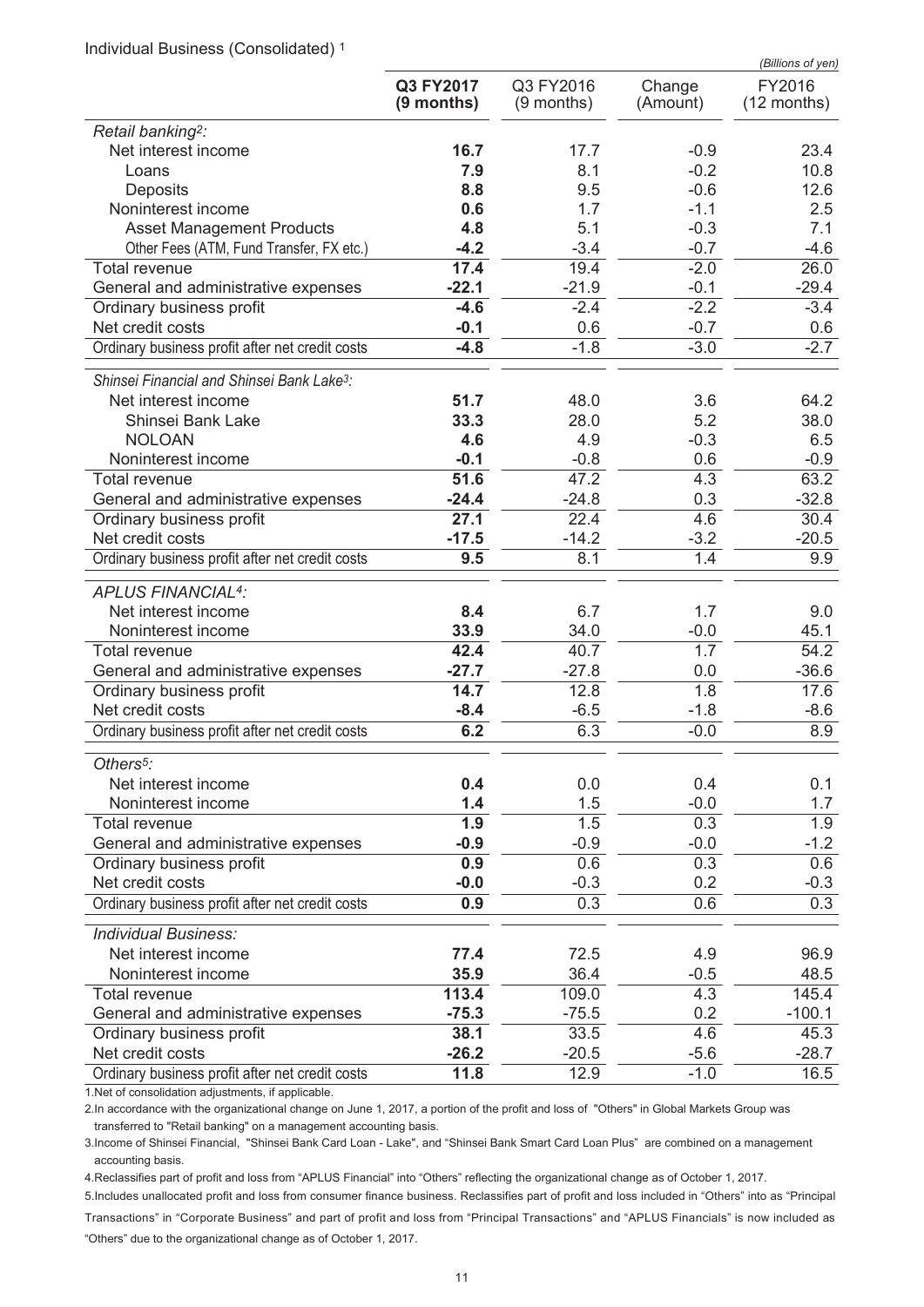|                                                 | (Billions of yen)       |                           |                    |                       |  |
|-------------------------------------------------|-------------------------|---------------------------|--------------------|-----------------------|--|
|                                                 | Q3 FY2017<br>(9 months) | Q3 FY2016<br>$(9$ months) | Change<br>(Amount) | FY2016<br>(12 months) |  |
| Treasury:                                       |                         |                           |                    |                       |  |
| Net interest income                             | $-1.0$                  | 0.0                       | $-1.0$             | $-0.0$                |  |
| Noninterest income                              | 4.1                     | 7.1                       | $-3.0$             | 7.1                   |  |
| <b>Total revenue</b>                            | 3.0                     | 7.1                       | $-4.1$             | 7.0                   |  |
| General and administrative expenses             | $-1.3$                  | $-1.2$                    | $-0.0$             | $-1.7$                |  |
| Ordinary business profit                        | 1.7                     | 5.9                       | $-4.1$             | 5.3                   |  |
| Net credit costs                                |                         |                           |                    |                       |  |
| Ordinary business profit after net credit costs | 1.7                     | 5.9                       | $-4.1$             | 5.3                   |  |
| Corporate/Other (excluding Treasury)1:          |                         |                           |                    |                       |  |
| Net interest income                             | $-0.0$                  | 0.0                       | $-0.0$             | 0.0                   |  |
| Noninterest income                              | 0.5                     | 2.0                       | $-1.4$             | 2.1                   |  |
| <b>Total revenue</b>                            | $0.\overline{5}$        | 2.0                       | $-1.5$             | 2.1                   |  |
| General and administrative expenses             | $-0.9$                  | $-1.1$                    | 0.2                | $-1.2$                |  |
| Ordinary business profit                        | $-0.3$                  | 0.8                       | $-1.2$             | 0.9                   |  |
| Net credit costs                                | 0.0                     | $-0.2$                    | 0.2                | $-0.2$                |  |
| Ordinary business profit after net credit costs | $-0.3$                  | 0.6                       | $-1.0$             | 0.7                   |  |
| Corporate/Other <sup>1</sup> :                  |                         |                           |                    |                       |  |
| Net interest income                             | $-1.0$                  | 0.0                       | $-1.1$             | $-0.0$                |  |
| Noninterest income                              | 4.6                     | 9.2                       | $-4.5$             | 9.2                   |  |
| Total revenue                                   | 3.6                     | 9.2                       | $-5.6$             | 9.2                   |  |
| General and administrative expenses             | $-2.2$                  | $-2.4$                    | 0.2                | $-2.9$                |  |
| Ordinary business profit                        | 1.3                     | 6.7                       | $-5.4$             | 6.3                   |  |
| Net credit costs                                | 0.0                     | $-0.2$                    | 0.2                | $-0.2$                |  |
| Ordinary business profit after net credit costs | 1.3                     | 6.5                       | $-5.1$             | 6.1                   |  |

Corporate/Other (Consolidated)<sup>1</sup>

1."Corporate/Other" includes company-wide accounts which are not included in our reportable segments, allocation variance of indirect expense and elimination amount of inter-segment transactions.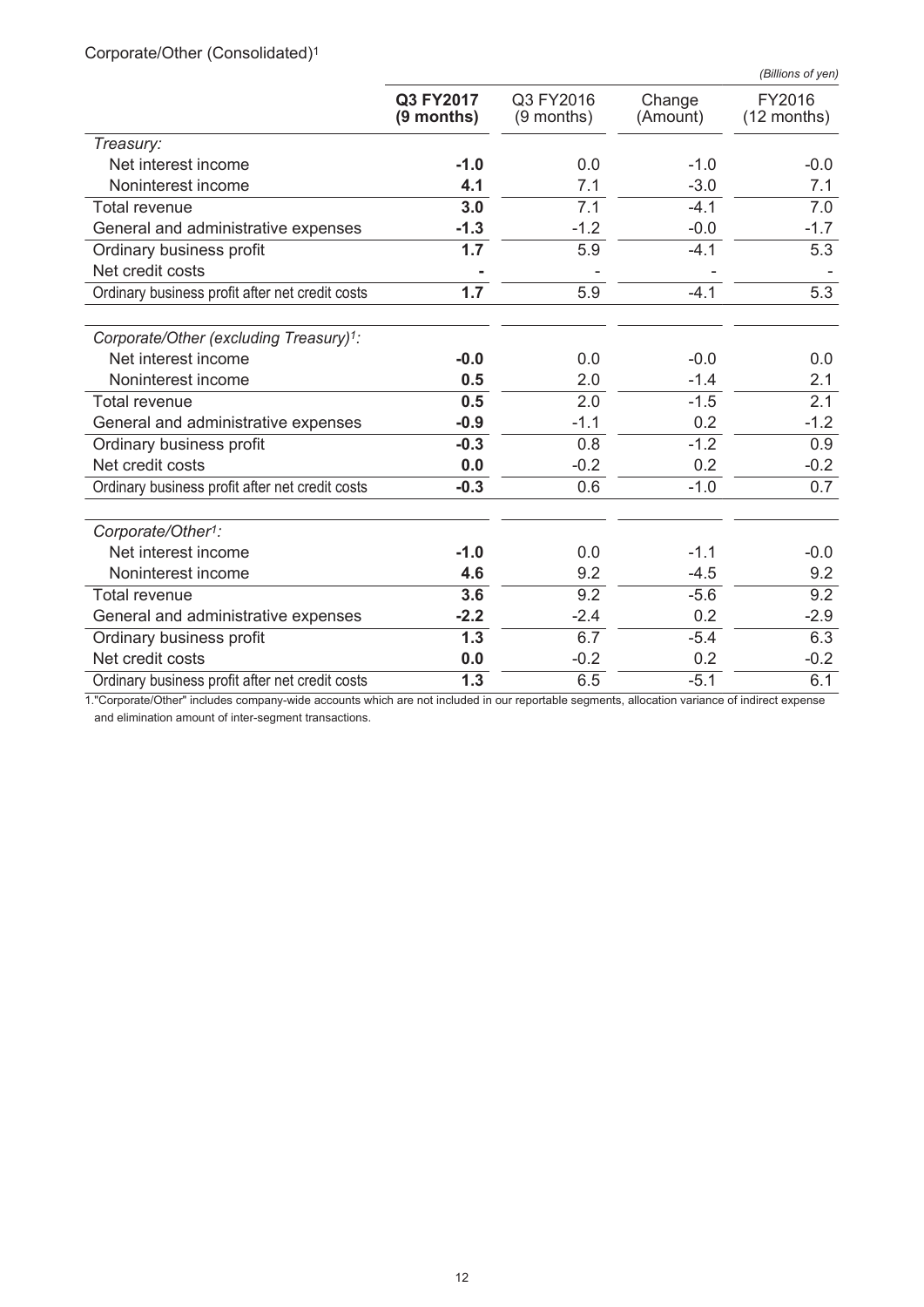|                                                   |                       |                | (Billions of yen)  |
|---------------------------------------------------|-----------------------|----------------|--------------------|
|                                                   | <b>Dec 31</b><br>2017 | Mar 31<br>2017 | Change<br>(Amount) |
| Domestic offices (excluding Japan                 |                       |                |                    |
| offshore market accounts):                        |                       |                |                    |
| Manufacturing                                     | 204.5                 | 198.9          | 5.6                |
| Agriculture and forestry                          | 0.0                   | 0.0            | 0.0                |
| Fishery                                           |                       | 0.0            | $-0.0$             |
| Mining, quarrying and gravel extraction           | 0.6                   | 0.3            | 0.2                |
| Construction                                      | 8.9                   | 8.9            | $-0.0$             |
| Electric power, gas, heat supply and water supply | 237.8                 | 230.7          | 7.0                |
| Information and communications                    | 76.5                  | 42.9           | 33.6               |
| Transportation and postal service                 | 197.9                 | 188.0          | 9.9                |
| Wholesale and retail                              | 114.7                 | 114.5          | 0.2                |
| Finance and insurance                             | 539.7                 | 573.8          | $-34.0$            |
| Real estate                                       | 567.9                 | 575.6          | $-7.6$             |
| <b>Services</b>                                   | 345.3                 | 330.1          | 15.2               |
| Local government                                  | 67.8                  | 76.7           | $-8.8$             |
| <b>Others</b>                                     | 2,444.4               | 2,389.1        | 55.2               |
| Loans to individual customers                     |                       |                |                    |
| (retail banking, Shinsei                          | 1,998.9               | 1,974.4        | 24.5               |
| BankLake, Shinsei Financial,                      |                       |                |                    |
| and APLUS FINANCIAL)                              |                       |                |                    |
| Total domestic (A)                                | 4,806.6               | 4,730.0        | 76.5               |
| Overseas offices (including Japan                 |                       |                |                    |
| offshore market accounts):                        |                       |                |                    |
| Governments                                       | 0.4                   | 0.5            | $-0.0$             |
| <b>Financial institutions</b>                     | 29.9                  | 7.3            | 22.5               |
| <b>Others</b>                                     | 107.1                 | 95.4           | 11.6               |
| Total overseas (B)                                | 137.5                 | 103.3          | 34.1               |
| Total (A+B)                                       | 4,944.1               | 4,833.4        | 110.6              |

Securities Being Held to Maturity (Consolidated)

|                                            | Dec 31, 2017       |               |                                  |                          | Mar 31, 2017  |                           |
|--------------------------------------------|--------------------|---------------|----------------------------------|--------------------------|---------------|---------------------------|
|                                            | Carrying<br>amount | Fair<br>value | <b>Unrealized</b><br>gain (loss) | Carrying<br>amount       | Fair<br>value | Unrealized<br>gain (loss) |
| Fair value exceeds carrying amount         |                    |               |                                  |                          |               |                           |
| Japanese national government bonds         | 486.8              | 490.5         | 3.7                              | 493.5                    | 499.1         | 5.5                       |
| Other                                      |                    |               |                                  | 2.7                      | 2.8           | 0.1                       |
| Subtotal                                   | 486.8              | 490.5         | 3.7                              | 496.2                    | 502.0         | 5.7                       |
| Fair value does not exceed carrying amount |                    |               |                                  |                          |               |                           |
| Japanese national government bonds         |                    |               |                                  |                          |               |                           |
| Other                                      | ۰                  |               |                                  | $\overline{\phantom{a}}$ |               |                           |
| Subtotal                                   |                    |               |                                  |                          |               |                           |
| Total                                      | 486.8              | 490.5         | 3.7                              | 496.2                    | 502.0         | 5.7                       |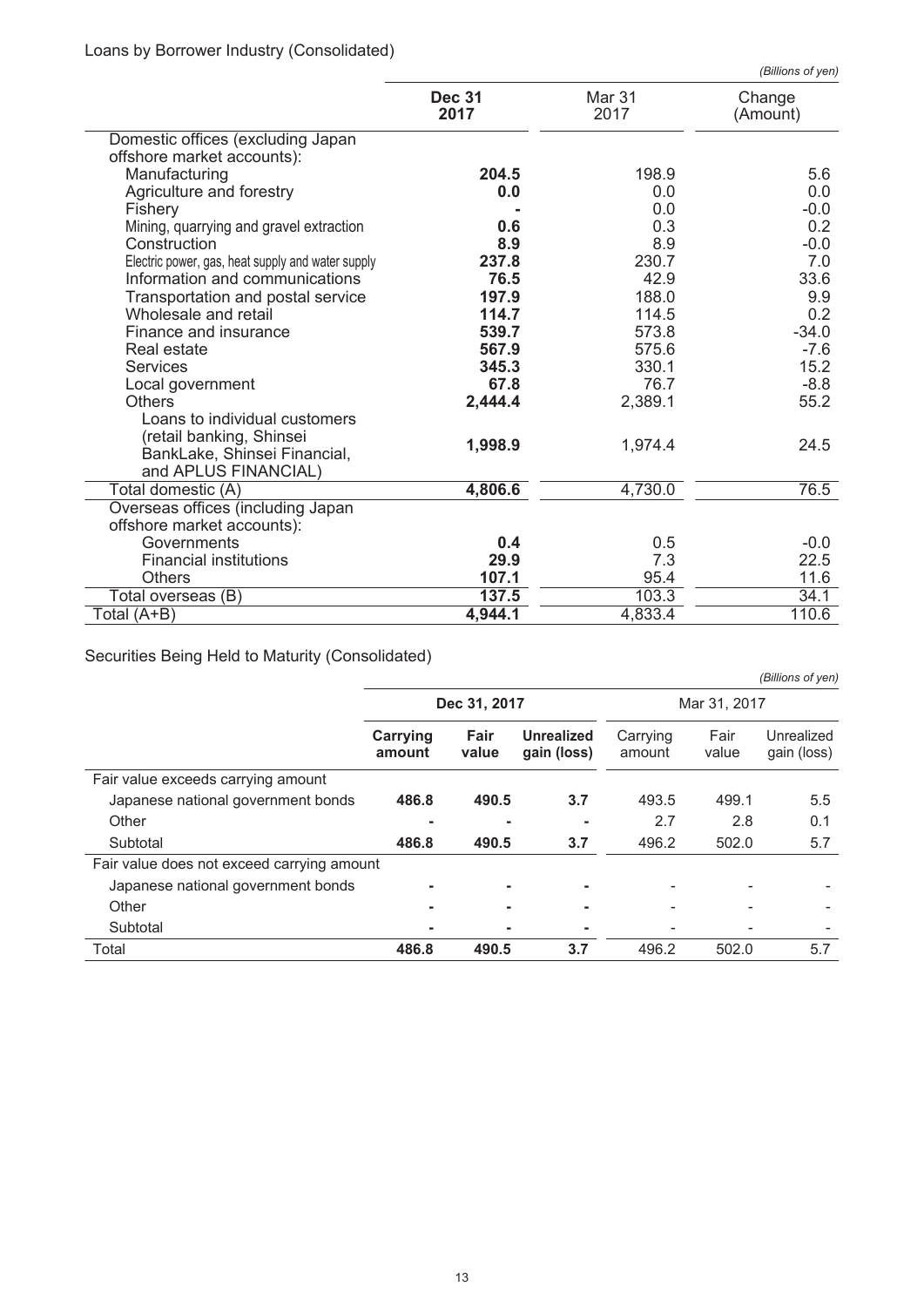*(Billions of yen)*

|                                                                        | Dec 31, 2017                       |                                          |                                  |                                    | Mar 31, 2017                      |                           |
|------------------------------------------------------------------------|------------------------------------|------------------------------------------|----------------------------------|------------------------------------|-----------------------------------|---------------------------|
|                                                                        | Carrying<br>amount<br>(Fair value) | Amortized/<br><b>Acquisition</b><br>cost | <b>Unrealized</b><br>gain (loss) | Carrying<br>amount<br>(Fair value) | Amortized/<br>Acquisition<br>cost | Unrealized<br>gain (loss) |
| Carrying amount exceeds amortized/acquisition cost                     |                                    |                                          |                                  |                                    |                                   |                           |
| <b>Equity securities</b>                                               | 25.0                               | 10.0                                     | 14.9                             | 26.6                               | 11.8                              | 14.7                      |
| Domestic bonds                                                         | 43.9                               | 43.5                                     | 0.3                              | 33.9                               | 33.5                              | 0.3                       |
| Japanese national government bonds                                     | 2.0                                | 2.0                                      | 0.0                              | 2.0                                | 2.0                               | 0.0                       |
| Japanese local government bonds                                        | $\blacksquare$                     |                                          | $\blacksquare$                   | $\overline{\phantom{a}}$           |                                   |                           |
| Japanese corporate bonds                                               | 41.8                               | 41.5                                     | 0.3                              | 31.8                               | 31.5                              | 0.3                       |
| Other                                                                  | 144.5                              | 142.4                                    | 2.0                              | 144.1                              | 141.4                             | 2.7                       |
| Foreign securities                                                     | 137.7                              | 136.5                                    | 1.2                              | 133.6                              | 132.1                             | 1.5                       |
| Foreign currency denominated foreign<br>corporate and government bonds | 89.3                               | 88.4                                     | 0.8                              | 87.6                               | 86.6                              | 0.9                       |
| Yen-denominated foreign corporate and<br>government bonds              | 44.9                               | 44.5                                     | 0.3                              | 46.0                               | 45.4                              | 0.5                       |
| Foreign equity securities and others                                   | 3.4                                | 3.4                                      | 0.0                              | 0.0                                | 0.0                               | 0.0                       |
| Other securities                                                       | 5.5                                | 4.7                                      | 0.7                              | 6.6                                | 5.5                               | 1.0                       |
| Other monetary claims purchased                                        | 1.2                                | 1.1                                      | 0.0                              | 3.8                                | 3.7                               | 0.1                       |
| Subtotal                                                               | 213.4                              | 196.0                                    | 17.4                             | 204.7                              | 186.8                             | 17.8                      |
| Carrying amount does not exceed amortized/acquisition cost             |                                    |                                          |                                  |                                    |                                   |                           |
| <b>Equity securities</b>                                               | 0.6                                | 0.7                                      | $-0.1$                           | 0.8                                | 1.0                               | $-0.2$                    |
| Domestic bonds                                                         | 138.7                              | 140.9                                    | $-2.1$                           | 85.9                               | 87.0                              | $-1.0$                    |
| Japanese national government bonds                                     | 20.3                               | 20.4                                     | $-0.0$                           |                                    |                                   |                           |
| Japanese local government bonds                                        |                                    |                                          | $\blacksquare$                   |                                    |                                   |                           |
| Japanese corporate bonds                                               | 118.4                              | 120.5                                    | $-2.0$                           | 85.9                               | 87.0                              | $-1.0$                    |
| Other                                                                  | 208.5                              | 211.5                                    | $-3.0$                           | 137.6                              | 139.9                             | $-2.3$                    |
| Foreign securities                                                     | 208.1                              | 211.1                                    | $-2.9$                           | 135.5                              | 137.9                             | $-2.3$                    |
| Foreign currency denominated foreign<br>corporate and government bonds | 159.7                              | 162.1                                    | $-2.3$                           | 83.4                               | 85.0                              | $-1.6$                    |
| Yen-denominated foreign corporate and<br>government bonds              | 47.6                               | 48.3                                     | $-0.6$                           | 50.9                               | 51.6                              | $-0.6$                    |
| Foreign equity securities and others                                   | 0.6                                | 0.6                                      | $-0.0$                           | 1.1                                | 1.2                               | $-0.0$                    |
| Other securities                                                       | 0.3                                | 0.4                                      | $-0.0$                           | 0.7                                | 0.8                               | $-0.0$                    |
| Other monetary claims purchased                                        | $\blacksquare$                     |                                          |                                  | 1.2                                | 1.2                               | $-0.0$                    |
| Subtotal                                                               | 347.9                              | 353.3                                    | $-5.4$                           | 224.4                              | 228.0                             | $-3.6$                    |
| Total <sup>1, 2</sup>                                                  | 561.3                              | 549.3                                    | 12.0                             | 429.1                              | 414.9                             | 14.2                      |

1.Includes a part of other monetary claims purchased in addition to securities available for sale.Total amounts of securities available for sale excluding such other monetary claims purchased as of December 31, 2017 and March 31, 2017 were ¥560.1 billion and ¥424.0 billion, respectively.

2.Securities whose fair value cannot be reliably determined are not included.

#### Unrealized Gain (Loss) on Available-for-Sale Securities (Consolidated)

|                                                                                                                                                                              |              | (Billions of yen) |
|------------------------------------------------------------------------------------------------------------------------------------------------------------------------------|--------------|-------------------|
|                                                                                                                                                                              | Dec 31, 2017 | Mar 31, 2017      |
| Unrealized gain (loss) before deferred tax on:                                                                                                                               |              |                   |
| Available-for-sale securities                                                                                                                                                | 12.0         | 14.2              |
| The Bank's interests in available-for-sale securities held by partnerships<br>recorded as securities whose fair value cannot be reliably determined and<br>other adjustments | 0.5          | 1.2               |
| Securities being held to maturity, reclassified from available-for-sale in the<br>past, under extremely illiquid market conditions                                           |              | $-0.1$            |
| Other monetary assets held in trust                                                                                                                                          | $-0.5$       | $-0.6$            |
| (-) Deferred tax liabilities                                                                                                                                                 | 2.9          | 3.1               |
| Unrealized gain (loss) on available-for-sale securities before interest adjustments                                                                                          | 9.1          | 11.5              |
| (-) Noncontrolling interests                                                                                                                                                 | 0.0          | 0.0               |
| (+) The Bank's interests in unrealized gain (loss) on available-for-sale securities<br>held by affiliates to which the equity method is applied                              | $-0.3$       | $-1.2$            |
| Unrealized gain (loss) on available-for-sale securities                                                                                                                      | 8.7          | 10.2              |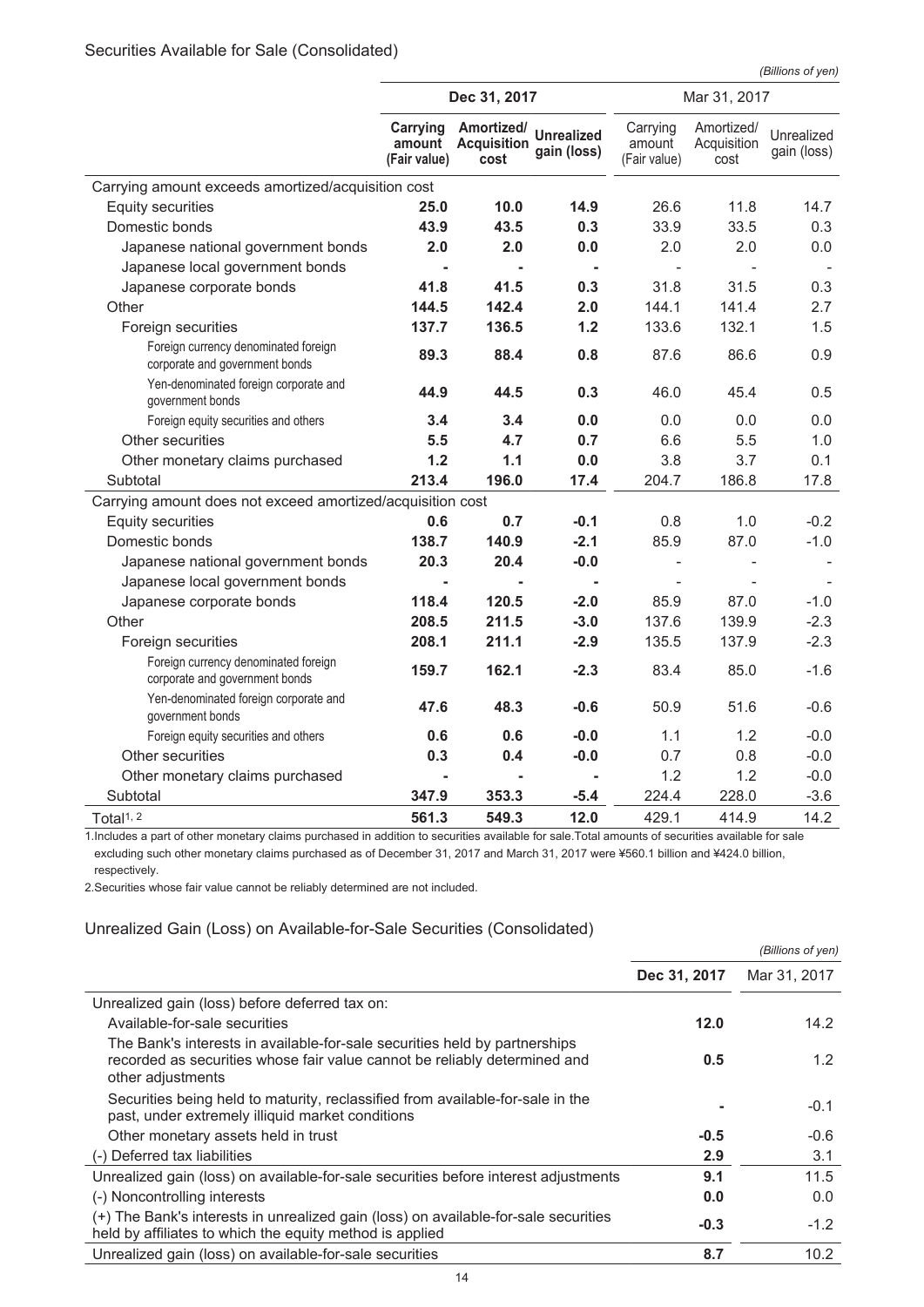# Deposits (Consolidated)

*(Billions of yen)*

|                                             | <b>Dec 31</b><br>2017 | Mar 31<br>2017 | Change<br>(Amount) |
|---------------------------------------------|-----------------------|----------------|--------------------|
| <b>Deposits</b>                             | 5,685.8               | 5,489.2        | 196.5              |
| Liquid (current, ordinary, notice) deposits | 2,428.5               | 2,262.5        | 166.0              |
| Time deposits <sup>1</sup>                  | 2,775.7               | 2,756.7        | 19.0               |
| Other                                       | 481.4                 | 469.9          | 11.4               |
| Negotiable certificates of deposits (NCDs)  | 418.3                 | 373.6          | 44.7               |
| Total                                       | 6,104.2               | 5,862.9        | 241.2              |

1.Includes two-week maturity deposits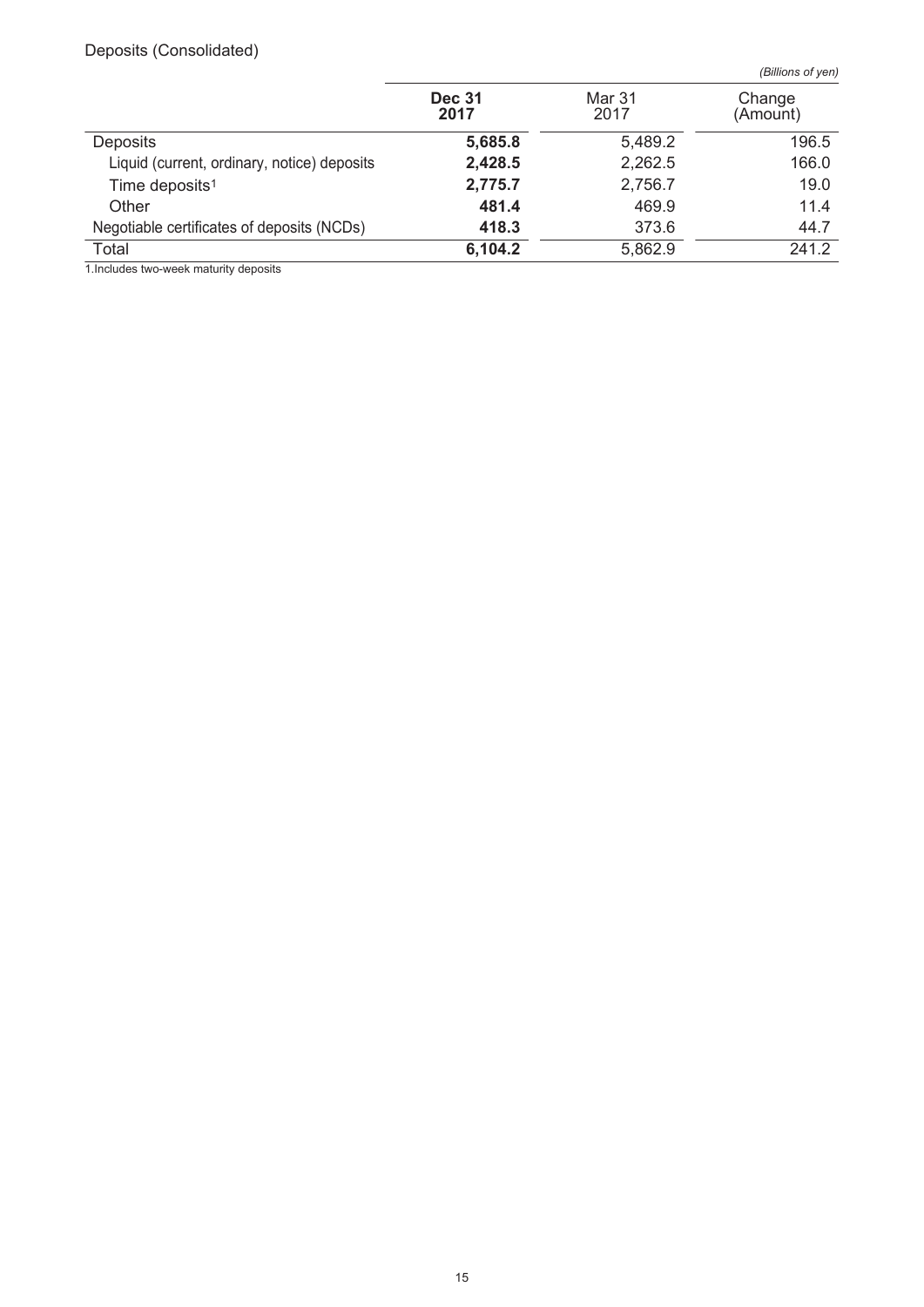#### Financial Ratios (Consolidated)

|                                          | Q3 FY2017<br>$(9$ months) | Q3 FY2016<br>$(9$ months) | FY2016<br>$(12$ months) |
|------------------------------------------|---------------------------|---------------------------|-------------------------|
| Return on assets <sup>1</sup>            | $0.5\%$ <sup>5</sup>      | $0.6\%$ <sup>5</sup>      | 0.6%                    |
| Return on equity <sup>2</sup>            | $5.7\%$ <sup>5</sup>      | 7.2% <sup>5</sup>         | 6.3%                    |
| Return on equity (fully diluted) 3       | $5.7\%$ <sup>5</sup>      | $7.2\%$ <sup>5</sup>      | 6.3%                    |
| Return on risk asset <sup>4</sup>        | $0.7\%$ <sup>5</sup>      | $1.0\%$ <sup>5</sup>      | 0.8%                    |
| Expense-to-revenue ratio <sup>6, 7</sup> | 61.2%                     | 62.4%                     | 62.3%                   |

1.Return on assets:

Profit (Losses) Attributable to Owners of the Parent BOP: beginning of period (Total assets at the BOP + Total assets at the EOP)/2 EOP: end of period

2.Return on equity:

Profit (Losses) Attributable to Owners of the Parent

(Total equity eligible for common shareholders at the BOP + Total equity eligible for common shareholders at the EOP)/2 3.Return on equity (fully diluted):

Profit (Losses) Attributable to Owners of the Parent

((Total equity at the BOP - Share warrants at the BOP - Noncontrolling interests at the BOP) + (Total equity at the EOP - Share warrants at the EOP - Noncontrolling interests at the EOP))/2 4.Return on risk asset:

Profit (Losses) Attributable to Owners of the Parent

Risk-weighted assets at the EOP (Basel 3, international standard fully loaded basis)

5.Annualized basis.

6.Management accounting basis.

7.Expense denotes general and administrative expenses.

#### Capital Adequacy Related Information (Consolidated)

<Basel 3, Domestic Standard 1>

|                                          |                       |                | (Billions of yen, except percentages) |
|------------------------------------------|-----------------------|----------------|---------------------------------------|
|                                          | <b>Dec 31</b><br>2017 | Mar 31<br>2017 | Change<br>(Amount)                    |
| Core capital: instruments and reserves   | 897.2                 | 866.3          | 30.8                                  |
| Core capital: regulatory adjustments     | $-75.4$               | $-53.9$        | $-21.4$                               |
| Capital                                  | 821.7                 | 812.3          | 9.4                                   |
| Total amount of Risk-weighted assets     | 6,370.3               | 6,219.9        | 150.3                                 |
| Consolidated core capital adequacy ratio | 12.90%                | 13.06%         |                                       |

1.Calculated according to F-IRB.

Consolidated total required capital is ¥584.6billion as at Dec 31, 2017, ¥551.3billion as at March 31, 2017.

#### Per Share Data (Consolidated)1

|                    |                                     |                         |                         |                    | (Yen)                   |
|--------------------|-------------------------------------|-------------------------|-------------------------|--------------------|-------------------------|
|                    |                                     | Q3 FY2017<br>(9 months) | Q3 FY2016<br>(9 months) | Change<br>(Amount) | FY2016<br>$(12$ months) |
|                    | Common equity                       | 3,289.90                | 3,122.34                | 167.56             | 3,163.89                |
|                    | Fully diluted equity                | 3,289.52                | 3,122.17                | 167.34             | 3,163.73                |
| <b>Basic EPS</b>   |                                     | 137.57                  | 166.14                  | $-28.57$           | 194.65                  |
| <b>Diluted EPS</b> |                                     | 137.55                  | 166.14                  | $-28.58$           | 194.64                  |
|                    | For calculation of per share data   |                         |                         |                    |                         |
|                    | (Does not include treasury shares): |                         |                         |                    |                         |
| Equity:            | Number of common shares             | 258,838,314             | 259,839,093             |                    | 258,839,093             |
|                    | Fully diluted number of shares      | 258,868,456             | 259,852,514             |                    | 258,852,515             |
| <b>EPS</b>         | Number of common shares             | 258,838,814             | 261, 193, 726           |                    | 260,768,079             |
|                    | Fully diluted number of shares      | 258,865,673             | 261,204,463             |                    | 260,779,479             |

1.Shinsei Bank consolidated its shares with a rate of ten shares of common stock into one share on October 1, 2017. Per Share Data is calculated as if the consolidation of shares had occurred at the beginning of the FY2016.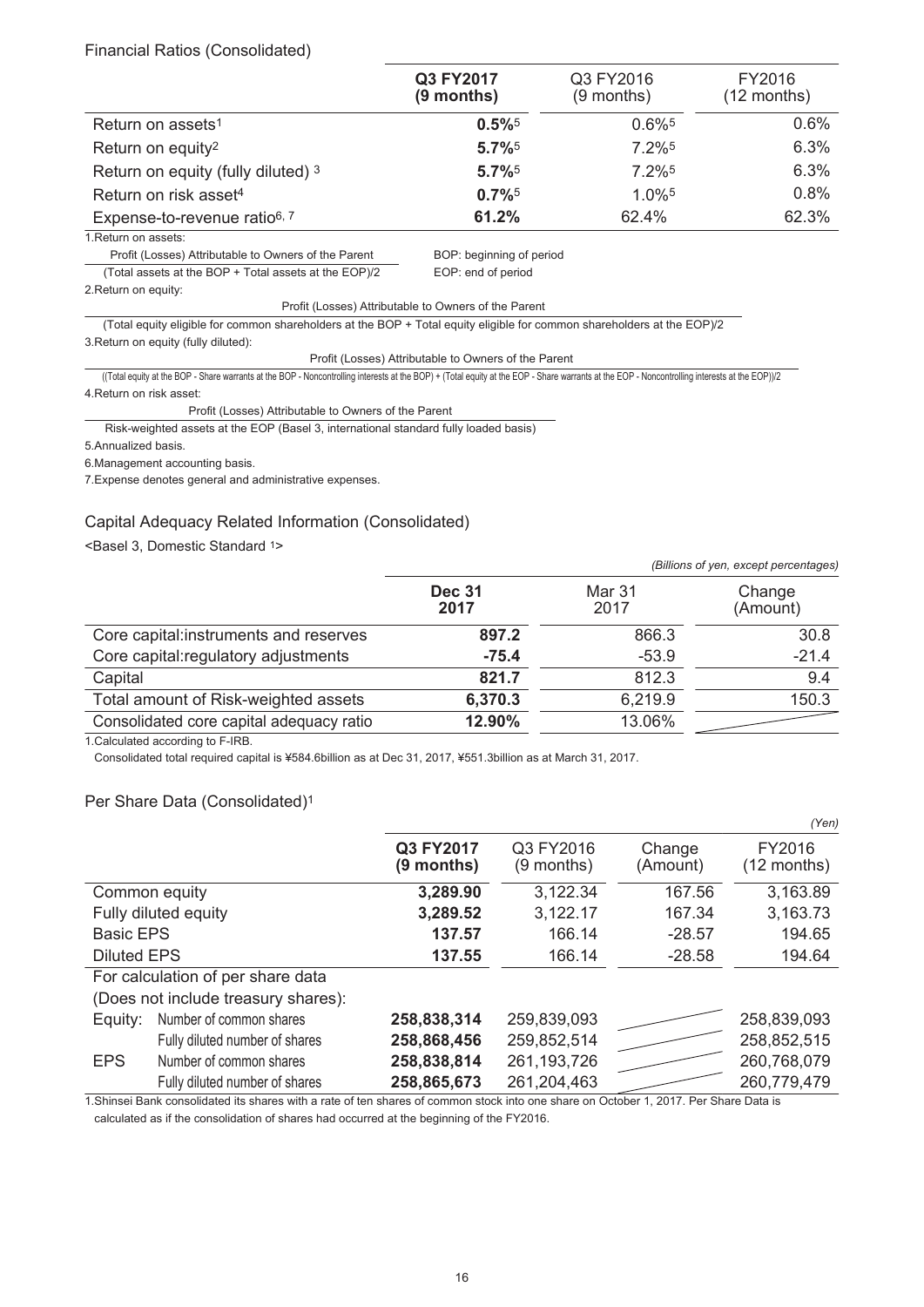# Consolidated Balance Sheets (Unaudited)

|                                                                             |                       |                       | (Millions of yen)  |
|-----------------------------------------------------------------------------|-----------------------|-----------------------|--------------------|
|                                                                             | <b>Dec 31</b><br>2017 | <b>Mar 31</b><br>2017 | Change<br>(Amount) |
| < <assets>&gt;</assets>                                                     |                       |                       |                    |
| Cash and due from banks                                                     | 1,444,830             | 1,398,691             | 46,138             |
| Call loans and bills bought                                                 |                       | 4,472                 | (4, 472)           |
| Receivables under securities                                                | 2,520                 | 1,625                 | 895                |
| borrowing transactions<br>Other monetary claims purchased                   | 33,416                | 44,243                | (10, 827)          |
| <b>Trading assets</b>                                                       | 211,996               | 244,113               | (32, 117)          |
| Monetary assets held in trust                                               | 241,557               | 241,681               | (123)              |
| <b>Securities</b>                                                           | 1,156,309             | 1,014,635             | 141,674            |
| Loans and bills discounted                                                  | 4,944,133             | 4,833,452             | 110,680            |
| Foreign exchanges<br>Lease receivables and leased                           | 30,678                | 19,617                | 11,060             |
| investment assets                                                           | 174,530               | 191,488               | (16, 957)          |
| Other assets                                                                | 836,204               | 895,158               | (58, 954)          |
| Premises and equipment                                                      | 53,424                | 47,980                | 5,444              |
| Intangible assets                                                           | 57,705                | 52,020                | 5,684              |
| Goodwill                                                                    | 12,518                | 14,683                | (2, 165)           |
| Assets for retirement benefits<br>Deferred issuance expenses for debentures | 9,268                 | 7,075<br>0            | 2,193<br>(0)       |
| Deferred tax assets                                                         | 15,114                | 15,542                | (428)              |
| Customers' liabilities for                                                  |                       |                       |                    |
| acceptances and guarantees                                                  | 383,976               | 346,675               | 37,301             |
| Reserve for credit losses                                                   | (99, 856)             | (100, 154)            | 297                |
| Total assets                                                                | 9,495,812             | 9,258,324             | 237,488            |
| < <liabilities>&gt;</liabilities>                                           | 5,685,811             | 5,489,248             | 196,563            |
| Deposits<br>Negotiable certificates of deposit                              | 418,396               | 373,673               | 44,722             |
| <b>Debentures</b>                                                           | 1,764                 | 6,561                 | (4,796)            |
| Call money and bills sold                                                   |                       | 53,600                | (53,600)           |
| Payables under repurchase agreements                                        | 59,141                | 36,467                | 22,673             |
| Payables under securities lending                                           | 418,916               | 337,952               | 80,964             |
| transactions<br><b>Trading liabilities</b>                                  | 192,127               | 212,241               | (20, 114)          |
| Borrowed money                                                              | 754,483               | 789,670               | (35, 186)          |
| Foreign exchanges                                                           | 89                    | 102                   | (12)               |
| Short-term corporate bonds                                                  | 171,600               | 168,000               | 3,600              |
| Corporate bonds                                                             | 88,000                | 112,600               | (24, 600)          |
| Other liabilities                                                           | 368,678               | 388,307               | (19,628)           |
| Accrued employees' bonuses<br>Accrued directors' bonuses                    | 6,068<br>40           | 8,519<br>75           | (2, 451)<br>(35)   |
| Liabilities for retirement benefits                                         | 8,562                 | 8,256                 | 305                |
| Reserve for reimbursement of debentures                                     | 3,786                 | 3,737                 | 49                 |
| Reserve for losses on interest repayments                                   | 80,429                | 101,846               | (21, 417)          |
| Deferred tax liabilities                                                    |                       |                       |                    |
| Acceptances and guarantees<br><b>Total liabilities</b>                      | 383,976<br>8,641,875  | 346,675<br>8,437,537  | 37,301<br>204,338  |
| < <equity>&gt;</equity>                                                     |                       |                       |                    |
| Shareholders' equity:                                                       |                       |                       |                    |
| Common stock                                                                | 512,204               | 512,204               |                    |
| Capital surplus                                                             | 78,506                | 78,506                | (0)                |
| Retained earnings                                                           | 345,559               | 312,538               | 33,020             |
| Treasury stock, at cost<br>Total shareholders' equity                       | (79, 540)<br>856,729  | (79, 539)<br>823,710  | (1)<br>33,019      |
| Accumulated other comprehensive income:                                     |                       |                       |                    |
| Unrealized gain (loss) on                                                   |                       |                       |                    |
| available-for-sale securities                                               | 8,715                 | 10,299                | (1,584)            |
| Deferred gain (loss) on                                                     |                       |                       |                    |
| derivatives under hedge                                                     | (14, 035)             | (13, 925)             | (110)              |
| accounting<br>Foreign currency translation adjustments                      | 1,028                 | 199                   | 828                |
| Defined retirement benefit plans                                            | (883)                 | (1, 344)              | 460                |
| Total accumulated other                                                     |                       |                       |                    |
| comprehensive income                                                        | (5, 175)              | (4,770)               | (404)              |
| Stock acquisition rights                                                    | 327                   | 584                   | (257)              |
| Noncontrolling interests                                                    | 2,055                 | 1,262                 | 792                |
| <b>Total equity</b><br>Total liabilities and equity                         | 853,936<br>9,495,812  | 820,786<br>9,258,324  | 33,149<br>237,488  |
|                                                                             |                       |                       |                    |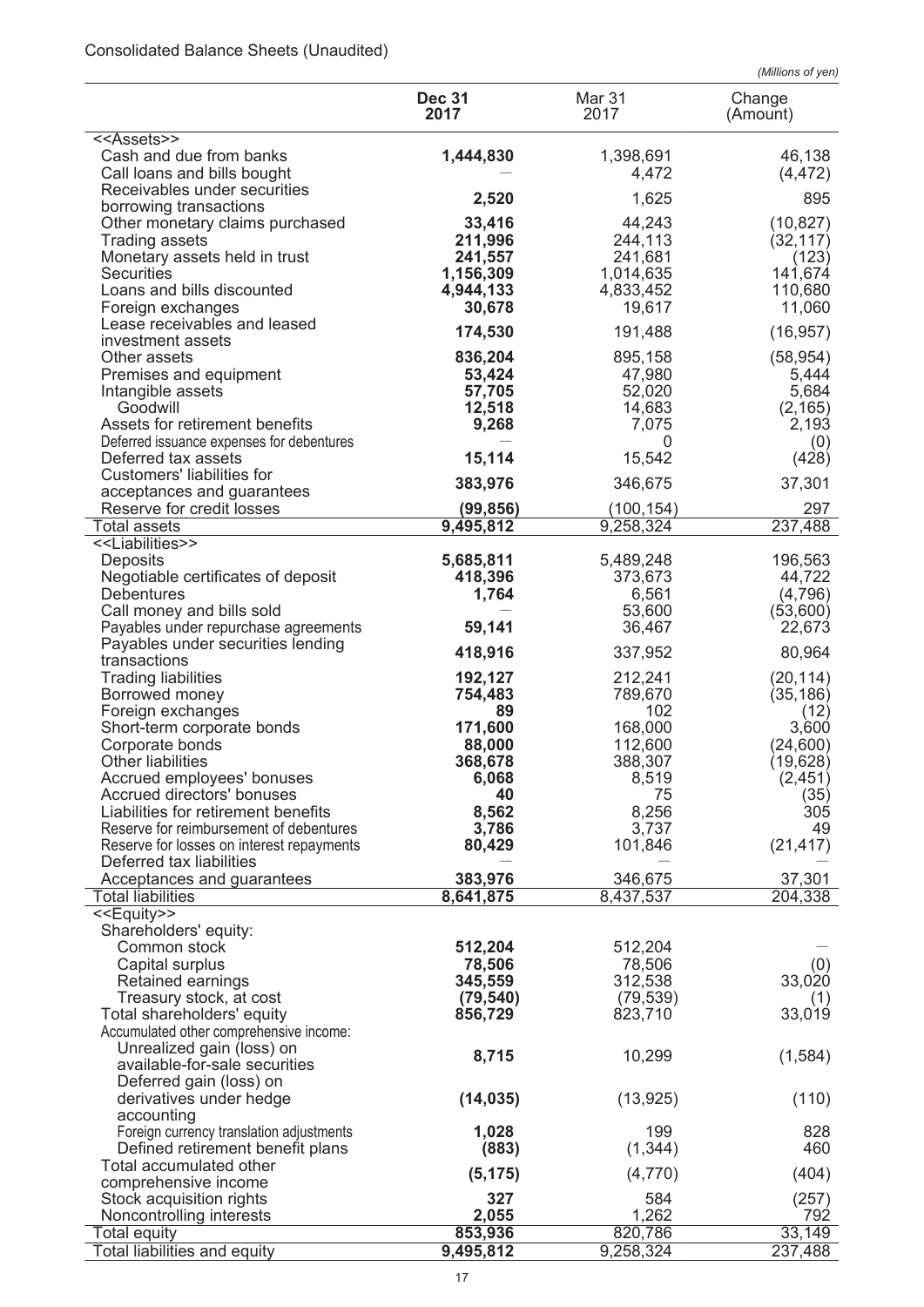# Consolidated Statements of Income (Unaudited)

|                                                           |                           |                           |                    | (Millions of yen)       |
|-----------------------------------------------------------|---------------------------|---------------------------|--------------------|-------------------------|
|                                                           | Q3 FY2017<br>$(9$ months) | Q3 FY2016<br>$(9$ months) | Change<br>(Amount) | FY2016<br>$(12$ months) |
| Ordinary income                                           | 286,087                   | 285,210                   | 876                | 380,444                 |
| Interest income                                           | 111,554                   | 104,022                   | 7,531              | 138,488                 |
| Interest on loans and bills<br>discounted                 | 101,010                   | 95,323                    | 5,687              | 127,468                 |
| Interest and dividends on<br>securities                   | 9,104                     | 7,138                     | 1,965              | 8,991                   |
| Other interest income                                     | 1,439                     | 1,560                     | (121)              | 2,028                   |
| Fees and commissions income                               | 37,524                    | 36,760                    | 763                | 49,207                  |
| Trading income                                            | 5,762                     | 4,435                     | 1,326              | 7,373                   |
| Other business income                                     | 105,529                   | 118,364                   | (12, 835)          | 159,280                 |
| Other ordinary income                                     | 25,717                    | 21,627                    | 4,090              | 26,095                  |
| Ordinary expenses                                         | 245,687                   | 244,601                   | 1,086              | 332,901                 |
| Interest expenses                                         | 14,763                    | 11,880                    | 2,883              | 16,209                  |
| Interest on deposits                                      | 6,713                     | 5,641                     | 1,071              | 7,761                   |
| Interest on borrowings                                    | 2,624                     | 2,606                     | 17                 | 3,413                   |
| Interest on corporate bonds                               | 761                       | 854                       | (92)               | 1,126                   |
| Other interest expenses                                   | 4,663                     | 2,777                     | 1,886              | 3,907                   |
| Fees and commissions expenses<br><b>Trading losses</b>    | 18,739                    | 17,653                    | 1,086              | 23,704                  |
| Other business expenses                                   | 64,800                    | 71,409                    | (6,609)            | 96,463                  |
| General and administrative                                |                           |                           |                    |                         |
| expenses                                                  | 110,706                   | 113,409                   | (2,703)            | 149,497                 |
| Amortization of goodwill                                  | 2,165                     | 2,788                     | (623)              | 3,559                   |
| Amortization of intangible assets                         |                           |                           |                    |                         |
| acquired in business<br>combinations                      | 968                       | 1,322                     | (353)              | 1,684                   |
| Other general and administrative<br>expenses              | 107,572                   | 109,298                   | (1,725)            | 144,253                 |
| Other ordinary expenses                                   | 36,676                    | 30,248                    | 6,428              | 47,026                  |
| Provision of reserve for credit<br>losses                 | 33,722                    | 26,161                    | 7,560              | 34,828                  |
| Other                                                     | 2,954                     | 4,086                     | (1, 132)           | 12,198                  |
| Ordinary profit                                           | 40,400                    | 40,609                    | (209)              | 47,542                  |
| Extraordinary gains                                       | 301                       | 5,402                     | (5, 101)           | 5,756                   |
| <b>Extraordinary losses</b>                               | 1,147                     | 749                       | 398                | 1,544                   |
| Income before income taxes                                | 39,553                    | 45,263                    | (5,709)            | 51,755                  |
| Income taxes (benefit)                                    | 3,758                     | 1,995                     | 1,762              | 1,238                   |
| Profit                                                    | 35,795                    | 43,267                    | (7, 471)           | 50,517                  |
| Profit (loss) attributable to<br>noncontrolling interests | 186                       | (129)                     | 316                | (242)                   |
| Profit attributable to owners of the<br>parent            | 35,609                    | 43,397                    | (7, 787)           | 50,759                  |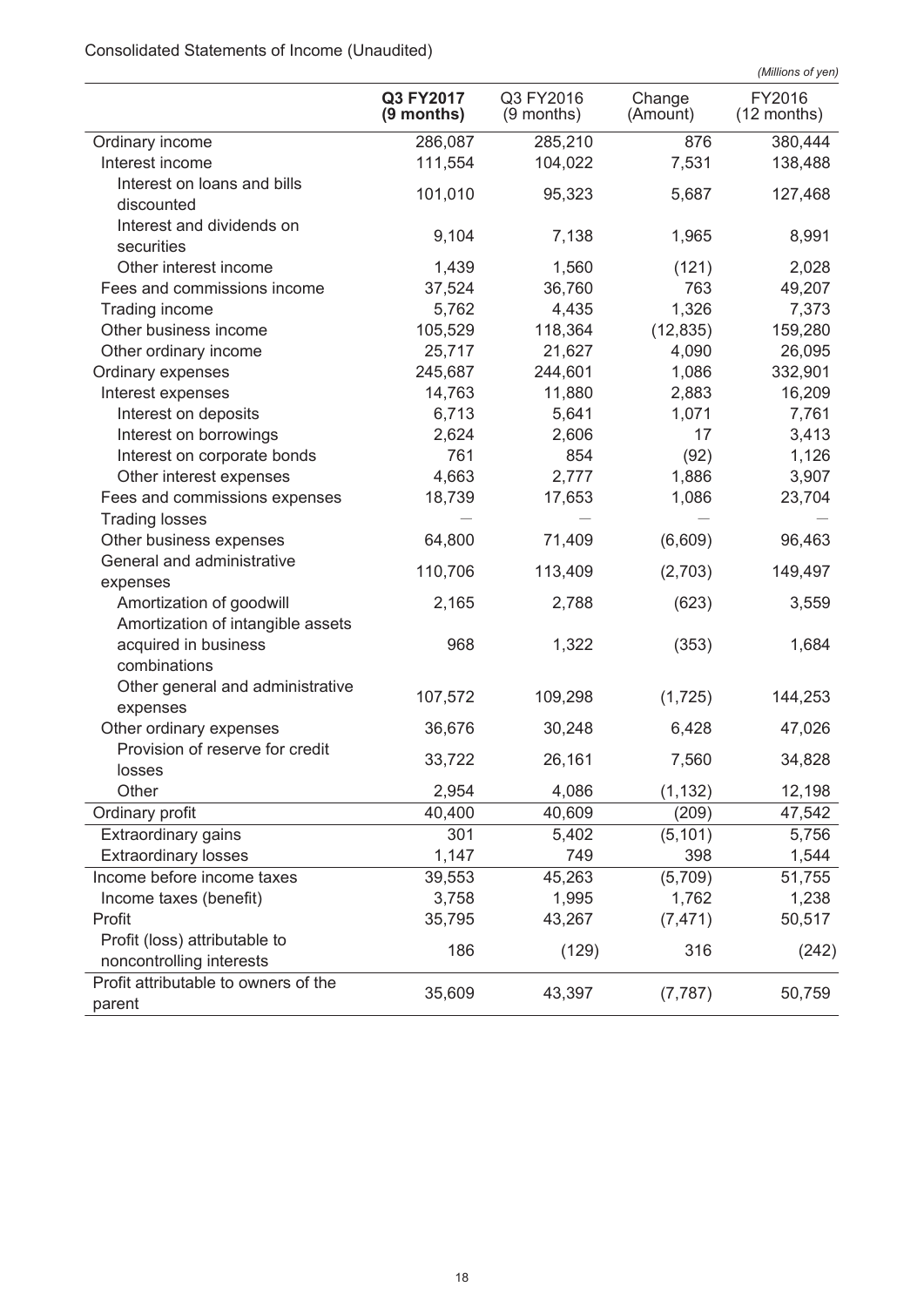# Composition of Capital Disclosure(Consolidated)

Shinsei Bank and subsidiaries

*Millions of yen (except percentages)*

| As of December 31, 2017                                                                                                                    |   | <b>Basel III</b><br>(Domestic | <b>Amounts</b><br>excluded under |  |
|--------------------------------------------------------------------------------------------------------------------------------------------|---|-------------------------------|----------------------------------|--|
| Items                                                                                                                                      |   | Standard)                     | transitional                     |  |
| Core capital:instruments and reserves (1)                                                                                                  |   |                               |                                  |  |
| Directly issued qualifying common share capital or preferred share capital                                                                 | ¥ | 856,729                       |                                  |  |
| with a compulsory conversion clause plus related capital surplus and retained earnings                                                     |   |                               |                                  |  |
| of which: capital and capital surplus<br>of which:retained earnings                                                                        |   | 590.710<br>345,559            |                                  |  |
| of which:treasury stock (-)                                                                                                                |   | 79,540                        |                                  |  |
| of which: earning to be distributed (-)                                                                                                    |   |                               |                                  |  |
| of which: other than above                                                                                                                 |   |                               |                                  |  |
| Accumulated other comprehensive income (amount allowed to be included in Core capital)                                                     |   | 498                           | (353)                            |  |
| of which: foreign currency translation adjustment                                                                                          |   | 1,028                         |                                  |  |
| of which: amount related defined benefit                                                                                                   |   | (529)                         | (353)                            |  |
| Stock acquisition right to common shares and preferred shares with a compulsory conversion clause                                          |   | 327                           |                                  |  |
| Adjusted noncontrolling interests (amount allowed to be included in Core capital)                                                          |   | 10<br>386                     |                                  |  |
| Total of reserves included in Core capital:instruments and reserves<br>of which: general reserve for loan losses included in Core capital  |   | 386                           |                                  |  |
| of which: eligible provision included in Core capital                                                                                      |   |                               |                                  |  |
| Eligible noncumulative perpetual preferred shares subject to transitional arrangements                                                     |   |                               |                                  |  |
| (amount allowed to be included in Core capital:instruments and reserves)                                                                   |   |                               |                                  |  |
| Eligible capital instruments subject to transitional arrangements                                                                          |   |                               |                                  |  |
| (amount allowed to be included in Core capital: instruments and reserves)                                                                  |   | 37,400                        |                                  |  |
| Capital instruments issued through measures for capital enhancement by public institutions                                                 |   |                               |                                  |  |
| (amount allowed to be included in Core capital: instruments and reserves)                                                                  |   |                               |                                  |  |
| Land revaluation excess after 55% discount                                                                                                 |   |                               |                                  |  |
| (amount allowed to be included in Core capital:instruments and reserves)                                                                   |   |                               |                                  |  |
| Noncontrolling interests subject to transitional arrangements<br>(amount allowed to be included in Core capital: instruments and reserves) |   | 1,854                         |                                  |  |
| Core capital:instruments and reserves (A)                                                                                                  | ¥ | 897,206                       |                                  |  |
| Core capital: regulatory adjustments (2)                                                                                                   |   |                               |                                  |  |
| Total amount of intangible assets (excluding those relating to mortgage servicing rights)                                                  | ¥ | 31,688                        | 12,072<br>¥                      |  |
| of which:goodwill (including those equivalent)                                                                                             |   | 12,518                        |                                  |  |
| of which: other intangibles other than goodwill and mortgage servicing rights                                                              |   | 19,169                        | 12,072                           |  |
| Deferred tax assets that rely on future profitability excluding those arising                                                              |   | 5,333                         | 3,555                            |  |
| from temporary differences (net of related tax liability)                                                                                  |   |                               |                                  |  |
| Shortfall of eligible provisions to expected losses<br>Gain on sale of securitization                                                      |   | 29,184<br>5,370               |                                  |  |
| Gains and losses due to changes in own credit risk on fair valued liabilities                                                              |   |                               |                                  |  |
| Net defined benefit asset                                                                                                                  |   | 3,845                         | 2,563                            |  |
| Investments in own shares (excluding those reported in the net assets section)                                                             |   |                               | 0                                |  |
| Reciprocal cross-holdings in common equity                                                                                                 |   |                               |                                  |  |
| Investments in the capital banking, financial and insurance entities that are outside the scope of                                         |   |                               |                                  |  |
| regulatory consolidation ("Other Financial Institutions"), net of eligible short positions, where the bank                                 |   |                               |                                  |  |
| does not own more than 10% of the issued share capital (amount above the 10% threshold)                                                    |   |                               |                                  |  |
| Amount exceeding the 10% threshold on specific items                                                                                       |   |                               |                                  |  |
| of which: significant investments in the common stock of<br>Other Financial Institutions, net of eligible short positions                  |   |                               |                                  |  |
| of which:mortgage servicing rights                                                                                                         |   |                               |                                  |  |
| of which: deferred tax assets arising from temporary differences (net of related tax liability)                                            |   |                               |                                  |  |
| Amount exceeding the 15% threshold on specific items                                                                                       |   |                               |                                  |  |
| of which: significant investments in the common stock of                                                                                   |   |                               |                                  |  |
| Other Financial Institutions, net of eligible short positions                                                                              |   |                               |                                  |  |
| of which: mortgage servicing rights                                                                                                        |   |                               |                                  |  |
| of which: deferred tax assets arising from temporary differences (net of related tax liability)                                            |   |                               |                                  |  |
| Core capital: regulatory adjustments (B)                                                                                                   | ¥ | 75,422                        |                                  |  |
| <b>Capital (consolidated)</b>                                                                                                              | ¥ |                               |                                  |  |
| Capital (consolidated)((A)–(B))(C)<br>Risk-weighted assets, etc.                                                                           |   | 821,784                       |                                  |  |
| Total amount of credit risk-weighted assets                                                                                                | ¥ | 5,857,888                     |                                  |  |
| of which: total amount included in risk-weighted assets by transitional arrangements                                                       |   | 15,412                        |                                  |  |
| of which:intangible assets (excluding those relating to goodwill and mortgage servicing rights)                                            |   | 12,072                        |                                  |  |
| of which: deferred tax assets that rely on future profitability excluding those arising from                                               |   | 3,555                         |                                  |  |
| temporary differences (net of related tax liability)                                                                                       |   |                               |                                  |  |
| of which:net defined benefit asset                                                                                                         |   | 2,563                         |                                  |  |
| of which: significant investments in the common stock of                                                                                   |   | (2,778)                       |                                  |  |
| Other Financial Institutions (net of eligible short positions)<br>of which: other than above                                               |   |                               |                                  |  |
| Market risk (derived by multiplying the capital requirement by 12.5)                                                                       |   | 138,113                       |                                  |  |
| Operational risk (derived by multiplying the capital requirement by 12.5)                                                                  |   | 374,355                       |                                  |  |
| Credit risk-weighted assets adjustments                                                                                                    |   |                               |                                  |  |
| Operational risk adjustments                                                                                                               |   |                               |                                  |  |
| Total amount of Risk-weighted assets (D)                                                                                                   | ¥ | 6,370,357                     |                                  |  |
| <b>Capital ratio (consolidated)</b>                                                                                                        |   |                               |                                  |  |
| Capital ratio (consolidated)((C)/(D))                                                                                                      |   | 12.90%                        |                                  |  |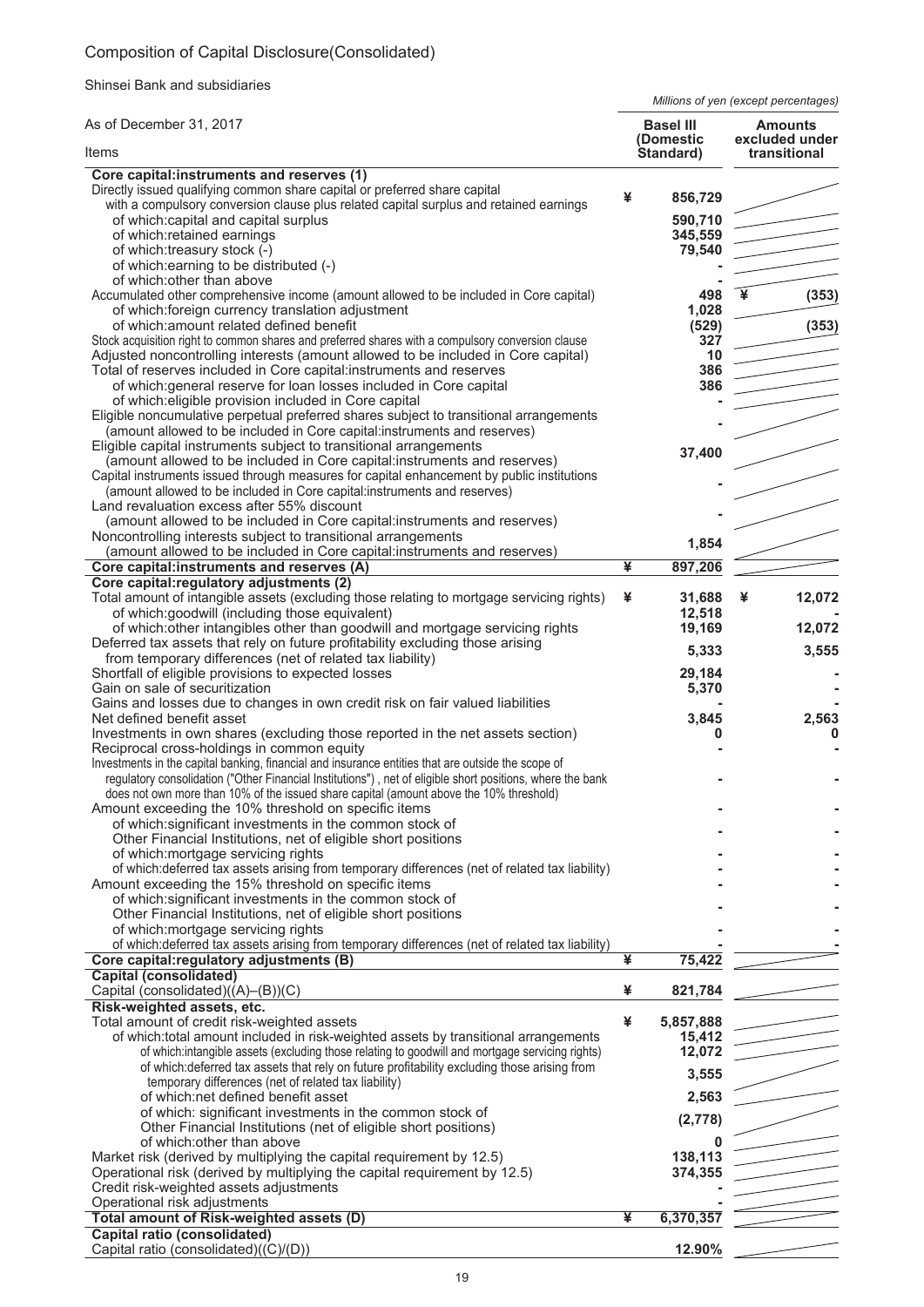|                                                           | Q3 FY2017<br>(9 months)<br>(A) | Q3 FY2016<br>(9 months)<br>(B) | Change<br>$(A)-(B)$ |
|-----------------------------------------------------------|--------------------------------|--------------------------------|---------------------|
| <b>Gross Business Profit</b>                              | 165,018                        | 166,064                        | (1,046)             |
| (excluding Gains on Monetary Assets Held<br>in Trust)     | 162,914                        | 162,705                        | 208                 |
| Net Interest Income                                       | 96,790                         | 92,142                         | 4,647               |
| Net Fees and Commissions                                  | 18,800                         | 19,121                         | (320)               |
| Net Trading Income                                        | 5,762                          | 4,435                          | 1,326               |
| Net Other Business Income                                 | 43,664                         | 50,364                         | (6,699)             |
| Gains on Monetary Assets Held in Trust                    | 2,104                          | 3,358                          | (1, 254)            |
| Gains related to Bonds                                    | 2,492                          | 5,421                          | (2,929)             |
| <b>General and Administrative Expenses</b>                | 110,264                        | 111,518                        | (1, 253)            |
| <b>Personnel Expenses</b>                                 | 42,097                         | 42,694                         | (596)               |
| Nonpersonnel Expenses                                     | 61,320                         | 60,869                         | 451                 |
| Amortization of Goodwill and Intangible<br><b>Assets</b>  | 3,134                          | 4,111                          | (977)               |
| <b>Taxes</b>                                              | 6,846                          | 7,955                          | (1, 109)            |
| <b>Net Business Profit</b>                                | 54,753                         | 54,546                         | 207                 |
| <b>Credit Costs</b>                                       | 29,944                         | 22,952                         | 6,991               |
| <b>Gains on Stock Transactions</b>                        | 5,652                          | 3,817                          | 1,834               |
| Equity in Net Income (Loss) of Affiliates                 | 4,239                          | 2,155                          | 2,084               |
| Other                                                     | 5,699                          | 3,043                          | 2,655               |
| <b>Ordinary Profit</b>                                    | 40,400                         | 40,609                         | (209)               |
| <b>Extraordinary Gains</b>                                | (846)                          | 4,653                          | (5, 499)            |
| Gains from Sales of Fixed Assets and<br>Impairment losses | (997)                          | (82)                           | (914)               |
| Income before Income Taxes                                | 39,553                         | 45,263                         | (5,709)             |
| Income Taxes - Current                                    | 3,142                          | 2,534                          | 608                 |
| Income Taxes - Deferred                                   | 615                            | (538)                          | 1,154               |
| Profit Attributable to Noncontrolling Interests           | 186                            | (129)                          | 316                 |
| Profit Attributable to Owners of the Parents              | 35,609                         | 43,397                         | (7, 787)            |

Note

1.Net Business Profit = Gross Business Profit - General and Administrative Expenses.

2.Details of credit cost is available at "Net Credit Cost (Consolidated)" of Financial Summary.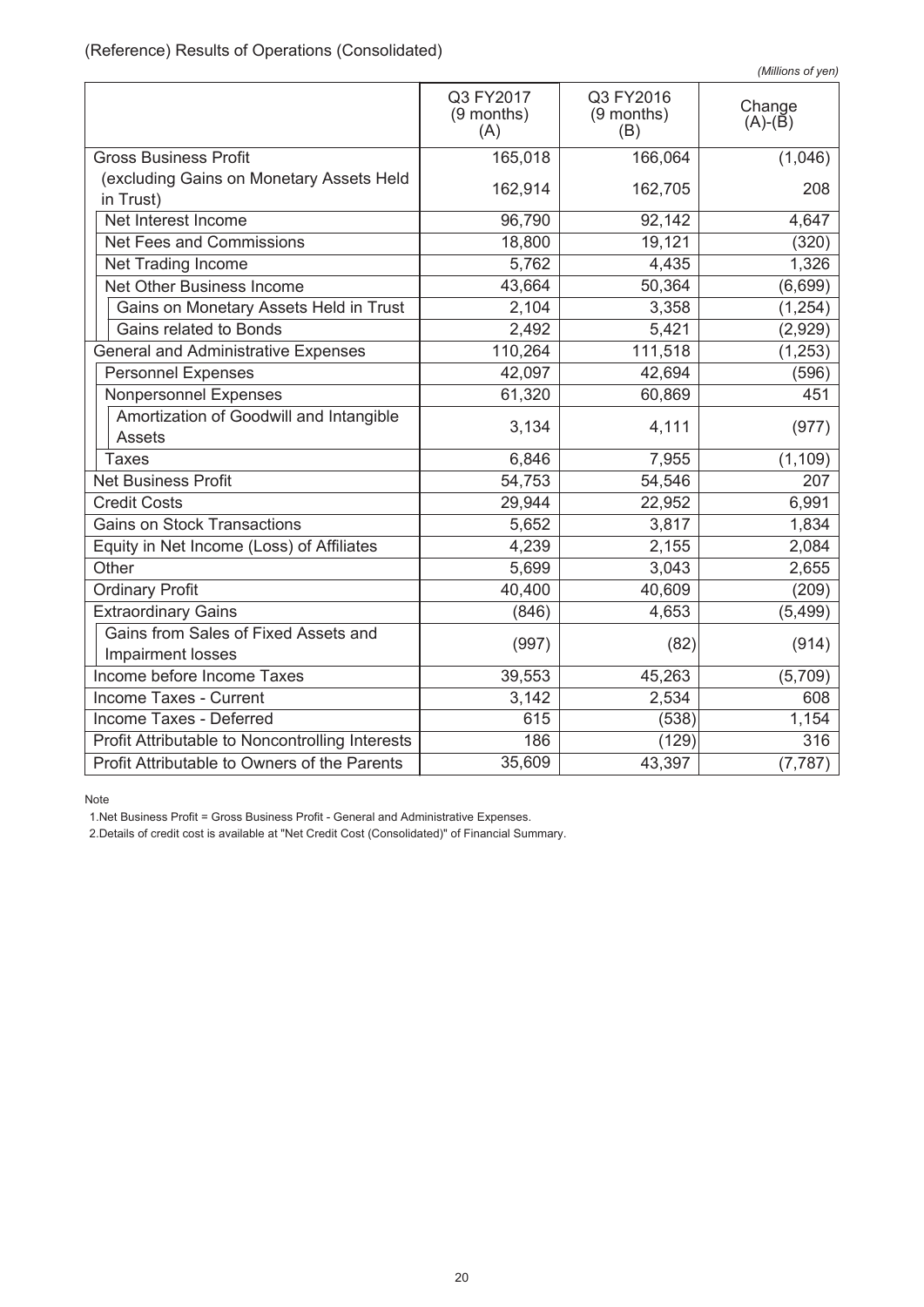|                                                           | Q3 FY2017<br>$(9$ months) | Q3 FY2016<br>$(9$ months) | Change<br>(Amount) | FY2016<br>$(12$ months) |
|-----------------------------------------------------------|---------------------------|---------------------------|--------------------|-------------------------|
| Net interest income                                       | 74.7                      | 69.8                      | 4.9                | 90.9                    |
| Noninterest income                                        | 4.0                       | 14.9                      | $-10.9$            | 20.1                    |
| Net fees and commissions <sup>1</sup>                     | $-8.0$                    | $-0.6$                    | $-7.3$             | $-2.9$                  |
| Net trading income                                        | 2.9                       | 2.6                       | 0.3                | 4.0                     |
| Net other business income                                 | 9.0                       | 12.9                      | $-3.8$             | 19.0                    |
| Total revenue <sup>1</sup>                                | 78.8                      | 84.8                      | $-6.0$             | 111.1                   |
| Personnel expenses                                        | $-20.8$                   | $-20.4$                   | $-0.4$             | $-26.9$                 |
| Nonpersonnel expenses                                     | $-34.6$                   | $-33.4$                   | $-1.2$             | $-44.8$                 |
| <b>Taxes</b>                                              | $-3.9$                    | $-4.7$                    | 0.8                | $-5.8$                  |
| General and administrative expenses                       | $-59.4$                   | $-58.6$                   | $-0.8$             | $-77.6$                 |
| Net business profit <sup>1</sup>                          | 19.3                      | 26.1                      | $-6.8$             | 33.5                    |
| Other gains                                               |                           |                           |                    |                         |
| Gains on the sales of equities                            | 4.4                       | 2.7                       | 1.6                | 2.7                     |
| Net provision of reserve for credit losses                | $-2.0$                    | $-3.2$                    | 1.1                | $-2.3$                  |
| Losses on write-off of loans                              | $-0.1$                    | $-0.4$                    | 0.3                | $-1.8$                  |
| Recoveries of written-off claims                          | 0.9                       | 0.2                       | 0.7                | 0.2                     |
| Expenses for employees' retirement<br>benefits            | $-0.4$                    | $-0.1$                    | $-0.2$             | $-0.0$                  |
| <b>Others</b>                                             | 1.5                       | 0.2                       | 1.3                | 0.5                     |
| Net ordinary income                                       | 23.6                      | 25.4                      | $-1.8$             | 32.8                    |
| Extra ordinary profit                                     |                           |                           |                    |                         |
| Gains from sales of fixed assets and<br>impairment losses | $-0.2$                    | $-0.0$                    | $-0.1$             | $-0.2$                  |
| <b>Others</b>                                             | 6.3                       | 8.5                       | $-2.2$             | 8.2                     |
| Income before income taxes                                | 29.7                      | 33.9                      | $-4.2$             | 40.8                    |
| Income taxes - Current                                    | 0.4                       | $-0.8$                    | $\overline{2.2}$   | 0.0                     |
| Income taxes - Deferred                                   | $-1.9$                    | $-0.0$                    | $-1.9$             | 2.5                     |
| Net income                                                | 28.2                      | 32.1                      | $-3.9$             | 43.4                    |

1.Includes income from monetary assets held in trust of ¥1.4 billion in Q3FY2017, ¥5.1 billion in Q3FY2016 and ¥4.4 billion in FY2016.

The difference between nonconsolidated and consolidated basis net income arises from profits or losses at consolidated subsidiaries including Showa Leasing Co., Ltd., Shinsei Financial Co., Ltd., APLUS FINANCIAL Co., Ltd.

and Shinsei Personal Loan Co., Ltd., gains or losses on our investment in our equity method affiliate, Jih Sun Financial Holding Co., Ltd., and whether or not dividends are received from our consolidated subsidiaries.Reflecting their nature, gains and losses on the sale of equities and impairments related to equities are recorded as other business income (loss) in the consolidated financial statements. However, in the above-mentioned explanation of nonconsolidated financial results, they are included in other gains (losses) in according to the reporting format of the Revitalization Plan.

Nonconsolidated total revenue totaled ¥78.8 billion in the first three quarters of fiscal year 2017, a ¥6.0 billion decrease from the first three quarters of fiscal year 2016. Of this amount, net interest income totaled ¥74.7 billion, a ¥4.9 billion increase from first three quarters of fiscal year 2016.This resulted from increase in dividend income received from subsidiaries and interest income of the Consumer Finance Business. It should be noted that dividend income received from subsidiaries totaled ¥6.2 billion (¥6.1 billion from Showa Leasing and ¥0.1 billion from Shinsei Business Services), a ¥2.3 billion increase from the dividend income received in the first three quarters of fiscal year 2016. Noninterest income totaled ¥4.0 billion, a ¥10.9 billion decrease from the first three quarters of fiscal year 2016. This resulted from decrease in income from the sale of asset management products in the Retail Banking Business and gains on sales of bonds in ALM operations while guaranteed fee income associated with Consumer Finance Business increased.

General and administrative expenses totaled ¥59.4 billion, a ¥0.8 billion increase from the first three quarters of fiscal year 2016. This was due mainly to transferring a part of expenses of group companies to the Bank as a result of integrating administrative functions in group companies through the establishment of "Group Headquarters" within the Bank.

As a result, nonconsolidated net business profit totaled ¥19.3 billion, a ¥6.8 billion decrease from the first three quarters of the fiscal year 2016.

While net gains on sales of equity securities was ¥4.4 billion due to gains on sales of equity securities in the Institutional Business, net credit costs totaled ¥1.2 billion due to the increase of provision of reserve for loan loss for new loans of structured finance transactions in the Institutional Business. Net income in the first three quarters of fiscal year 2017 totaled ¥28.2 billion, a ¥3.9 billion decrease from the first three quarters of fiscal year 2016, due to the extra ordinary profit from gains on the redemption of equities of subsidiaries and affiliates.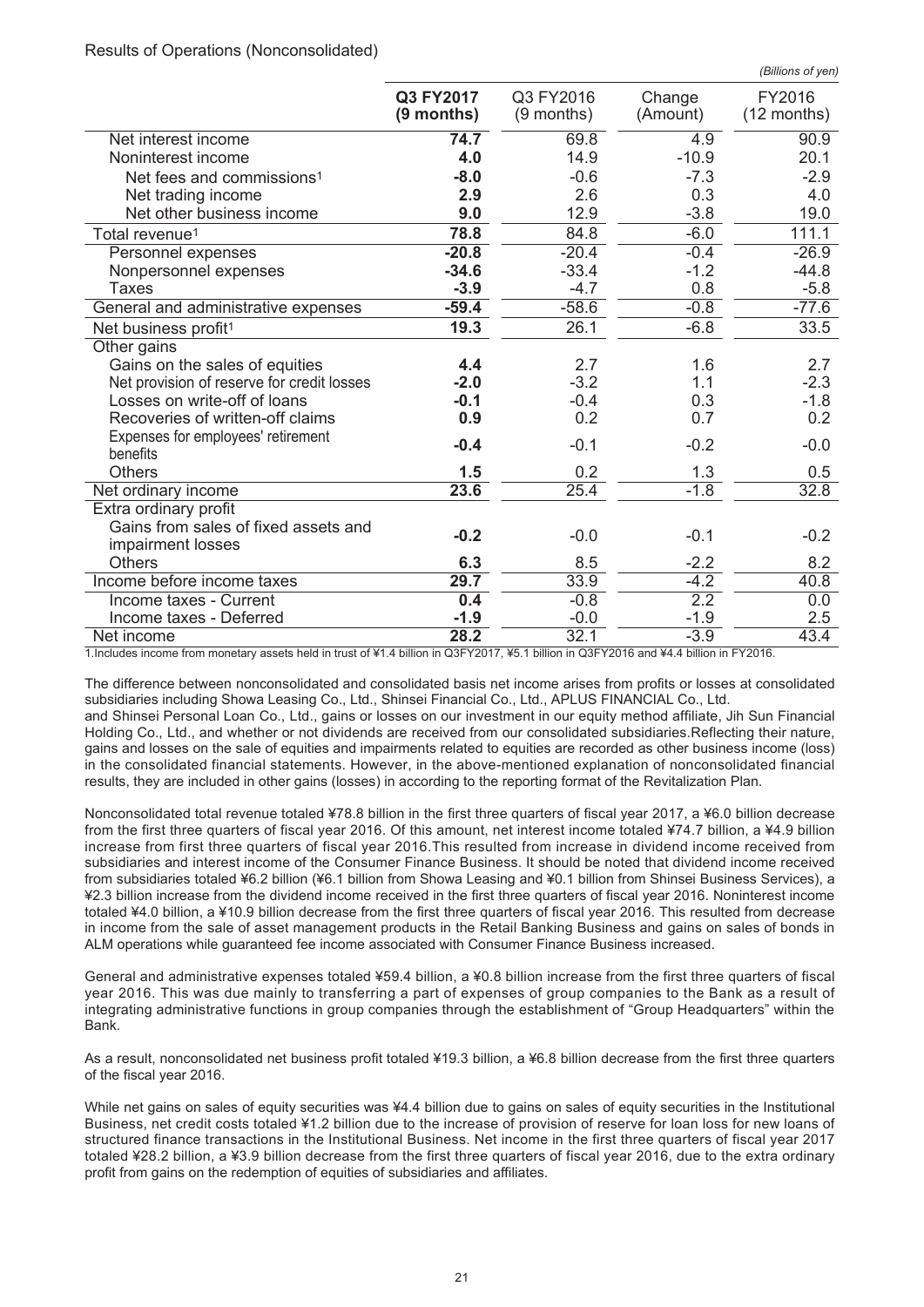# Interest-Earning Assets and Interest-Bearing Liabilities (Nonconsolidated)

*(Billions of yen, except percentages)*

|                                                        | Q3 FY2017<br>$(9$ months) |          | Q3 FY2016<br>(9 months)            |                    |          | FY2016<br>(12 months)          |                    |          |                                    |
|--------------------------------------------------------|---------------------------|----------|------------------------------------|--------------------|----------|--------------------------------|--------------------|----------|------------------------------------|
|                                                        | Average<br>balance        | Interest | Yield/rate <sup>1</sup><br>$(\% )$ | Average<br>balance | Interest | Yield/rate <sup>1</sup><br>(%) | Average<br>balance | Interest | Yield/rate <sup>1</sup><br>$(\% )$ |
| Interest-earning assets:                               |                           |          |                                    |                    |          |                                |                    |          |                                    |
| Loans and bills discounted                             | 4,554.0                   | 70.1     | 2.04                               | 4,330.9            | 63.3     | 1.94                           | 4,379.0            | 85.3     | 1.94                               |
| <b>Securities</b>                                      | 1,451.3                   | 15.2     | 1.39                               | 1,498.4            | 14.2     | 1.26                           | 1,483.1            | 16.3     | 1.10                               |
| Other interest-earning assets <sup>2, 3</sup>          | 191.3                     | 1.5      | $***$                              | 238.1              | 1.6      | $***$                          | 230.9              | 2.1      | $***$                              |
| Total interest-earning assets                          | 6,196.8                   | 86.9     | 1.86                               | 6,067.6            | 79.2     | 1.73                           | 6,093.0            | 103.8    | 1.70                               |
| Interest-bearing liabilities:                          |                           |          |                                    |                    |          |                                |                    |          |                                    |
| Deposits, including negotiable certificates of deposit | 6,027.0                   | 6.7      | 0.14                               | 5,890.7            | 5.6      | 0.12                           | 5,909.1            | 7.8      | 0.13                               |
| Borrowed money                                         | 301.5                     | 0.4      | 0.19                               | 351.8              | 0.5      | 0.20                           | 347.5              | 0.6      | 0.18                               |
| Subordinated debt                                      | 12.4                      | 0.2      | 2.36                               | 22.0               | 0.4      | 2.70                           | 19.6               | 0.5      | 2.65                               |
| Other borrowed money                                   | 289.1                     | 0.2      | 0.09                               | 329.7              | 0.0      | 0.03                           | 327.8              | 0.1      | 0.04                               |
| Corporate bonds                                        | 52.3                      | 0.6      | 1.54                               | 53.9               | 0.8      | 2.00                           | 54.8               | 1.0      | 1.87                               |
| Subordinated bonds                                     | 29.8                      | 0.5      | 2.49                               | 35.3               | 0.7      | 2.88                           | 34.3               | 0.9      | 2.79                               |
| Other corporate bonds                                  | 22.5                      | 0.0      | 0.29                               | 18.6               | 0.0      | 0.34                           | 20.4               | 0.0      | 0.32                               |
| Other interest-bearing liabilities <sup>2</sup>        | 564.4                     | 4.5      | $***$                              | 436.6              | 2.4      | $***$                          | 453.9              | 3.5      | $***$                              |
| Total interest-bearing liabilities                     | 6,945.4                   | 12.2     | 0.23                               | 6,733.2            | 9.5      | 0.18                           | 6,765.4            | 13.0     | 0.19                               |
| Net interest income/vield on interest-earning assets   | 6,196.8                   | 74.6     | 1.59                               | 6,067.6            | 69.7     | 1.52                           | 6,093.0            | 90.7     | 1.48                               |

1.Percentages have been truncated from the third decimal place.

2.Other interest-earning assets and other interest-bearing liabilities include interest rate swaps.

3.Excludes average balance of noninterest-earning assets.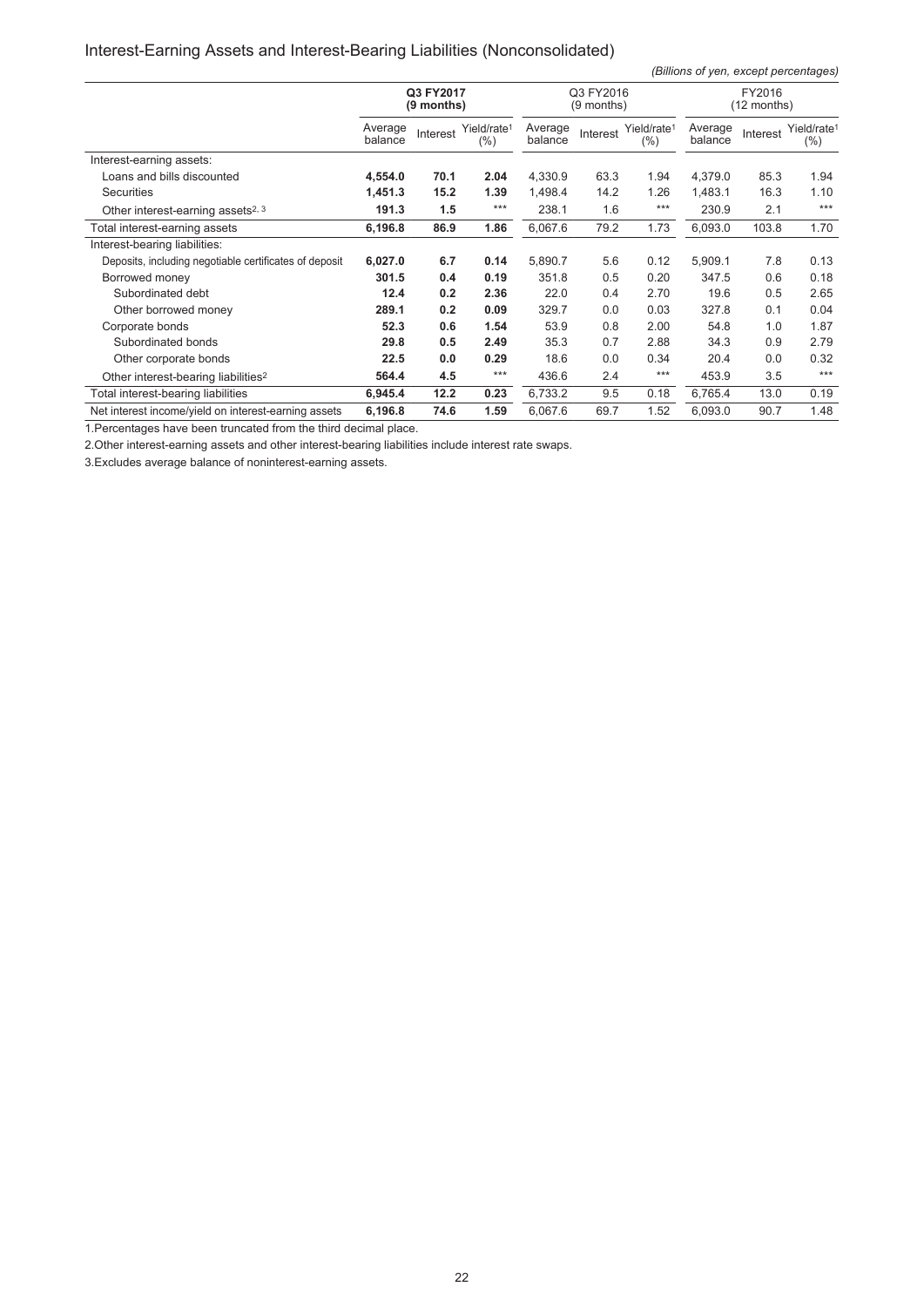|                               |                                          |                           |                           |        | (Percentages)           |
|-------------------------------|------------------------------------------|---------------------------|---------------------------|--------|-------------------------|
|                               |                                          | Q3 FY2017<br>$(9$ months) | Q3 FY2016<br>$(9$ months) | Change | FY2016<br>$(12$ months) |
|                               | Yield on interest earning assets (A)     | 1.86                      | 1.73                      | 0.13   | 1.70                    |
|                               | Total cost of funding (B)                | 1.37                      | 1.34                      | 0.03   | 1.34                    |
|                               | Cost of interest bearing liabilities (C) | 0.23                      | 0.18                      | 0.05   | 0.19                    |
|                               | Overall interest margin (A)-(B)          | 0.49                      | 0.39                      | 0.10   | 0.36                    |
| Net interest margin $(A)-(C)$ |                                          | 1.63                      | 1.55                      | 0.08   | 1.51                    |

Total cost of funding includes expenses as a part of funding costs

(Domestic)<sup>1</sup>

|                                      |                                                  |                         |                         |         | (Percentages)           |
|--------------------------------------|--------------------------------------------------|-------------------------|-------------------------|---------|-------------------------|
|                                      |                                                  | Q3 FY2017<br>(9 months) | Q3 FY2016<br>(9 months) | Change  | FY2016<br>$(12$ months) |
| Yield on interest earning assets (A) |                                                  | 1.70                    | 1.64                    | 0.06    | 1.61                    |
|                                      | Interest earned on loans<br>and bills discounted | 2.02                    | 1.95                    | 0.07    | 1.95                    |
|                                      | Interest earned on securities                    | 1.27                    | 1.19                    | 0.08    | 1.01                    |
|                                      | Total cost of funding $(B)^2$                    | 1.30                    | 1.31                    | $-0.01$ | 1.31                    |
|                                      | Cost of interest bearing liabilities (C)         | 0.11                    | 0.10                    | 0.01    | 0.10                    |
|                                      | Interest paid on deposits <sup>3</sup>           | 0.09                    | 0.07                    | 0.02    | 0.08                    |
|                                      | Overall interest margin (A)-(B)                  | 0.40                    | 0.33                    | 0.07    | 0.30                    |
|                                      | Net interest margin (A)-(C)                      | 1.59                    | 1.54                    | 0.05    | 1.51                    |

1.Domestic includes transactions denominated in Japanese yen for residents in Japan (excluding Japan offshore market accounts).

2.Total cost of funding includes expenses as a part of funding costs.

3.Deposits include Negotiable certificates of deposits (NCDs).

Gains (Losses) on Securities (Nonconsolidated)

(All)

|                          |                         |                           |        | (Billions of yen)       |
|--------------------------|-------------------------|---------------------------|--------|-------------------------|
|                          | Q3 FY2017<br>(9 months) | Q3 FY2016<br>$(9$ months) | Change | FY2016<br>$(12$ months) |
| Gains (losses) on bonds  | 2.5                     | 6.5                       | $-4.0$ | 10.2                    |
| Gains on sales           | 2.9                     | 9.1                       | $-6.1$ | 14.5                    |
| Gains on redemption      | 0.0                     | 1.1                       | $-1.0$ | 1.1                     |
| Losses on sales          | $-0.4$                  | $-3.6$                    | 3.1    | $-5.4$                  |
| Losses on redemption     |                         |                           |        |                         |
| Losses on devaluation    |                         |                           |        |                         |
| Gains (losses) on stocks | 4.4                     | 2.7                       | 1.6    | 2.7                     |
| Gains on sales           | 4.9                     | 3.1                       | 1.7    | 3.8                     |
| Losses on sales          | $-0.3$                  | $-0.4$                    | 0.0    | $-1.0$                  |
| Losses on devaluation    | $-0.1$                  |                           | $-0.1$ |                         |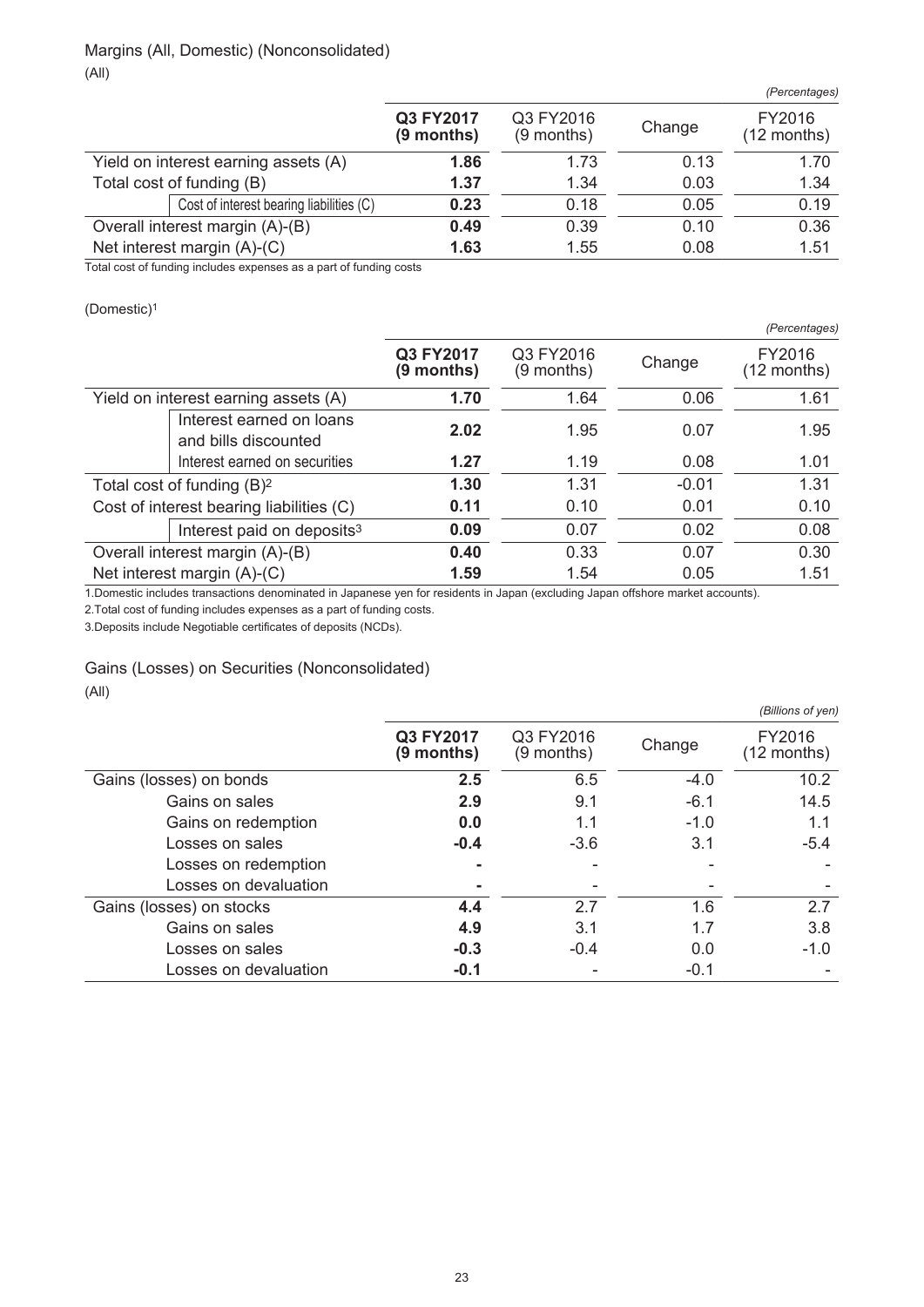# Net Credit Costs (Nonconsolidated) <sup>1</sup>

|                                                                               |                           |                         |                    | (Billions of yen)     |
|-------------------------------------------------------------------------------|---------------------------|-------------------------|--------------------|-----------------------|
|                                                                               | Q3 FY2017<br>$(9$ months) | Q3 FY2016<br>(9 months) | Change<br>(Amount) | FY2016<br>(12 months) |
| Losses on write-off of loans/Losses<br>on sale of loans                       | $-0.1$                    | $-0.4$                  | 0.3                | $-1.8$                |
| Net provision of reserve for loan losses                                      | $-2.0$                    | $-3.2$                  | 1.1                | $-2.3$                |
| Net provision of general reserve for loan losses                              | $-2.1$                    | $-3.2$                  | 1.1                | $-1.8$                |
| Net provision of specific reserve for loan losses                             | 0.0                       | 0.0                     | $-0.0$             | $-0.5$                |
| Net Provision of Reserve for Loan Losses to<br><b>Restructuring Countries</b> | 0.0                       | 0.0                     | $-0.0$             | 0.0                   |
| Recoveries of written-off claims                                              | 0.9                       | 0.2                     | 0.7                | 0.2                   |
| Net credit costs                                                              | $-1.2$                    | $-3.4$                  | 2.2                | $-3.9$                |

1.Amounts of losses, net provision and costs are shown in minus. Amounts of recoveries and reversals are shown in plus.

# Loans by Borrower Industry (Nonconsolidated)

|                                                              | (Billions of yen)     |                |                    |  |  |  |
|--------------------------------------------------------------|-----------------------|----------------|--------------------|--|--|--|
|                                                              | <b>Dec 31</b><br>2017 | Mar 31<br>2017 | Change<br>(Amount) |  |  |  |
| Domestic (excluding Japan offshore                           |                       |                |                    |  |  |  |
| market accounts):                                            |                       |                |                    |  |  |  |
| Manufacturing                                                | 200.1                 | 194.0          | 6.1                |  |  |  |
| Agriculture and forestry                                     |                       |                |                    |  |  |  |
| Fishery                                                      |                       | 0.0            | $-0.0$             |  |  |  |
| Mining, quarrying and gravel extraction                      | 0.6                   | 0.3            | 0.2                |  |  |  |
| Construction                                                 | 7.0                   | 6.9            | 0.1                |  |  |  |
| Electric power, gas, heat supply and water supply            | 235.3                 | 228.9          | 6.4                |  |  |  |
| Information and communications                               | 76.2                  | 42.4           | 33.7               |  |  |  |
| Transportation and postal service                            | 175.7                 | 166.5          | 9.2                |  |  |  |
| Wholesale and retail                                         | 109.3                 | 112.4          | $-3.1$             |  |  |  |
| Finance and insurance                                        | 690.9                 | 676.1          | 14.7               |  |  |  |
| Real estate                                                  | 557.4                 | 550.5          | 6.8                |  |  |  |
| Services                                                     | 374.7                 | 385.3          | $-10.6$            |  |  |  |
| Local government                                             | 67.8                  | 76.7           | $-8.8$             |  |  |  |
| Individuals                                                  | 1,577.0               | 1,596.5        | $-19.4$            |  |  |  |
| Overseas yen loans and overseas<br>loans booked domestically | 426.1                 | 395.8          | 30.2               |  |  |  |
| <b>Total domestic</b>                                        | 4,498.7               | 4,433.0        | 65.7               |  |  |  |
| Overseas (including Japan offshore                           |                       |                |                    |  |  |  |
| market accounts):                                            |                       |                |                    |  |  |  |
| Governments                                                  | 0.4                   | 0.5            | $-0.0$             |  |  |  |
| <b>Financial institutions</b>                                | 29.9                  | 7.3            | 22.5               |  |  |  |
| <b>Others</b>                                                | 107.1                 | 95.4           | 11.6               |  |  |  |
| <b>Total overseas</b>                                        | 137.5                 | 103.3          | 34.1               |  |  |  |
| Total                                                        | 4,636.2               | 4,536.4        | 99.8               |  |  |  |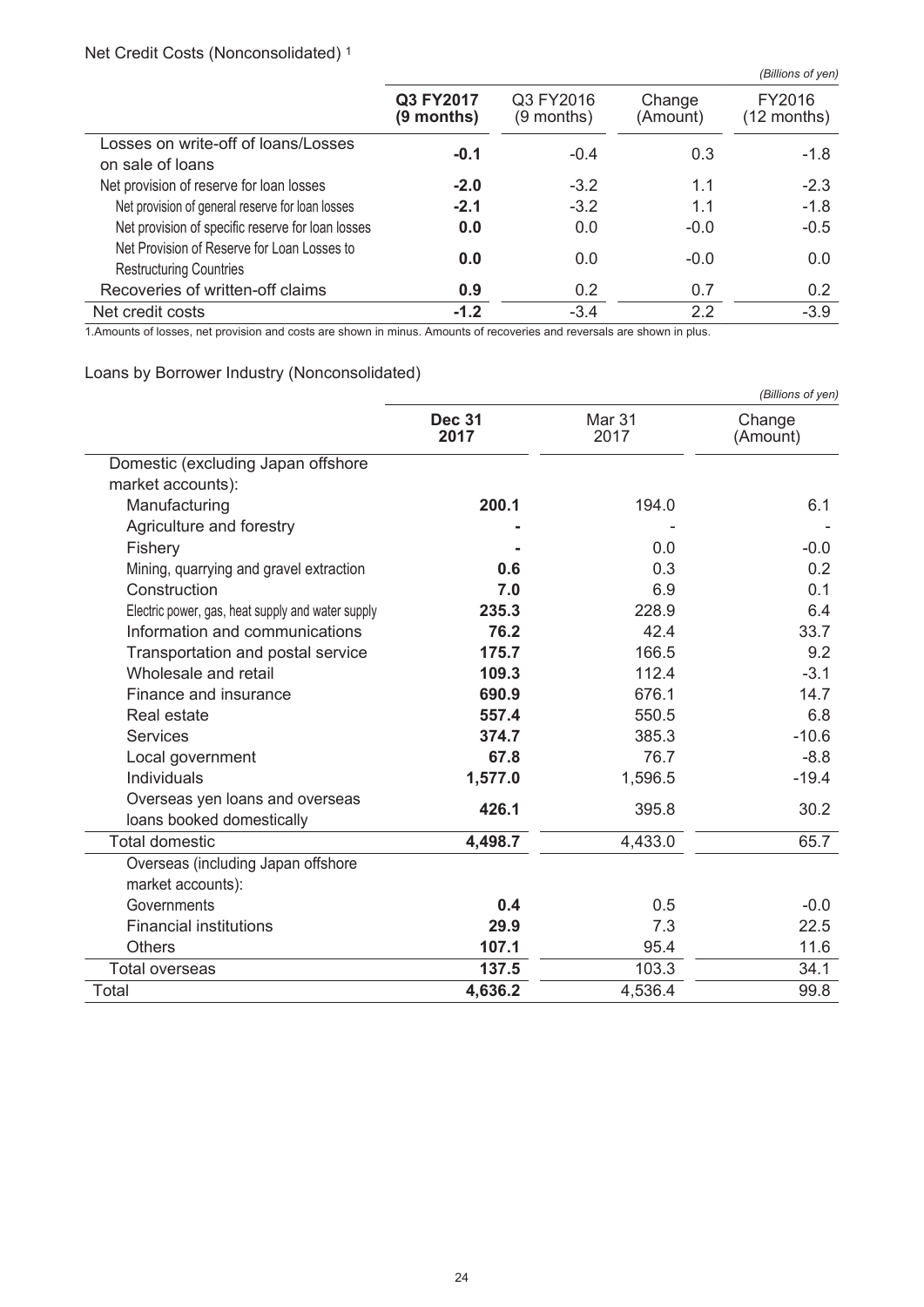#### Claims Classified under the Financial Revitalization Law (Nonconsolidated)

|                                                           | <b>Dec 31</b><br>2017 | Mar 31<br>2017 | Change<br>(Amount) |
|-----------------------------------------------------------|-----------------------|----------------|--------------------|
| Claims against bankrupt and quasi-<br>bankrupt obligors   | 2.4                   | 3.0            | $-0.5$             |
| Doubtful claims                                           | 3.4                   | 3.6            | $-0.1$             |
| Substandard claims                                        | 2.9                   | 3.8            | $-0.8$             |
| Total (A)                                                 | 8.8                   | 10.4           | $-1.5$             |
| Coverage ratio                                            | 64.8%                 | 74.2%          |                    |
| Total claims (B)                                          | 4,729.5               | 4,717.2        | 12.2               |
| Loans and bills discounted                                | 4,636.2               | 4,536.4        | 99.8               |
| <b>Others</b>                                             | 93.2                  | 180.7          | $-87.5$            |
| Ratio to total claims (A/B $\times$ 100) (%) <sup>1</sup> | 0.18%                 | 0.22%          |                    |
| (Ref. 1) Amount of write-off                              | 6.7                   | 33.9           | $-27.1$            |
| (Ref. 2) Below need caution level                         | 53.7                  | 63.4           | $-9.7$             |

Coverage Ratios for Nonperforming Claims Disclosed under the Financial Revitalization Law (Nonconsolidated)

|                                               |                             |                            |                                                 |                   |                   |                      |              | (Billions of yen, except percentages)    |                   |                   |
|-----------------------------------------------|-----------------------------|----------------------------|-------------------------------------------------|-------------------|-------------------|----------------------|--------------|------------------------------------------|-------------------|-------------------|
|                                               | Dec 31, 2017                |                            |                                                 |                   |                   |                      | Mar 31, 2017 |                                          |                   |                   |
|                                               |                             | <b>Amounts of coverage</b> |                                                 |                   |                   |                      |              | Amounts of coverage                      |                   |                   |
|                                               | <b>Amounts</b><br>of claims | <b>Total</b>               | <b>Reserve</b><br>for<br>loan losses quarantees | Collateral<br>and | Coverage<br>ratio | Amounts<br>of claims | Total        | Reserve<br>for<br>loan losses quarantees | Collateral<br>and | Coverage<br>ratio |
|                                               | (a)                         | (b)                        |                                                 |                   | (b)/(a)           | (a)                  | (b)          |                                          |                   | (b)/(a)           |
| Claims against bankrupt<br>and quasi-bankrupt | 2.4                         | 2.4                        | 0.4                                             |                   | 2.0 100.0%        | 3.0                  | 3.0          | 0.2                                      | 2.7               | 100.0%            |
| Doubtful claims                               | 3.4                         | 1.6                        | 1.6                                             | 0.0               | 47.9%             | 3.6                  | 2.1          | 2.1                                      | 0.0               | 58.2%             |
| Substandard claims                            | 2.9                         | 1.6                        | 0.6                                             | 1.1               | $55.2\%$          | 3.8                  | 2.7          | 1.1                                      | 1.6               | 69.4%             |
| Total                                         | 8.8                         | 5.7                        | 2.6                                             | 3.1               | 64.8%             | 10.4                 | 7.7          | 3.4                                      | 4.4               | 74.2%             |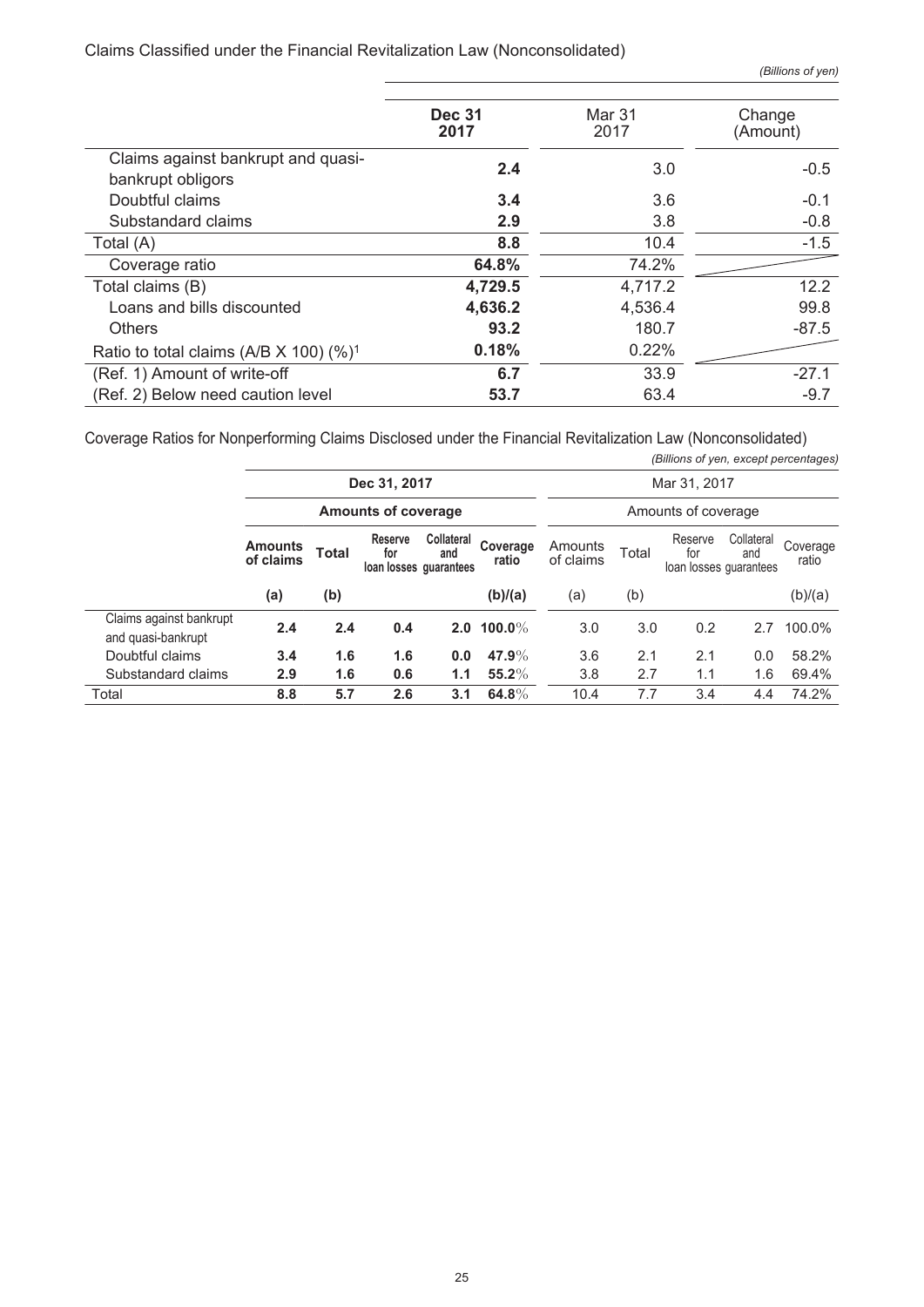# Securities Being Held to Maturity (Nonconsolidated)

*(Billions of yen)*

|                                            | Dec 31, 2017       |               |                                  | Mar 31, 2017       |               |                           |
|--------------------------------------------|--------------------|---------------|----------------------------------|--------------------|---------------|---------------------------|
|                                            | Carrying<br>amount | Fair<br>value | <b>Unrealized</b><br>gain (loss) | Carrying<br>amount | Fair<br>value | Unrealized<br>gain (loss) |
| Fair value exceeds carrying amount         |                    |               |                                  |                    |               |                           |
| Japanese national government bonds         | 486.8              | 490.5         | 3.7                              | 493.5              | 499.1         | 5.5                       |
| Other                                      |                    |               |                                  | 2.7                | 2.8           | 0.1                       |
| Subtotal                                   | 486.8              | 490.5         | 3.7                              | 496.2              | 502.0         | 5.7                       |
| Fair value does not exceed carrying amount |                    |               |                                  |                    |               |                           |
| Japanese national government bonds         |                    |               | ۰                                |                    |               |                           |
| Other                                      |                    |               |                                  |                    |               |                           |
| Subtotal                                   |                    |               |                                  |                    |               |                           |
| Total                                      | 486.8              | 490.5         | 3.7                              | 496.2              | 502.0         | 5.7                       |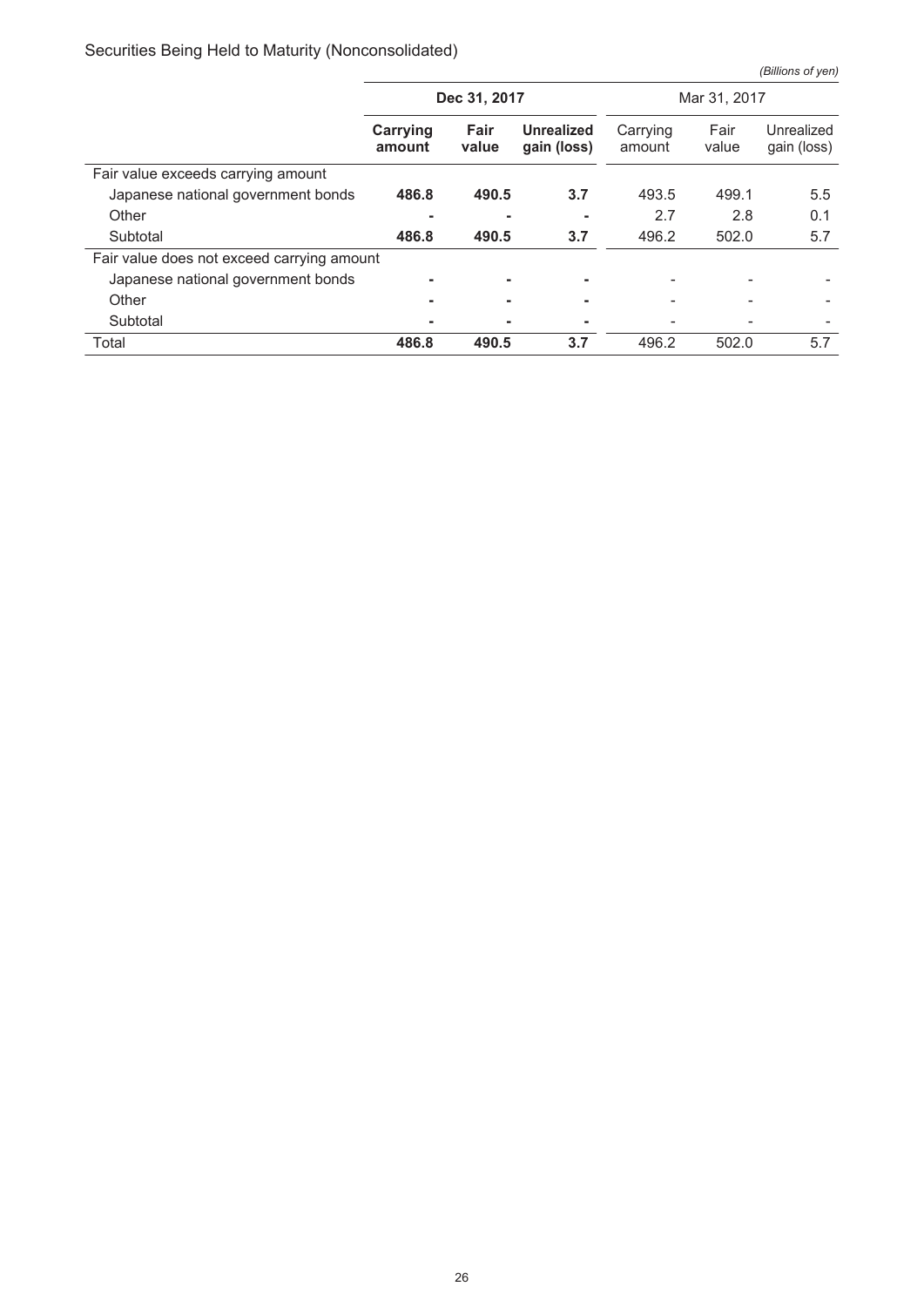*(Billions of yen)*

|                                                                        | Dec 31, 2017                       |                                          |                                  | Mar 31, 2017                       |                                   |                           |
|------------------------------------------------------------------------|------------------------------------|------------------------------------------|----------------------------------|------------------------------------|-----------------------------------|---------------------------|
|                                                                        | Carrying<br>amount<br>(Fair value) | Amortized/<br><b>Acquisition</b><br>cost | <b>Unrealized</b><br>gain (loss) | Carrying<br>amount<br>(Fair value) | Amortized/<br>Acquisition<br>cost | Unrealized<br>gain (loss) |
| Carrying amount exceeds amortized/acquisition cost                     |                                    |                                          |                                  |                                    |                                   |                           |
| Equity securities                                                      | 18.0                               | 7.6                                      | 10.3                             | 20.7                               | 9.2                               | 11.4                      |
| Domestic bonds                                                         | 41.8                               | 41.5                                     | 0.3                              | 31.8                               | 31.5                              | 0.3                       |
| Japanese national government bonds                                     |                                    |                                          |                                  |                                    |                                   |                           |
| Japanese local government bonds                                        |                                    |                                          |                                  |                                    |                                   |                           |
| Japanese corporate bonds                                               | 41.8                               | 41.5                                     | 0.3                              | 31.8                               | 31.5                              | 0.3                       |
| Other                                                                  | 141.8                              | 139.7                                    | 2.0                              | 141.7                              | 139.0                             | 2.7                       |
| Foreign securities                                                     | 135.0                              | 133.8                                    | $1.2$                            | 131.2                              | 129.7                             | 1.4                       |
| Foreign currency denominated foreign<br>corporate and government bonds | 86.6                               | 85.7                                     | 0.8                              | 85.2                               | 84.2                              | 0.9                       |
| Yen-denominated foreign corporate and<br>government bonds              | 44.9                               | 44.5                                     | 0.3                              | 46.0                               | 45.4                              | 0.5                       |
| Foreign equity securities and others                                   | 3.4                                | 3.4                                      | 0.0                              | 0.0                                | 0.0                               | 0.0                       |
| Other securities                                                       | 5.5                                | 4.7                                      | 0.7                              | 6.6                                | 5.5                               | 1.0                       |
| Other monetary claims purchased                                        | 1.2                                | 1.1                                      | 0.0                              | 3.8                                | 3.7                               | 0.1                       |
| Subtotal                                                               | 201.7                              | 188.9                                    | 12.7                             | 194.3                              | 179.8                             | 14.5                      |
| Carrying amount does not exceed amortized/acquisition cost             |                                    |                                          |                                  |                                    |                                   |                           |
| <b>Equity securities</b>                                               | 0.4                                | 0.6                                      | $-0.1$                           | 0.4                                | 0.7                               | $-0.2$                    |
| Domestic bonds                                                         | 138.7                              | 140.9                                    | $-2.1$                           | 85.9                               | 87.0                              | $-1.0$                    |
| Japanese national government bonds                                     | 20.3                               | 20.4                                     | $-0.0$                           | $\overline{\phantom{a}}$           |                                   |                           |
| Japanese local government bonds                                        |                                    |                                          | $\blacksquare$                   |                                    |                                   |                           |
| Japanese corporate bonds                                               | 118.4                              | 120.5                                    | $-2.0$                           | 85.9                               | 87.0                              | $-1.0$                    |
| Other                                                                  | 208.5                              | 211.5                                    | $-3.0$                           | 137.6                              | 139.9                             | $-2.3$                    |
| Foreign securities                                                     | 208.1                              | 211.1                                    | $-2.9$                           | 135.5                              | 137.9                             | $-2.3$                    |
| Foreign currency denominated foreign<br>corporate and government bonds | 159.7                              | 162.1                                    | $-2.3$                           | 83.4                               | 85.0                              | $-1.6$                    |
| Yen-denominated foreign corporate and<br>government bonds              | 47.6                               | 48.3                                     | $-0.6$                           | 50.9                               | 51.6                              | $-0.6$                    |
| Foreign equity securities and others                                   | 0.6                                | 0.6                                      | $-0.0$                           | 1.1                                | 1.2                               | $-0.0$                    |
| Other securities                                                       | 0.3                                | 0.4                                      | $-0.0$                           | 0.7                                | 0.8                               | $-0.0$                    |
| Other monetary claims purchased                                        |                                    |                                          |                                  | 1.2                                | 1.2                               | $-0.0$                    |
| Subtotal                                                               | 347.7                              | 353.1                                    | $-5.3$                           | 224.1                              | 227.7                             | $-3.5$                    |
| Total <sup>1, 2</sup>                                                  | 549.4                              | 542.0                                    | 7.3                              | 418.4                              | 407.5                             | 10.9                      |

1.Includes a part of other monetary claims purchased in addition to securities available for sale.

2.Securities whose fair value cannot be reliably determined are not included.

#### Unrealized Gain (Loss) on Available-for-Sale Securities (Nonconsolidated)

|                                                                                                                                          |              | (Billions of yen) |
|------------------------------------------------------------------------------------------------------------------------------------------|--------------|-------------------|
|                                                                                                                                          | Dec 31, 2017 | Mar 31, 2017      |
| Unrealized gain (loss) before deferred tax on:                                                                                           |              |                   |
| Available-for-sale securities                                                                                                            | 7.3          | 10.9              |
| Interests in available-for-sale securities held by partnerships recorded as<br>securities whose fair value cannot be reliably determined | 1.1          | 1.5               |
| Securities being held to maturity, reclassified from available-for-sale in the<br>past, under extremely illiquid market conditions       |              | $-0.1$            |
| Other monetary assets held in trust                                                                                                      | $-0.5$       | $-0.6$            |
| (-) Deferred tax liabilities                                                                                                             | 1.7          | 2.2               |
| Unrealized gain (loss) on available-for-sale securities                                                                                  | 6.2          | 9.4               |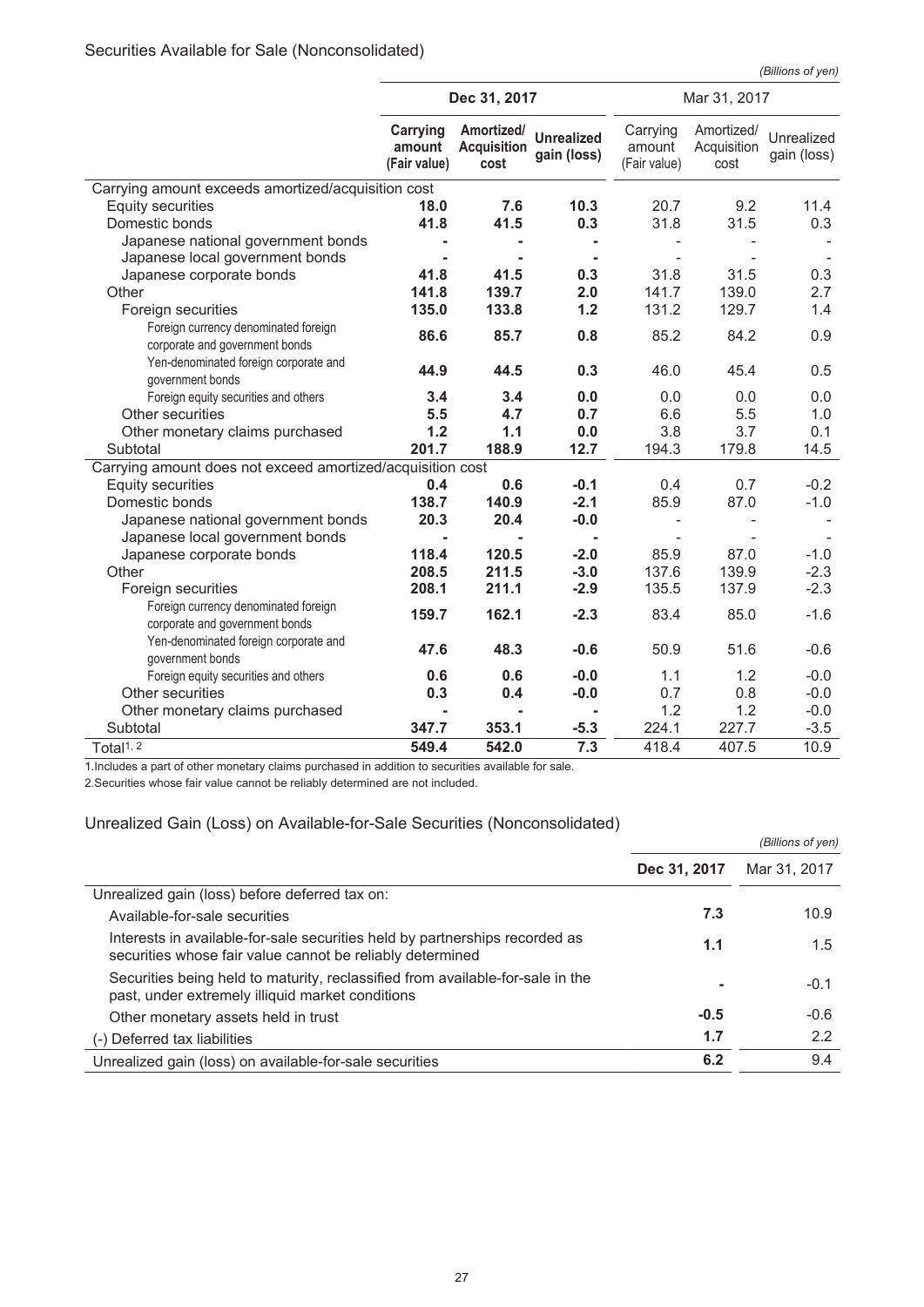# Capital Adequacy Related Information (Nonconsolidated)

<Basel 3, Domestic Standard<sup>1></sup>

|                                        |                       |                | (Billions of yen, except percentages) |
|----------------------------------------|-----------------------|----------------|---------------------------------------|
|                                        | <b>Dec 31</b><br>2017 | Mar 31<br>2017 | Change<br>(Amount)                    |
| Core capital: instruments and reserves | 877.1                 | 855.6          | 21.5                                  |
| Core capital: regulatory adjustments   | $-41.0$               | $-27.1$        | $-13.8$                               |
| Capital                                | 836.1                 | 828.4          | 7.7                                   |
| Total amount of Risk-weighted assets   | 5,624.2               | 5,630.0        | $-5.7$                                |
| Core capital adequacy ratio            | 14.86%                | 14.71%         |                                       |
|                                        |                       |                |                                       |

1.Calculated according to F-IRB.

Nonconsolidated total required capital is ¥490.9 billion as at Dec 31, 2017 and ¥477.5 billion as at March 31, 2017.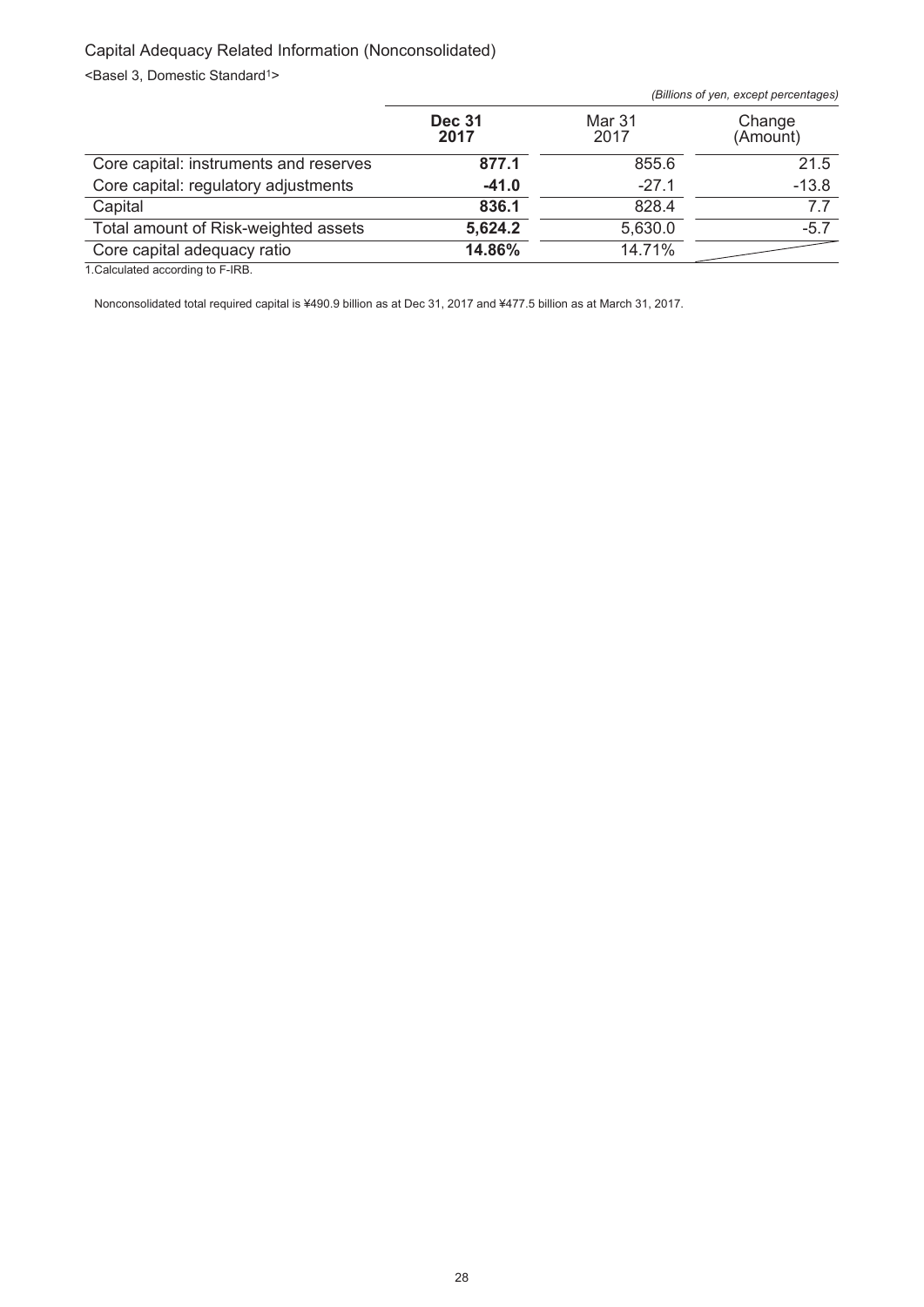# Nonconsolidated Balance Sheets (Unaudited)

|                                                            |                       |                      | (Millions of yen)  |
|------------------------------------------------------------|-----------------------|----------------------|--------------------|
|                                                            | <b>Dec 31</b><br>2017 | Mar 31<br>2017       | Change<br>(Amount) |
| < <assets>&gt;</assets>                                    |                       |                      |                    |
| Cash and due from banks                                    | 1,358,388             | 1,313,376            | 45,012             |
| Call loans                                                 |                       | 4,472                | (4, 472)           |
| Other monetary claims purchased                            | 126,397               | 133,245              | (6, 847)           |
| <b>Trading assets</b>                                      | 205,692               | 227,608              | (21, 915)          |
| Monetary assets held in trust<br><b>Securities</b>         | 118,509<br>1,482,905  | 118,872<br>1,369,326 | (363)<br>113,579   |
| Loans and bills discounted                                 | 4,636,296             | 4,536,434            | 99,861             |
| Foreign exchanges                                          | 30,678                | 19,617               | 11,060             |
| Other assets                                               | 198,759               | 270,648              | (71, 889)          |
| Other                                                      | 198,759               | 270,648              | (71, 889)          |
| Premises and equipment                                     | 15,285                | 16,550               | (1,265)            |
| Intangible assets                                          | 22,050                | 17,414               | 4,636              |
| Prepaid pension cost                                       | 5,617                 | 3,887                | 1,730              |
| Deferred issuance expenses for                             |                       | 0                    | (0)                |
| debentures                                                 |                       |                      |                    |
| Deferred tax assets                                        | 998                   | 1,134                | (136)              |
| Customers' liabilities for<br>acceptances and guarantees   | 24,713                | 48,526               | (23, 813)          |
| Reserve for credit losses                                  | (26, 472)             | (29, 335)            | 2,862              |
| <b>Total assets</b>                                        | 8,199,822             | 8,051,781            | 148,040            |
| < <liabilities>&gt;</liabilities>                          |                       |                      |                    |
| Deposits                                                   | 5,808,397             | 5,618,935            | 189,462            |
| Negotiable certificates of deposit                         | 418,396               | 373,673              | 44,722             |
| <b>Debentures</b>                                          | 1,764                 | 6,561                | (4,796)            |
| Call money                                                 |                       | 53,600               | (53,600)           |
| Payables under repurchase agreements                       | 59,141                | 36,467               | 22,673             |
| Payables under securities                                  | 418,916               | 337,952              | 80,964             |
| lending transactions                                       |                       |                      |                    |
| <b>Trading liabilities</b>                                 | 188,974               | 210,031              | (21, 057)          |
| Borrowed money                                             | 267,989<br>89         | 336,519<br>102       | (68, 530)          |
| Foreign exchanges<br>Corporate bonds                       | 45,000                | 57,600               | (12)<br>(12,600)   |
| Other liabilities                                          | 130,747               | 155,454              | (24, 707)          |
| Income taxes payable                                       | 492                   | 1,580                | (1,088)            |
| Lease obligations                                          | 26                    |                      | 26                 |
| Asset retirement obligations                               | 7,423                 | 7,492                | (68)               |
| Other                                                      | 122,805               | 146,382              | (23, 576)          |
| Accrued employees' bonuses                                 | 3,642                 | 4,674                | (1,031)            |
| Reserve for reimbursement of debentures                    | 3,786                 | 3,737                | 49                 |
| Acceptances and guarantees                                 | 24,713                | 48,526               | (23, 813)          |
| <b>Total liabilities</b>                                   | 7,371,560             | 7,243,837            | 127,722            |
| < <equity>&gt;</equity>                                    |                       |                      |                    |
| Shareholders' equity:<br>Common stock                      | 512,204               | 512,204              |                    |
| Capital surplus                                            | 79,465                | 79,465               |                    |
| Additional paid-in capital                                 | 79,465                | 79,465               |                    |
| Retained earnings                                          | 327,341               | 301,729              | 25,612             |
| Legal reserve                                              | 14,738                | 14,220               | 517                |
| Other retained earnings                                    | 312,603               | 287,508              | 25,094             |
| Unappropriated retained earnings                           | 312,603               | 287,508              | 25,094             |
| Treasury stock, at cost                                    | (79, 540)             | (79, 539)            | (1)                |
| Total shareholders' equity                                 | 839,471               | 813,860              | 25,610             |
| Net unrealized gain (loss) and                             |                       |                      |                    |
| translation adjustments                                    |                       |                      |                    |
| Unrealized gain (loss) on<br>available-for-sale securities | 6,296                 | 9,444                | (3, 148)           |
| Deferred gain (loss) on derivatives                        |                       |                      |                    |
| under hedge accounting                                     | (17, 775)             | (15, 894)            | (1,880)            |
| Total net unrealized gain (loss)                           |                       |                      |                    |
| and translation adjustments                                | (11, 479)             | (6, 450)             | (5,028)            |
| Stock acquisition rights                                   | 270                   | 534                  | (264)              |
| <b>Total equity</b>                                        | 828,261               | 807,944              | 20,317             |
| Total liabilities and equity                               | 8,199,822             | 8,051,781            | 148,040            |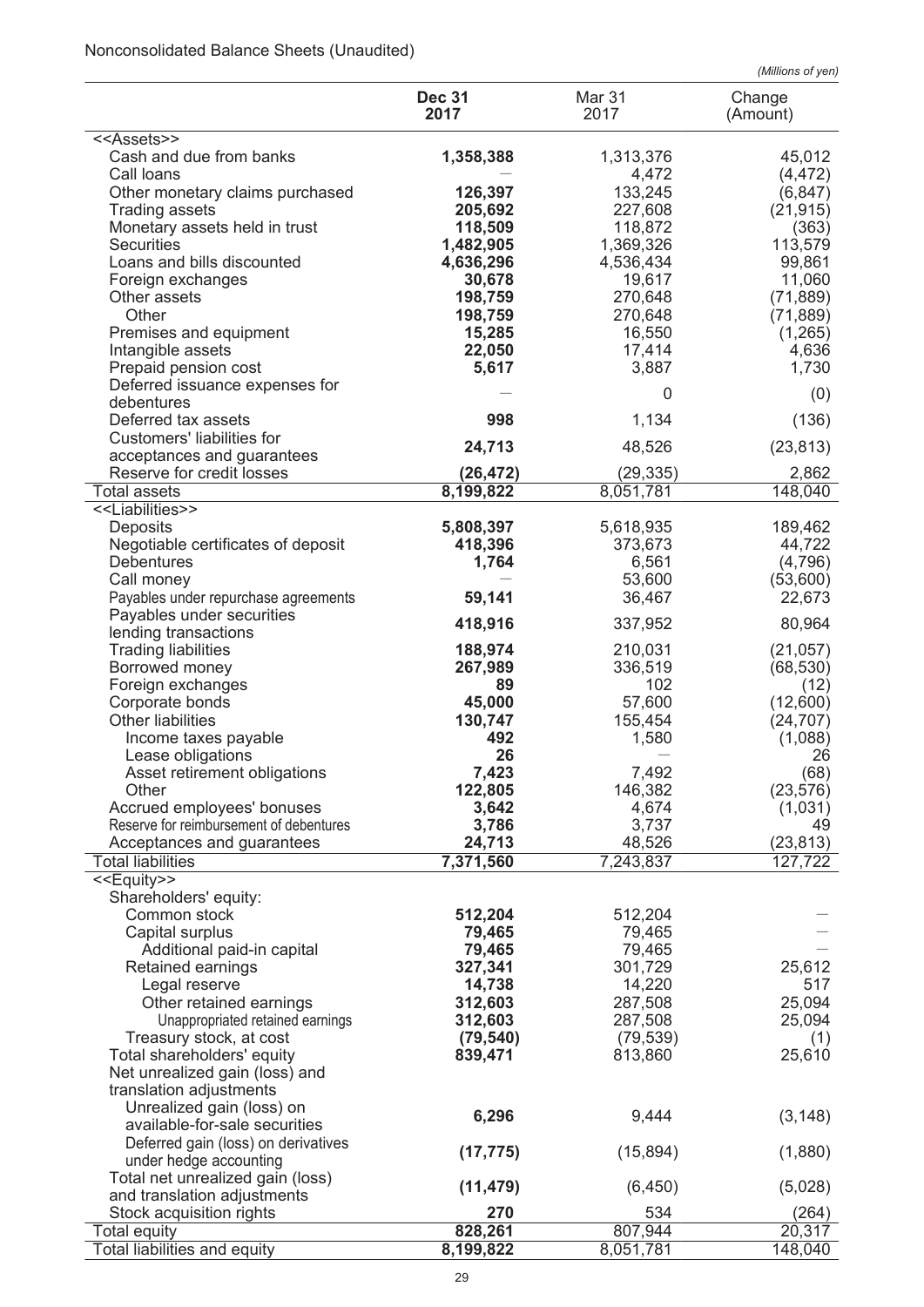Nonconsolidated Statements of Income (Unaudited)

|                                        |                           |                           |                    | (Millions of yen)     |
|----------------------------------------|---------------------------|---------------------------|--------------------|-----------------------|
|                                        | Q3 FY2017<br>$(9$ months) | Q3 FY2016<br>$(9$ months) | Change<br>(Amount) | FY2016<br>(12 months) |
| Ordinary income                        | 122,840                   | 126,168                   | (3,328)            | 165,977               |
| Interest income                        | 86,970                    | 79,221                    | 7,749              | 103,802               |
| Interest on loans and bills discounted | 70,167                    | 63,371                    | 6,796              | 85,332                |
| Interest and dividends on securities   | 15,250                    | 14,229                    | 1,021              | 16,352                |
| Other interest income                  | 1,552                     | 1,620                     | (68)               | 2,118                 |
| Fees and commissions income            | 12,655                    | 13,888                    | (1, 232)           | 18,944                |
| Trading income                         | 2,989                     | 2,686                     | 303                | 4,103                 |
| Other business income                  | 10,053                    | 18,124                    | (8,071)            | 26,052                |
| Other ordinary income                  | 10,170                    | 12,248                    | (2,077)            | 13,074                |
| Ordinary expenses                      | 99,174                    | 100,675                   | (1,501)            | 133,119               |
| Interest expenses                      | 12,285                    | 9,505                     | 2,780              | 13,020                |
| Interest on deposits                   | 6,716                     | 5,645                     | 1,071              | 7,765                 |
| Interest on corporate bonds            | 610                       | 816                       | (205)              | 1,028                 |
| Other interest expenses                | 4,957                     | 3,044                     | 1,913              | 4,226                 |
| Fees and commissions expenses          | 22,135                    | 19,695                    | 2,439              | 26,417                |
| <b>Trading losses</b>                  |                           | 25                        | (25)               | 33                    |
| Other business expenses                | 970                       | 5.148                     | (4, 178)           | 6,945                 |
| General and administrative expenses    | 59,904                    | 60,186                    | (282)              | 79,036                |
| Other ordinary expenses                | 3,879                     | 6,114                     | (2, 235)           | 7,667                 |
| Ordinary profit                        | 23,666                    | 25,493                    | (1,826)            | 32,858                |
| <b>Extraordinary gains</b>             | 6,558                     | 9,289                     | (2,730)            | 9,300                 |
| <b>Extraordinary losses</b>            | 474                       | 790                       | (315)              | 1,313                 |
| Income before income taxes             | 29,750                    | 33,992                    | (4, 241)           | 40,845                |
| Income taxes (benefit)                 | 1,550                     | 1,827                     | (277)              | (2, 579)              |
| Net income                             | 28,200                    | 32,165                    | (3,964)            | 43,425                |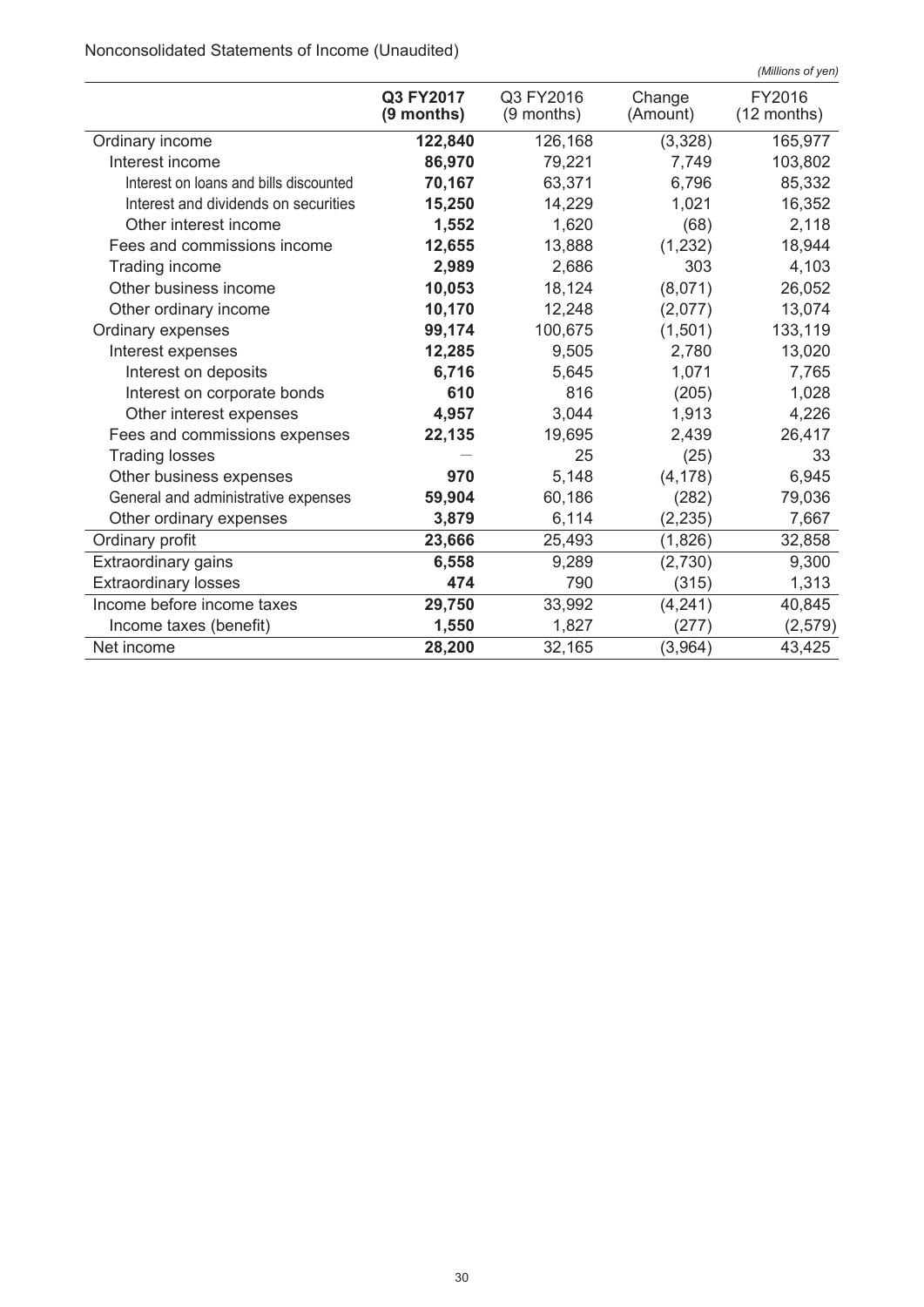# Composition of Capital Disclosure (Nonconsolidated)

Shinsei Bank and subsidiaries

*Millions of yen (except percentages)*

| As of December 31, 2017                                                                                                                                                                                          |   | <b>Basel III</b>       | <b>Amounts</b><br>excluded under |
|------------------------------------------------------------------------------------------------------------------------------------------------------------------------------------------------------------------|---|------------------------|----------------------------------|
| Items                                                                                                                                                                                                            |   | (Domestic<br>Standard) | transitional                     |
| Core capital:instruments and reserves (1)                                                                                                                                                                        |   |                        |                                  |
| Directly issued qualifying common share capital or preferred share capital<br>with a compulsory conversion clause plus related capital surplus and retained earnings                                             | ¥ | 839,471                |                                  |
| of which:capital and capital surplus                                                                                                                                                                             |   | 591,670                |                                  |
| of which:retained earnings                                                                                                                                                                                       |   | 327,341                |                                  |
| of which:treasury stock (-)                                                                                                                                                                                      |   | 79,540                 |                                  |
| of which: earning to be distributed (-)                                                                                                                                                                          |   |                        |                                  |
| of which: other than above                                                                                                                                                                                       |   |                        |                                  |
| Stock acquisition right to common shares and preferred shares with a compulsory conversion clause                                                                                                                |   | 270                    |                                  |
| Total of reserves included in Core capital:instruments and reserves                                                                                                                                              |   | 13                     |                                  |
| of which: general reserve for loan losses included in Core capital                                                                                                                                               |   | 13                     |                                  |
| of which: eligible provision included in Core capital<br>Eligible noncumulative perpetual preferred shares subject to transitional arrangements                                                                  |   |                        |                                  |
| (amount allowed to be included in Core capital:instruments and reserves)                                                                                                                                         |   |                        |                                  |
| Eligible capital instruments subject to transitional arrangements                                                                                                                                                |   |                        |                                  |
| (amount allowed to be included in Core capital:instruments and reserves)                                                                                                                                         |   | 37,400                 |                                  |
| Capital instruments issued through measures for capital enhancement by public institutions                                                                                                                       |   |                        |                                  |
| (amount allowed to be included in Core capital:instruments and reserves)                                                                                                                                         |   |                        |                                  |
| Land revaluation excess after 55% discount (amount allowed to be included in                                                                                                                                     |   |                        |                                  |
| Core capital:instruments and reserves)                                                                                                                                                                           |   |                        |                                  |
| Core capital:instruments and reserves (A)                                                                                                                                                                        | ¥ | 877,154                |                                  |
| Core capital: regulatory adjustments (2)                                                                                                                                                                         |   |                        |                                  |
| Total amount of intangible assets (excluding those relating to mortgage servicing rights)                                                                                                                        | ¥ | 9,738<br>910           | 5,788<br>¥                       |
| of which:goodwill (including those equivalent)<br>of which: other intangibles other than goodwill and mortgage servicing rights                                                                                  |   | 8,828                  | 5,788                            |
| Deferred tax assets that rely on future profitability excluding those arising                                                                                                                                    |   |                        |                                  |
| from temporary differences (net of related tax liability)                                                                                                                                                        |   | 1,921                  | 1,281                            |
| Shortfall of eligible provisions to expected losses                                                                                                                                                              |   | 21,654                 |                                  |
| Gain on sale of securitization                                                                                                                                                                                   |   | 5,370                  |                                  |
| Gains and losses due to changes in own credit risk on fair valued liabilities                                                                                                                                    |   |                        |                                  |
| Prepaid pension cost                                                                                                                                                                                             |   | 2,330                  | 1,553                            |
| Investments in own shares (excluding those reported in the net assets section)                                                                                                                                   |   | 0                      | 0                                |
| Reciprocal cross-holdings in common equity                                                                                                                                                                       |   |                        |                                  |
| Investments in the capital banking, financial and insurance entities that are outside the scope of<br>regulatory consolidation ("Other Financial Institutions"), net of eligible short positions, where the bank |   |                        |                                  |
| does not own more than 10% of the issued share capital (amount above the 10% threshold)                                                                                                                          |   |                        |                                  |
| Amount exceeding the 10% threshold on specific items                                                                                                                                                             |   |                        |                                  |
| of which: significant investments in the common stock of                                                                                                                                                         |   |                        |                                  |
| Other Financial Institutions, net of eligible short positions                                                                                                                                                    |   |                        |                                  |
| of which: mortgage servicing rights                                                                                                                                                                              |   |                        |                                  |
| of which: deferred tax assets arising from temporary differences (net of related tax liability)                                                                                                                  |   |                        |                                  |
| Amount exceeding the 15% threshold on specific items                                                                                                                                                             |   |                        |                                  |
| of which: significant investments in the common stock of                                                                                                                                                         |   |                        |                                  |
| Other Financial Institutions, net of eligible short positions                                                                                                                                                    |   |                        |                                  |
| of which: mortgage servicing rights                                                                                                                                                                              |   |                        |                                  |
| of which: deferred tax assets arising from temporary differences (net of related tax liability)<br>Core capital: regulatory adjustments (B)                                                                      | ¥ | 41,015                 |                                  |
| <b>Capital (nonconsolidated)</b>                                                                                                                                                                                 |   |                        |                                  |
| Capital (consolidated)((A)-(B))(C)                                                                                                                                                                               | ¥ | 836,139                |                                  |
| Risk-weighted assets, etc.                                                                                                                                                                                       |   |                        |                                  |
| Total amount of credit risk-weighted assets                                                                                                                                                                      | ¥ | 5,299,379              |                                  |
| of which:total amount included in risk-weighted assets by transitional arrangements                                                                                                                              |   | 5,844                  |                                  |
| of which:intangible assets (excluding those relating to goodwill and mortgage servicing rights)                                                                                                                  |   | 5,788                  |                                  |
| of which: deferred tax assets that rely on future profitability excluding those arising from                                                                                                                     |   | 1,281                  |                                  |
| temporary differences (net of related tax liability)                                                                                                                                                             |   |                        |                                  |
| of which: prepaid pension cost                                                                                                                                                                                   |   | 1,553                  |                                  |
| of which:significant investments in the common stock of                                                                                                                                                          |   | (2,778)                |                                  |
| Other Financial Institutions (net of eligible short positions)                                                                                                                                                   |   |                        |                                  |
| of which: other than above<br>Market risk (derived by multiplying the capital requirement by 12.5)                                                                                                               |   | 134,098                |                                  |
| Operational risk (derived by multiplying the capital requirement by 12.5)                                                                                                                                        |   | 190,788                |                                  |
| Credit risk-weighted assets adjustments                                                                                                                                                                          |   |                        |                                  |
| Operational risk adjustments                                                                                                                                                                                     |   |                        |                                  |
| Total amount of Risk-weighted assets (D)                                                                                                                                                                         | ¥ | 5,624,265              |                                  |
| Capital ratio (nonconsolidated)                                                                                                                                                                                  |   |                        |                                  |
| Capital ratio (nonconsolidated)((C)/(D))                                                                                                                                                                         |   | 14.86%                 |                                  |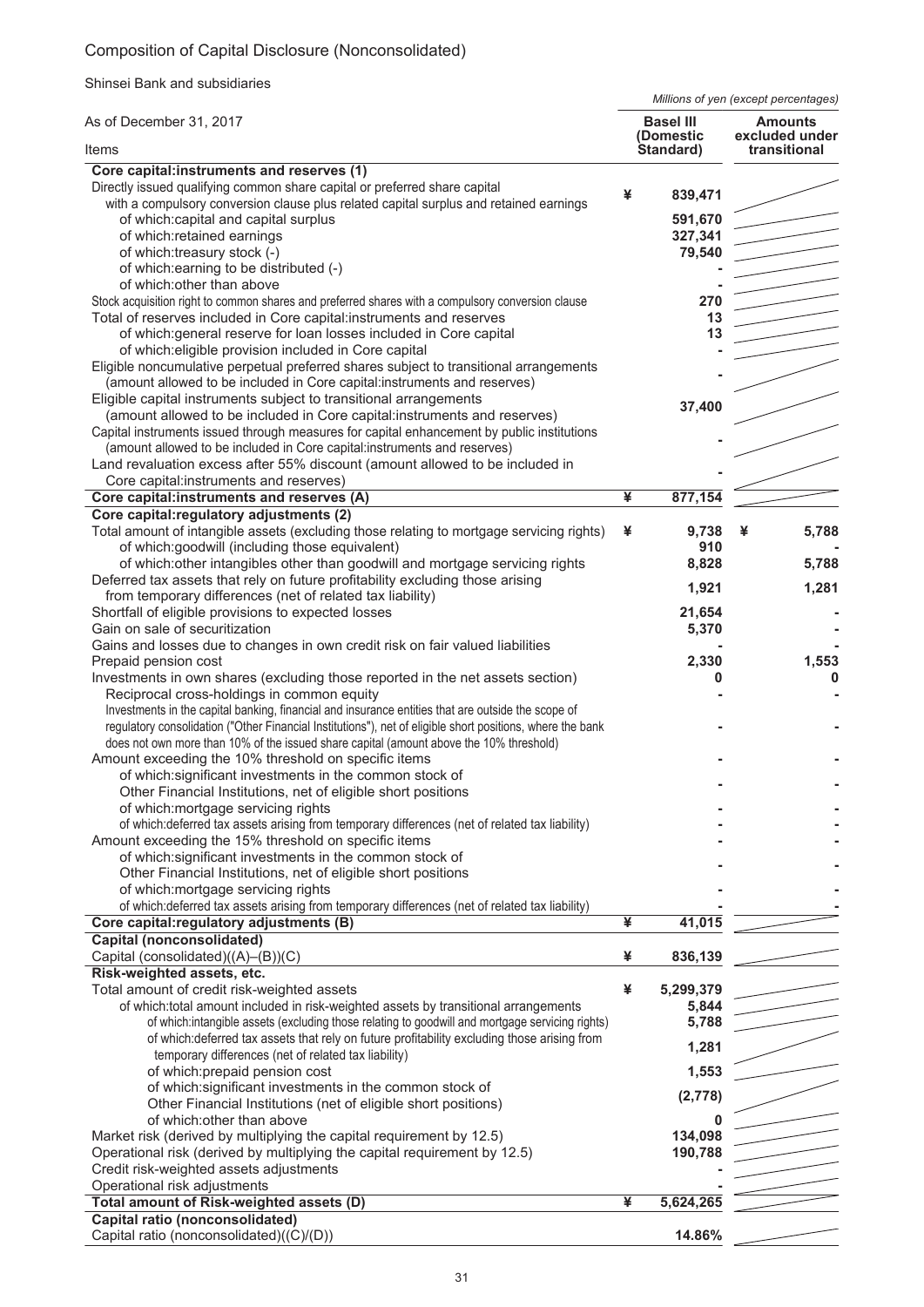| (Millions of yen) |  |
|-------------------|--|

|                                                                                    |                                |                                | (                   |
|------------------------------------------------------------------------------------|--------------------------------|--------------------------------|---------------------|
|                                                                                    | Q3 FY2017<br>(9 months)<br>(A) | Q3 FY2016<br>(9 months)<br>(B) | Change<br>$(A)-(B)$ |
| <b>Gross Business Profit</b>                                                       | 78,803                         | 84,821                         | (6,017)             |
| (excluding Gains on Monetary Assets Held in Trust)                                 | 77,388                         | 79,689                         | (2,300)             |
| Net Interest Income                                                                | 74,794                         | 69,858                         | 4,936               |
| Net Fees and Commissions                                                           | (8,048)                        | (660)                          | (7, 387)            |
| Gains on Monetary Assets Held in Trust                                             | 1,414                          | 5,132                          | (3,717)             |
| Net Trading Income                                                                 | 2,989                          | 2,661                          | 328                 |
| Net Other Business Income                                                          | 9,067                          | 12,962                         | (3,894)             |
| Gains related to Bonds                                                             | 2,508                          | 6,523                          | (4, 015)            |
| <b>General and Administrative Expenses</b>                                         | 59,462                         | 58,653                         | 809                 |
| <b>Personnel Expenses</b>                                                          | 20,851                         | 20,414                         | 437                 |
| Nonpersonnel Expenses                                                              | 34,676                         | 33,457                         | 1,218               |
| Amortization of Goodwill                                                           | 124                            | 124                            | 0                   |
| <b>Taxes</b>                                                                       | 3,934                          | 4,781                          | (846)               |
| Net Operating Profit before Provision of<br><b>General Reserve for Loan Losses</b> | 17,925                         | 21,035                         | (3, 109)            |
| Provision of General Reserve for Loan Losses (1)                                   | 2,112                          | 3,298                          | (1, 186)            |
| Net Operating Profit                                                               | 15,813                         | 17,736                         | (1, 923)            |
| <b>Net Business Profit</b>                                                         | 19,340                         | 26,167                         | (6, 826)            |
| Non-Recurring Gains                                                                | 6,547                          | 2,766                          | 3,780               |
| Gains related to Stocks                                                            | 4,419                          | 2,730                          | 1,688               |
| Credit Costs (2)                                                                   | (866)                          | 159                            | (1,025)             |
| Losses on Write-Off of Loans                                                       | 108                            | 432                            | (324)               |
| Provision of Specific Reserve for Loan Losses                                      | (23)                           | (62)                           | 39                  |
| Provision of Reserve for Loan Losses to                                            |                                |                                |                     |
| <b>Restructuring Countries</b>                                                     | (0)                            | (0)                            | 0                   |
| Recoveries of Written-off Claims                                                   | (950)                          | (210)                          | (740)               |
| Reversal of Reserve for Loan Losses                                                |                                |                                |                     |
| Losses on Sale of Loans                                                            |                                |                                |                     |
| Other                                                                              | 1,262                          | 195                            | 1,066               |
| <b>Ordinary Profit</b>                                                             | 23,666                         | 25,493                         | (1,826)             |
| <b>Extraordinary Gains</b>                                                         | 6,084                          | 8,498                          | (2, 414)            |
| Gains from Sales of Fixed Assets and<br>Impairment losses                          | (291)                          | (93)                           | (197)               |
| Income before Income Taxes                                                         | 29,750                         | 33,992                         | (4, 241)            |
| Income Taxes - Current                                                             | (430)                          | 1,825                          | (2, 256)            |
| <b>Income Taxes - Deferred</b>                                                     | 1,980                          |                                | 1,979               |
| Net Income                                                                         | 28,200                         | 32,165                         | (3,964)             |

(Reference)

| $\sqrt{2}$<br>Net<br>ຳ +⊢<br>tiner.<br>∴osts<br>∖∠. | $\sim$<br>$2\Delta F$<br>— ⊤ — با | --<br>$\cdot$ . |  |
|-----------------------------------------------------|-----------------------------------|-----------------|--|
|                                                     |                                   |                 |  |

Note

1.Net Operating Profit = Gross Business Profit (excluding Gains on Monetary Assets Held in Trust)- General and Administrative Expenses - Provision of General Reserve for loan losses.

2.Net Business Profit = Gross Business Profit - General and Administrative Expenses.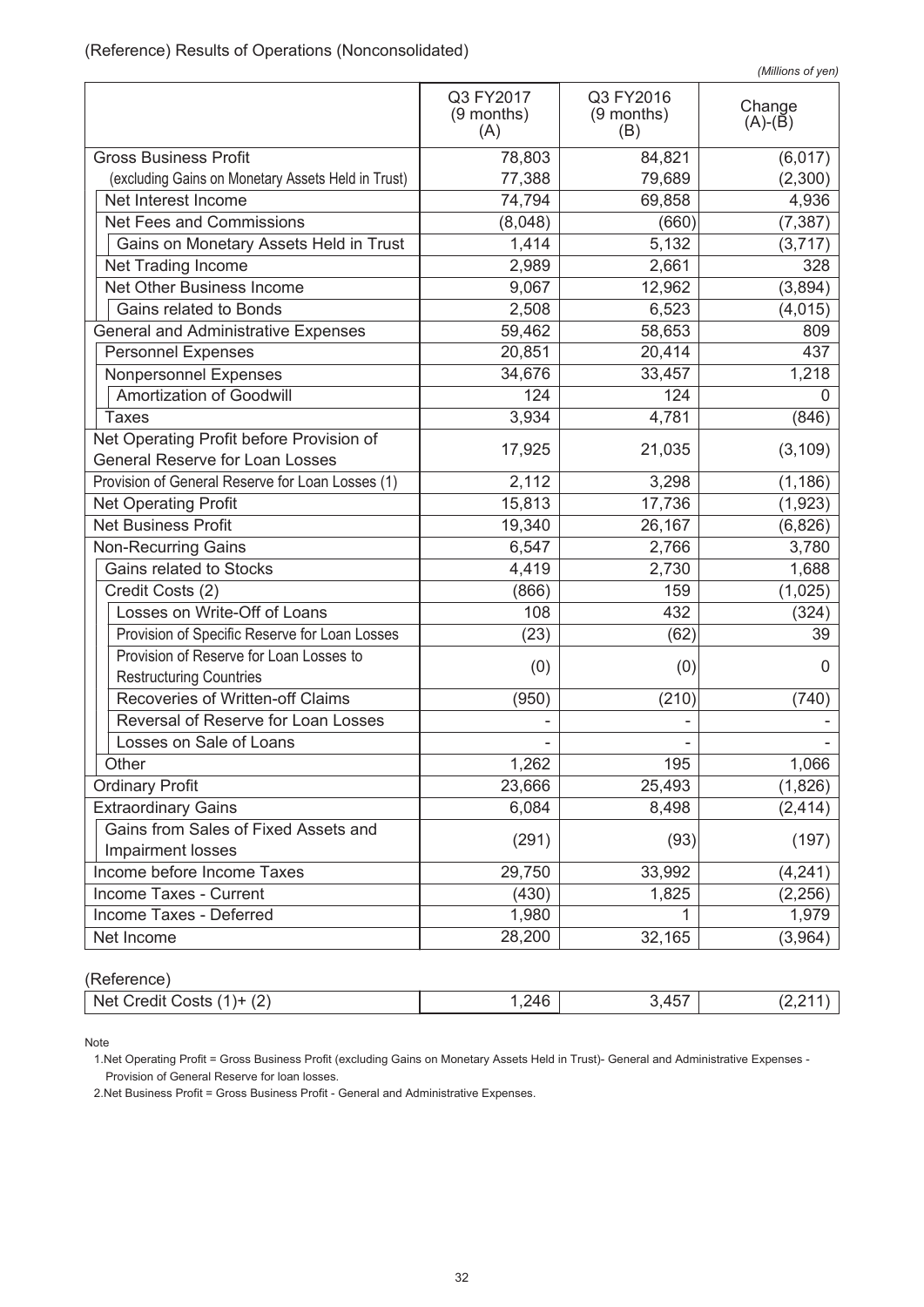# (Reference) Interest-Earning Assets and Interest-Bearing Liabilities (Nonconsolidated)

| (Millions of yen, %)                                    |                    |                         |                                |                    |                         |                                    |                    |                       |                                |
|---------------------------------------------------------|--------------------|-------------------------|--------------------------------|--------------------|-------------------------|------------------------------------|--------------------|-----------------------|--------------------------------|
|                                                         |                    | Q3 FY2017<br>(9 months) |                                |                    | Q3 FY2016<br>(9 months) |                                    |                    | FY2016<br>(12 months) |                                |
| [All]                                                   | Average<br>balance | Interest                | Yield/rate <sup>1</sup><br>(%) | Average<br>balance | Interest                | Yield/rate <sup>1</sup><br>$(\% )$ | Average<br>balance | Interest              | Yield/rate <sup>1</sup><br>(%) |
| Interest-earning assets:                                | 6,196,803          | 86,970                  | 1.86                           | 6,067,627          | 79,221                  | 1.73                               | 6,093,078          | 103,802               | 1.70                           |
| Loans and bills discounted                              | 4,554,073          | 70,167                  | 2.04                           | 4,330,969          | 63,371                  | 1.94                               | 4,379,006          | 85,332                | 1.94                           |
| <b>Securities</b>                                       | 1,451,396          | 15,250                  | 1.39                           | 1,498,457          | 14,229                  | 1.26                               | 1,483,103          | 16,352                | 1.10                           |
| Interest-bearing liabilities:                           | 6,945,499          | 12,285                  | 0.23                           | 6,733,235          | 9,505                   | 0.18                               | 6,765,453          | 13,020                | 0.19                           |
| Deposits, including                                     |                    |                         |                                |                    |                         |                                    |                    |                       |                                |
| negotiable certificates of                              | 6,027,084          | 6,733                   | 0.14                           | 5,890,762          | 5,690                   | 0.12                               | 5,909,138          | 7,818                 | 0.13                           |
| deposit                                                 |                    |                         |                                |                    |                         |                                    |                    |                       |                                |
| Borrowed money                                          | 301,597            | 438                     | 0.19                           | 351,827            | 532                     | 0.20                               | 347,515            | 654                   | 0.18                           |
| Subordinated debt                                       | 12,400             | 221                     | 2.36                           | 22,069             | 449                     | 2.70                               | 19,684             | 522                   | 2.65                           |
| Corporate bonds                                         | 52,373             | 610                     | 1.54                           | 53,953             | 816                     | 2.00                               | 54,852             | 1,028                 | 1.87                           |
| Subordinated bonds                                      | 29,840             | 560                     | 2.49                           | 35,353             | 768                     | 2.88                               | 34,378             | 962                   | 2.79                           |
| Net interest income/yield on<br>interest-earning assets | 6,196,803          | 74,685                  | 1.59                           | 6,067,627          | 69,715                  | 1.52                               | 6,093,078          | 90,781                | 1.48                           |

1.Percentages have been truncated from the third decimal place.